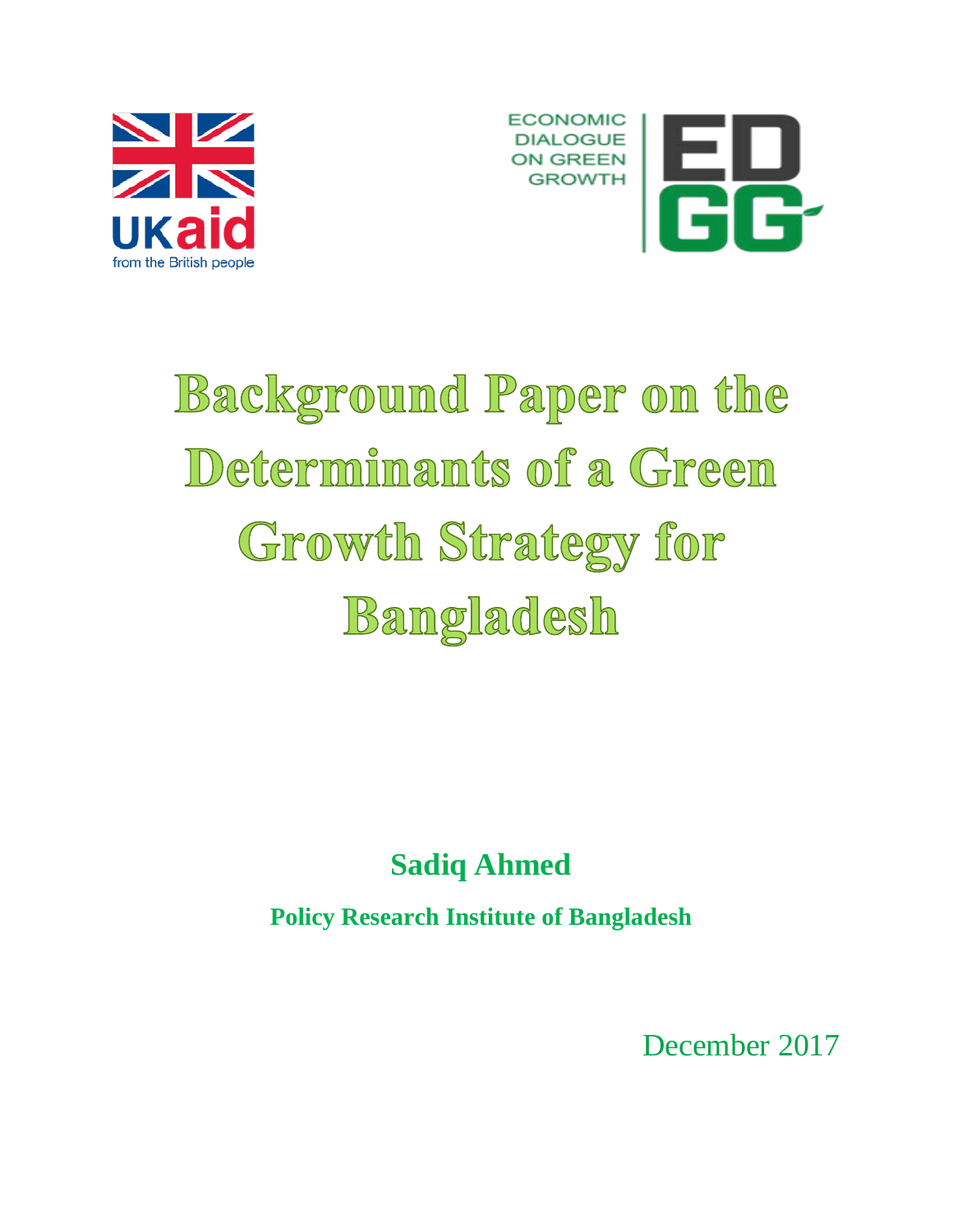# **Table of Contents**

| A.             |                                                                                           |  |
|----------------|-------------------------------------------------------------------------------------------|--|
| <b>B.</b>      |                                                                                           |  |
|                |                                                                                           |  |
|                |                                                                                           |  |
|                | Impact of Climate Change and Environmental Damage on Social and Economic Vulnerability  6 |  |
|                |                                                                                           |  |
|                |                                                                                           |  |
|                |                                                                                           |  |
|                |                                                                                           |  |
|                |                                                                                           |  |
|                |                                                                                           |  |
|                |                                                                                           |  |
|                |                                                                                           |  |
|                |                                                                                           |  |
| $\mathbf{C}$ . |                                                                                           |  |
|                |                                                                                           |  |
|                |                                                                                           |  |
|                |                                                                                           |  |
|                |                                                                                           |  |
| D.             | 2041 Perspective Plan Vision and Targets for Green Growth Strategy 28                     |  |
|                |                                                                                           |  |
|                |                                                                                           |  |
| E.             |                                                                                           |  |
|                |                                                                                           |  |
|                |                                                                                           |  |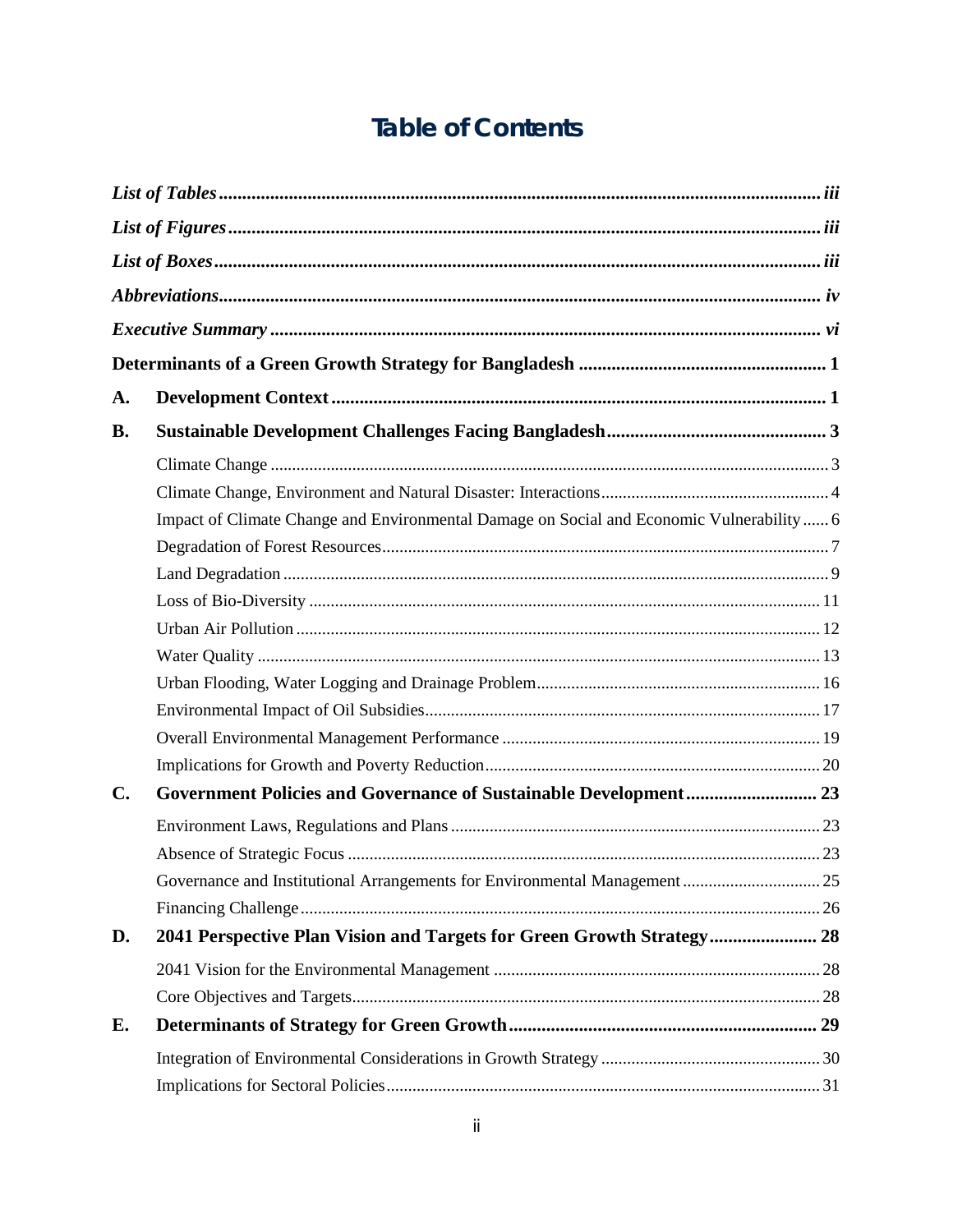# **List of Tables**

<span id="page-2-0"></span>

| Table 2: YCELP-CIESIN Construction of Environmental Performance Index 19                   |  |
|--------------------------------------------------------------------------------------------|--|
|                                                                                            |  |
|                                                                                            |  |
|                                                                                            |  |
| Table 6: Public Financing Options for Environmental Protection for the Perspective Plan 38 |  |

# **List of Figures**

<span id="page-2-1"></span>

# **List of Boxes**

<span id="page-2-2"></span>

| Box 2: Green Climate Fund for Climate Change Adaptation in Developing Countries  40 |  |
|-------------------------------------------------------------------------------------|--|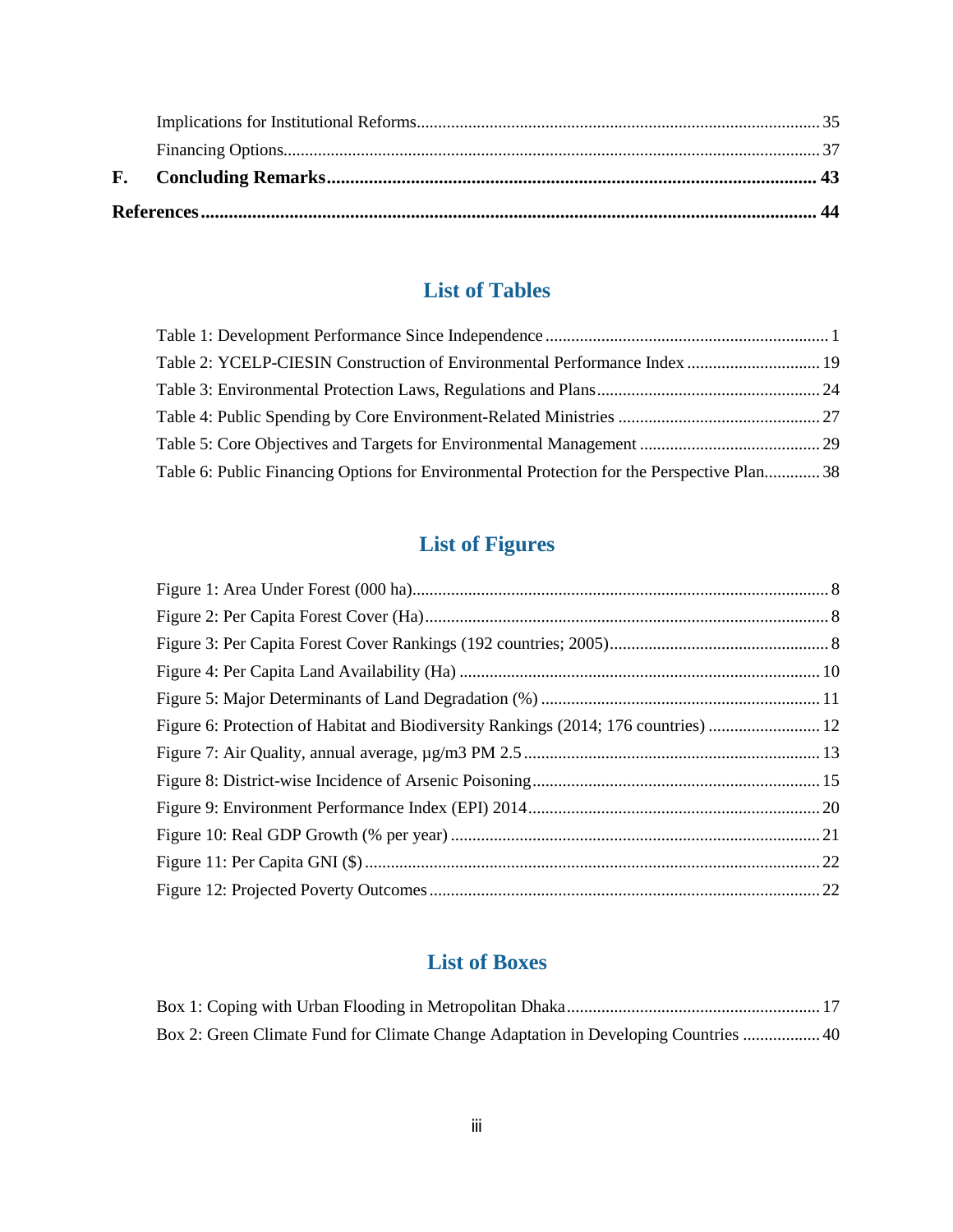# **Abbreviations**

<span id="page-3-0"></span>

| <b>ADB</b>      | <b>Asian Development Bank</b>                                  |  |  |
|-----------------|----------------------------------------------------------------|--|--|
| <b>ADP</b>      | <b>Annual Development Programme</b>                            |  |  |
| <b>AZE</b>      | Alliance for Zero Extinction                                   |  |  |
| <b>BARC</b>     | Bangladesh Agricultural Research                               |  |  |
|                 | Council                                                        |  |  |
| <b>BAU</b>      | Business as Usual                                              |  |  |
| <b>BBS</b>      | <b>Bangladesh Bureau of Statistics</b>                         |  |  |
| BB              | <b>Bangladesh Bank</b>                                         |  |  |
| <b>BCCSAP</b>   | <b>Bangladesh Climate Change</b>                               |  |  |
|                 | <b>Strategy and Action Plan</b>                                |  |  |
| <b>BCCRF</b>    | <b>Bangladesh Climate Change</b>                               |  |  |
|                 | <b>Resilience Fund</b>                                         |  |  |
| <b>BCCTF</b>    | <b>Bangladesh Climate Change Trust</b>                         |  |  |
|                 | Fund                                                           |  |  |
| <b>BDP2100</b>  | Bangladesh Delta Plan 2100                                     |  |  |
| <b>BEH</b>      | Bündnis Entwicklung Hilft                                      |  |  |
| <b>BERC</b>     | <b>Bangladesh Energy Regulatory</b>                            |  |  |
|                 | Commission                                                     |  |  |
| <b>BFIDC</b>    | <b>Bangladesh Forest Industries</b>                            |  |  |
|                 | <b>Development Corporation</b>                                 |  |  |
| <b>BFRI</b>     | <b>Bangladesh Forest Research</b>                              |  |  |
|                 | Institute                                                      |  |  |
| <b>BIDS</b>     | Bangladesh Institute of                                        |  |  |
|                 | <b>Development Studies</b>                                     |  |  |
| <b>BNH</b>      | <b>Bangladesh National Herbarium</b>                           |  |  |
| <b>BOD</b>      | <b>Biochemical Oxygen Demand</b>                               |  |  |
| <b>BPC</b>      | <b>Bangladesh Petroleum Corporation</b>                        |  |  |
| <b>BSMRAU</b>   | Bangabandhu Sheikh Mujibur                                     |  |  |
|                 | Rahman Agricultural University                                 |  |  |
| <b>CCA</b>      | <b>Climate Change Adaptation</b>                               |  |  |
| <b>CCKN</b>     | Climate Change Knowledge<br><b>Network</b>                     |  |  |
| <b>CDMP</b>     |                                                                |  |  |
|                 | <b>Comprehensive Disaster</b><br><b>Management Programme</b>   |  |  |
| <b>CEGIS</b>    | Center for Environmental and                                   |  |  |
|                 | Geographic Information Services                                |  |  |
| <b>CHT</b>      | <b>Chittagong Hill Tract Areas</b>                             |  |  |
| <b>CIESIN</b>   | <b>Center for International Earth</b>                          |  |  |
|                 | <b>Science Information Network</b>                             |  |  |
| CO <sub>2</sub> | <b>Carbon Dioxide</b>                                          |  |  |
| <b>COD</b>      | <b>Chemical Oxygen Demand</b>                                  |  |  |
| <b>DO</b>       | Dissolved Oxygen                                               |  |  |
| <b>DDM</b>      |                                                                |  |  |
| DoE             | Department of Disaster Management                              |  |  |
| <b>ECA</b>      | Department of Environment<br><b>Ecologically Critical Area</b> |  |  |
| <b>ECA</b>      | <b>Environment Conservation Act</b>                            |  |  |
| <b>ECR</b>      | <b>Environmental Conservation Rule</b>                         |  |  |
|                 |                                                                |  |  |

| <b>EDDG</b>  | Economic Dialogue on Green<br>Growth      |
|--------------|-------------------------------------------|
| <b>EEC</b>   | <b>Energy Efficiency and Conservation</b> |
| EIA          | <b>Environmental Impact Assessment</b>    |
| EPI          | <b>Environment Performance Index</b>      |
| <b>ERD</b>   | <b>Economic Relations Division</b>        |
| ETP          | <b>Effluent Treatment Plant</b>           |
| <b>FAO</b>   | Food and Agricultural Organization        |
| <b>FD</b>    | <b>Forest Department</b>                  |
| <b>GDP</b>   | <b>Gross Domestic Product</b>             |
| <b>GCF</b>   | <b>Green Climate Fund</b>                 |
| <b>GED</b>   | <b>General Economic Division</b>          |
|              |                                           |
| <b>GHG</b>   | <b>Greenhouse Gases</b>                   |
| GIZ          | Deutsche Gesellschaft für                 |
|              | Internationale Zusammenarbeit             |
| <b>GNI</b>   | <b>Gross National Income</b>              |
| <b>GOB</b>   | Government of Bangladesh                  |
| <b>GTF</b>   | <b>Green Transformation Fund</b>          |
| Ha           | Hectare                                   |
| <b>IARC</b>  | <b>International Agency for Research</b>  |
|              | on Cancer                                 |
| <b>IBFCR</b> | Inclusive Budgeting and Financing         |
|              | for Climate Resilience                    |
| <b>IDCOL</b> | <b>Infrastructure Development</b>         |
|              | Company Limited                           |
| <b>IEA</b>   | <b>International Energy Agency</b>        |
| <b>INDC</b>  | <b>Intended Nationally Determined</b>     |
|              | Contributions                             |
| <b>IPCC</b>  | Intergovernmental Panel on Climate        |
|              | Change                                    |
| <b>IUCN</b>  | International Union for the               |
|              | <b>Conservation of Nature</b>             |
| <b>LDCs</b>  | <b>Least Developed Countries</b>          |
| <b>LGD</b>   | <b>Local Government Division</b>          |
| LGI          | <b>Local Government Institutions</b>      |
| <b>LGRD</b>  | Ministry of Local Government and          |
|              | <b>Rural Development</b>                  |
| MFI          | Micro Finance Institutions                |
| MIE          | Multilateral Implementation Entity        |
| <b>MoDMR</b> | Ministry of Disaster Management           |
|              | and Relief                                |
| <b>MoEF</b>  | Ministry of Environment and               |
|              | Forestry                                  |
|              |                                           |
| MoFL         | Ministry of Fisheries and Livestock.      |
|              | MINLAND Ministry of Land                  |
| <b>MPEMR</b> | Ministry of Power, Energy &               |
|              | <b>Mineral Resources</b>                  |
| <b>MoWR</b>  | Ministry of Water Resources               |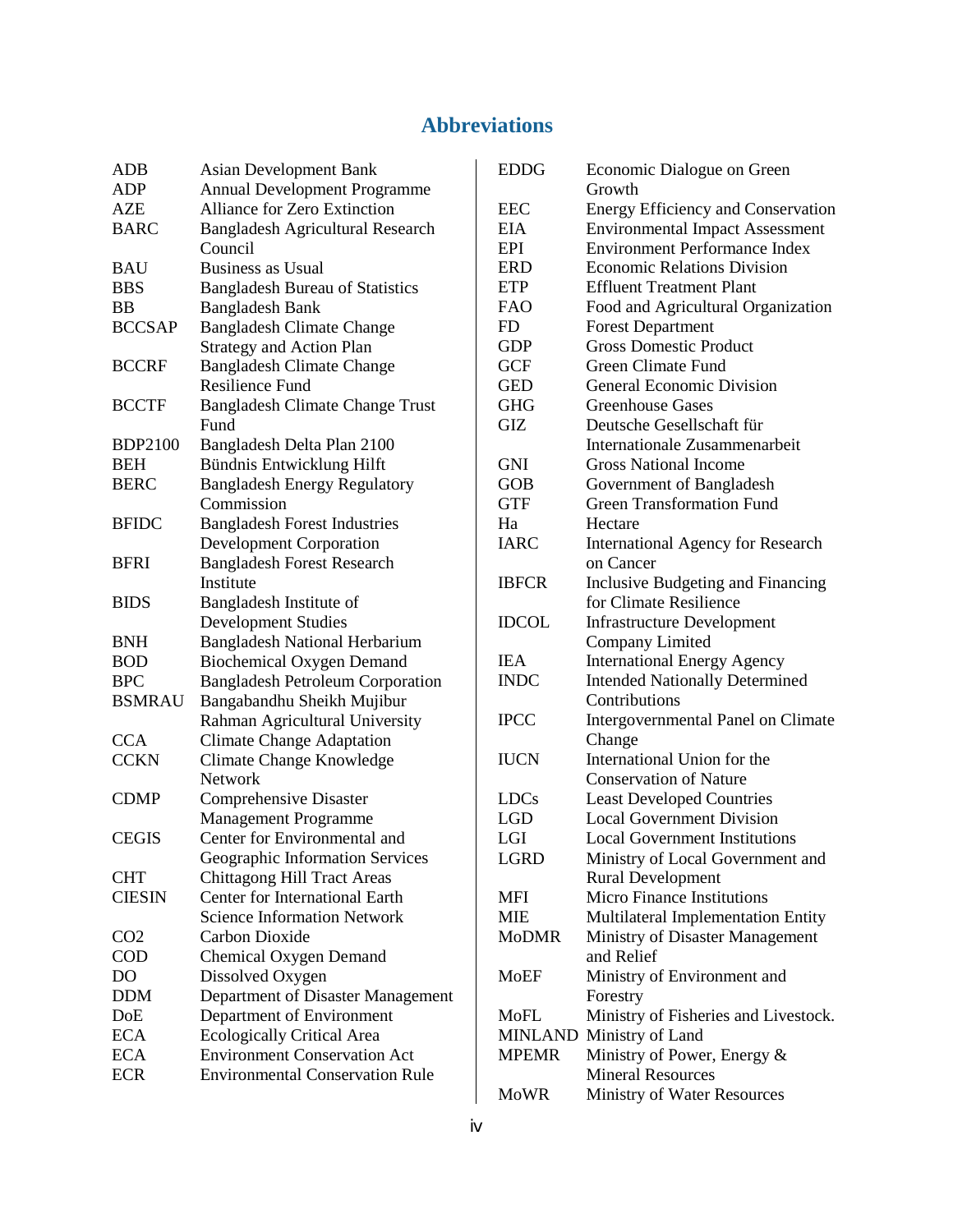| <b>MW</b>    | Mega Watt                              |  |
|--------------|----------------------------------------|--|
| <b>NAPA</b>  | National Adaptation Programmes of      |  |
|              | Action                                 |  |
| <b>NDA</b>   | <b>National Designated Authority</b>   |  |
| <b>NEMAP</b> | National Environmental                 |  |
|              | <b>Management Action Plan</b>          |  |
| <b>NEMC</b>  | <b>National Environment Management</b> |  |
|              | Council                                |  |
| <b>NEP</b>   | <b>National Environment Policy</b>     |  |
| <b>NFP</b>   | <b>National Forest Policy</b>          |  |
| NGO          | Non-Governmental Organization          |  |
| <b>NIE</b>   | National Implementation Entity         |  |
| <b>NPDM</b>  | National Plan for Disaster             |  |
|              | Management 2010-15                     |  |
| <b>NSDS</b>  | National Strategy for Sustainable      |  |
|              | Development                            |  |
| <b>NWMP</b>  | National Water Management Plan         |  |
| O&M-         | <b>Operations and Maintenance</b>      |  |
| OECD-        | Organization for Economic              |  |
|              | <b>Cooperation and Development</b>     |  |
| <b>PFM</b>   | <b>Public Financial Management</b>     |  |
| <b>PKSF</b>  | Palli Karma-Sahayak Foundation         |  |
| <b>PM</b>    | <b>Particulate Matter</b>              |  |
| <b>PPP</b>   | <b>Public-Private Partnerships</b>     |  |
| Ppt          | Parts Per Thousand                     |  |
| <b>PRI</b>   | Policy Research Institute              |  |
| 6thFYP       | Sixth Five Year Plan                   |  |

| 7thFYP         | Seventh Five Year Plan                |
|----------------|---------------------------------------|
| SС             | South Central                         |
| <b>SDG</b>     | <b>Sustainable Development Goals</b>  |
| SЕ             | South East                            |
| <b>SIDS</b>    | <b>Small Island Developing States</b> |
| <b>SLR</b>     | Sea Level Rise                        |
| <b>SMEs</b>    | Small and Medium Enterprises          |
| <b>SRF</b>     | <b>Sundarbans Reserve Forest</b>      |
| <b>SST</b>     | Sea Surface Temperature               |
| <b>UMIC</b>    | <b>Upper Middle Income Country</b>    |
| <b>UNDP</b>    | <b>United Nations Development</b>     |
|                | Programme                             |
| <b>UNEP</b>    | <b>United Nations Environmental</b>   |
|                | Programme                             |
| <b>UNFCCC</b>  | <b>United Nations Framework</b>       |
|                | <b>Convention on Climate Change</b>   |
| <b>UNU-EHS</b> | United Nations University-Institute   |
|                | for Environment and Human             |
|                | Security                              |
| <b>WARPO</b>   | <b>Water Resources Planning</b>       |
|                | Organization                          |
| <b>WASA</b>    | Water and Sewerage Authority          |
| <b>WUA</b>     | <b>Water User Association</b>         |
| <b>WHO</b>     | World Health Organization             |
| <b>YCELP</b>   | Yale Center for Environmental Law     |
|                | and Policy                            |
|                |                                       |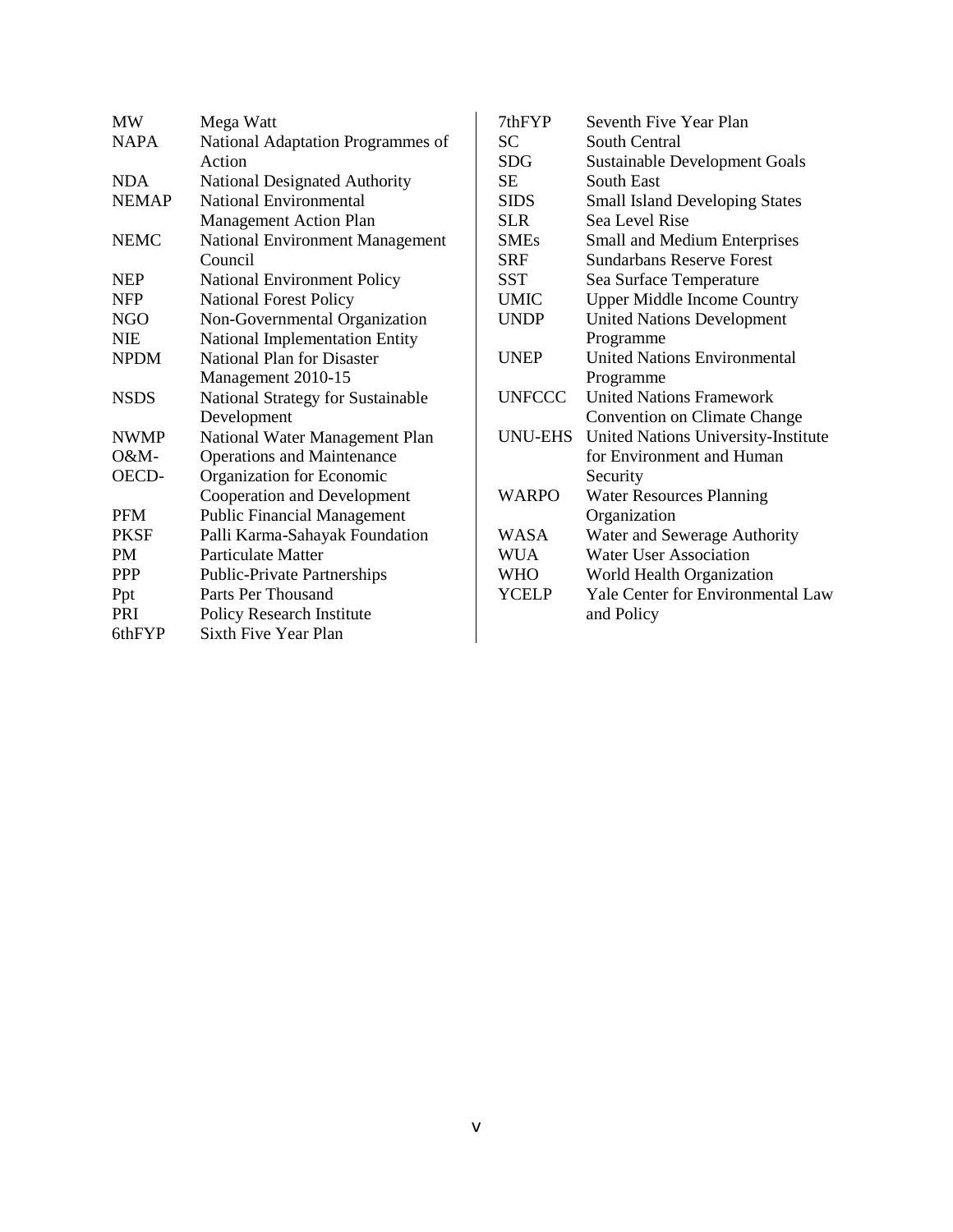### **Executive Summary**

<span id="page-5-0"></span>Bangladesh has made important progress in a number of areas relating to environmental management but this has not matched the progress with the growth and poverty reduction agenda. Importantly Bangladesh is yet to adopt formally a "green growth strategy" that fully reconciles the development agenda with the protection of the environment. In the absence of the green growth strategy and associated regulations, policies and institutions, the costs of environmental degradation have grown over time. Additionally, the adverse effects of climate change are mounting and creating substantial downside risks and vulnerabilities. Against the backdrop of this, the government's preparation of Vision 2041 under which Bangladesh is envisaged to reach World Bank-defined high income threshold by FY2041 and eliminate absolute poverty provides an important opportunity to take a fresh look at the environmental degradation and climate change risks. Unless required regulations, policies and institutional reforms are undertaken to fully reconcile the growth and poverty-reduction agenda with the environmental protection needs, there is a substantial risk that the income and poverty targets of Vision 2041 will not be achieved.

Evidence suggests that environmental degradation and climate change related risks and vulnerabilities have intensified in Bangladesh. According to FAO data, the area under forest cover has fallen significantly owing to rising population and competing demand for land. A global ranking of per capita forest cover prepared by NationaMaster.com for 2005 puts Bangladesh at the near bottom of the list of countries compared (186 out of 192).

Loss of forest land, the degradation of land, sea and river water pollution, indiscriminate filling of water bodies for land acquisition, unsustainable use of ground water and fishery resources in ponds, lakes and rivers, and unsustainable ways of shrimp farming have collectively taken a huge toll on the degradation of the eco-system and consequent loss of bio-diversity. Global ranking of country performance in protecting the natural habitat and biodiversity done by the Yale Center for Environmental Law and Policy (YCELP) and the Center for International Earth Science Information Network (CIESIN) at Columbia University for 2014 puts Bangladesh at 123 out of 176 countries.

Land degradation presents a special challenge for Bangladesh owing to the low per capita availability of land that has been gradually shrinking owing to population growth. According to a 1999 Study by Bangladesh Agricultural Research Council, an estimated 23.6 million hectares of land suffers from various extents of degradation. A 1999 study by the Bangladesh Agricultural Research Council (BARC) estimated the cost of land degradation from water erosion, fertility decline, salinization and acidification at about \$2.3 billion for 1997, which was about 5.2% of 1997 GDP.

Owing to unregulated use of air pollutants, the urban air environment in Bangladesh is amongst the most polluted in the world. The air quality monitored by the World Health Organization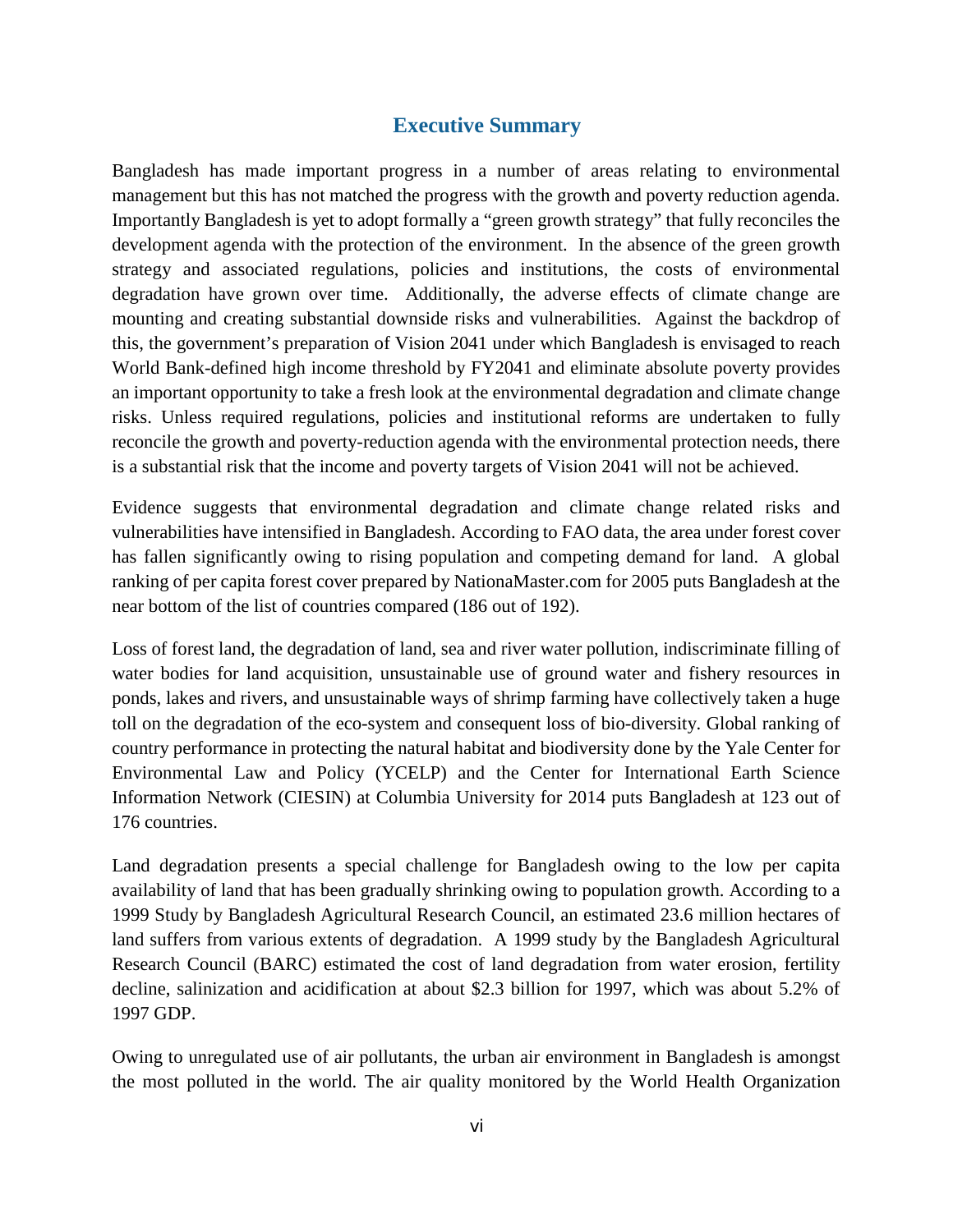(WHO) ranks Bangladesh as the  $4<sup>th</sup>$  most air- polluted country out of 202 countries in 2014 when urban pollution is measured in terms of annual mean concentration of fine particulate matter (PM 2.5). Dhaka is the third most air polluted city when compared with top 15 mega cities; only Delhi and Karachi have worse air pollution than Dhaka.

Growing water demand from rapid urbanization and industrialization; rapid depletion of groundwater owing to over-exploitation in many areas; arsenic poisoning of ground water; and a range of water quality issues emerging from industrialization and urbanization all combine to make water management a massive development challenge. Evidence suggests that all water bodies in urban areas including rivers, ponds and lakes are heavily polluted. The ground water of Bangladesh is heavily contaminated with Arsenic. According to a survey report, out of 64 districts 60 are exposed to the arsenic contamination in drinking water.

The urban centers of Bangladesh are highly vulnerable to economic losses emerging from a host of natural disasters and climate change factors. Many urban centers are highly vulnerable to flooding owing to poor drainage, but the most damage in terms of economic losses happen to the Dhaka Metropolitan Area owing to the high population density and huge concentration of physical assets in Dhaka.

Unhindered use of fossil fuel subsidies have contributed to carbon emission and discouraged adoption of clean energy. For example, the penetration of solar power generation is a mere 15 MW as compared with total generation of 13,000 MW. Fossil-fuel based emissions from transport and industrial units as a major contributor to poor air quality.

Climate change exacerbates the environmental damage through several channels of its impact on natural disasters: flooding; cyclones and storm surges; sea- level rise and salinity; river-bank erosion; temperature rise; and waterlogging. Evidence suggests that the adverse effects of climate change are going to intensify without proper global and local measures.

The YCELP-CIESIN composite index, known as the Environmental Performance Index (EPI) is developed on the basis of two core objectives, 9 environmental issues and 20 indicators. The 2014 EPI ranks Bangladesh at 169 among 178 countries. It is obvious that an EPI ranking at the bottom 5% of the 178 countries compared puts Bangladesh at a serious risk of coming in conflict with the challenge of sustainable development.

At the macro-level, indicative projections show that the combined effects of moderate climate change could cause an average GDP growth loss of about 1.3 % per year between FY2017 and FY2041. Environmental degradation lowers growth by reducing the capital stock as well as by lowering the productivity of capital. Unless adequate measures are taken to offset these environmental losses, Bangladesh will not be able to achieve its target to secure upper middle income status by FY2031 and higher income status by FY2041. Growth slowdown also has negative consequences for the growth of employment in productive activities and the progress with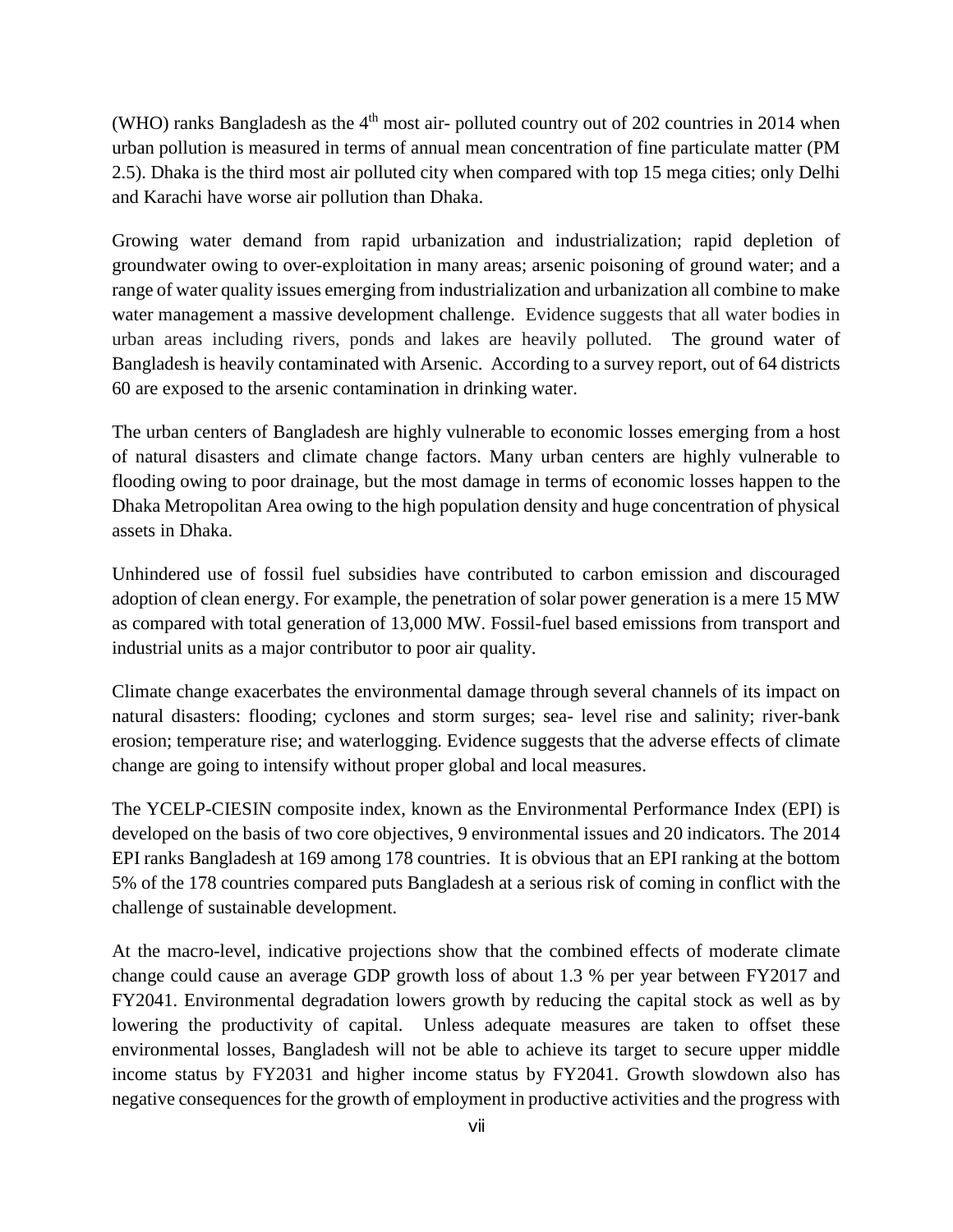absolute poverty reduction in both forms: extreme and moderate. Accordingly, Bangladesh will also fail to achieve its target to eliminate extreme poverty by FY2031.

Over the years the government's sensitivity to protecting the natural environment has increased. In 2009 the government adopted the Bangladesh Climate Change Strategy and Action Plan (BCCSAP). A draft National Strategy for Sustainable Development (NSDS) was prepared in 2008 that was subsequently updated and broadened to make it consistent with the Sixth Five Year Plan and the Perspective Plan 2010-2020. The NSDS 2010-2021 was adopted in May 2013. An impressive list of environmental laws, regulations and plans covers a wide range of environmental issues including forestry control, air pollution, water pollution, bio-diversity preservation and wetland management. Additional laws, regulations and programmes related to agriculture, land, water management, fisheries and disaster management seek to safeguard environmental concerns in these areas including land degradation, sustainable management of fisheries resources, management of water resources, waste management and disaster risk mitigation.

Despite this array of policies and programmes, the overall environmental management performance in Bangladesh is weak owing to a number of binding constraints.

First, the national sustainable development framework lacks strategic focus. The various laws, regulations and programmes did not emerge as a part of a coordinated and integrated sustainable development strategy. How these laws and regulations interact with each other and how they connect to the overarching goal of ensuring the sustainability of growth and poverty reduction efforts are mostly missing. A major missing link in sustainable development policy making is the use of incentive policies for environmental management. Neither fiscal policy nor pricing policies seek to achieve environmental sustainability. On the contrary, pricing policies of energy heavily subsidize carbon-emitting fossil fuel that have not only created tremendous budgetary burden but also contributed to air pollution.

Second the governance and institutional arrangements for environmental management are weak. The focal environmental management ministry, the Ministry of Environment and Forest (MoEF), and its main agency for environmental management, the Department of Environment, have weak capacities, technical knowledge and staffing owing to very limited resources. Technical data on environment performance is scare and not regularly monitored to check progress. There is the lack of proper coordination between the MoEF and other ministries that have major input in determining the quality of the state of the environment. Another major institutional weakness is the absence of role of local government institutions (LGIs) in environmental management.

Thirdly, at the heart of the weak performance of environmental protection is the shortage of financial resources. Direct spending by the coordinating ministry responsible for managing the national environmental programmes (MoEF) has been almost negligible (0.05% of GDP in FY2000) and even as late as FY2016, it barely increased (0.06% of GDP. Total public spending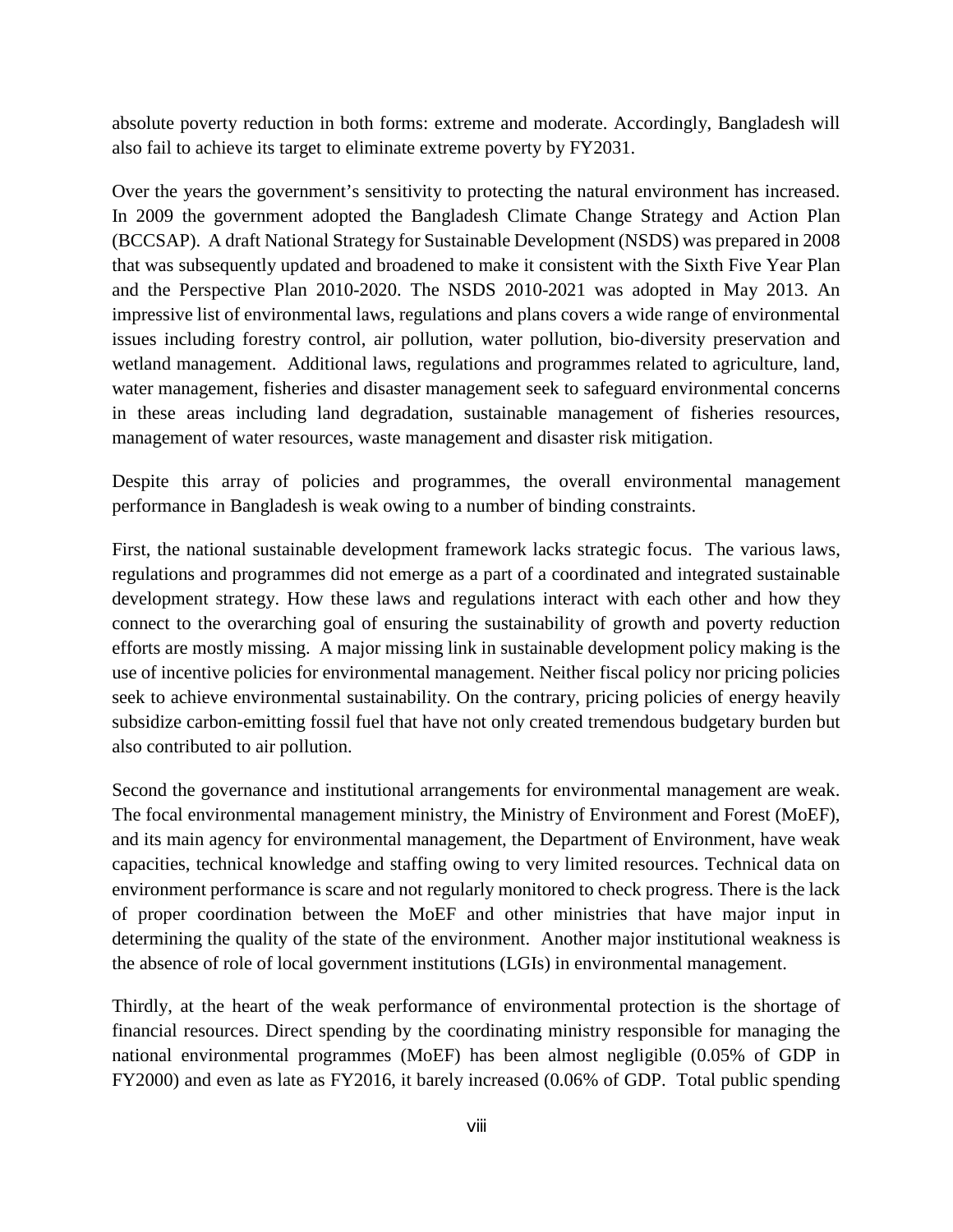of the core ministries dealing with water and environment-related services and the water and sanitation component of the local government division and local government institutions (LGIs) constitute about 1% of GDP.

The agenda for green growth for Bangladesh is undoubtedly daunting, but not impossible. The 2041 Perspective Plan provides a major opportunity to jump start the green growth agenda and step up the policies, programs, institutional reforms and financing that will allow Bangladesh its growth and poverty agenda with environmental protection.

*Macroeconomic Framework:* At the macroeconomic level, the growth strategy should recognize environmental protection as an integral part of the macroeconomic framework. The costs of environmental degradation should be explicitly recognised in the Base Scenario of the 2041 Macroeconomic Framework and offsetting measures incorporated in the Policy Scenario.

*Adoption of the Delta Plan:* One of the highest priorities is to reduce the vulnerability of the population to natural hazards and climate change by implementing the Delta plan 2100 (BDP2100). The BDP2100 includes major policies, investment programmes and institutional reforms that if adopted and implemented properly will address the sources of long-term climate change vulnerability at source thereby reducing the adverse effects of climate change on the population.

*Managing Air and Water Pollution:* Bangladesh needs to adopt two major principles in the conduct of fiscal policy for better environmental management: (1) beneficiary pays principle; and (2) polluter pays principle. Clean air and clean water are increasingly becoming scarce environmental services in Bangladesh partly because of limited supply but also because of continued degradation by users. Adoption of the polluter pays principle in addition to regulations is absolutely essential to reduce air and water pollution

*Removal of Fuel Subsidies:* Fossil fuel subsidy reform can support climate change policy and goals*.* It can be recognized as part of a package of measures to implement 'Intended Nationally Determined Contributions' (INDCs), because reform can both reduce emissions and free up resources to invest in sustainable energy systems.

*Adoption of Green Tax on Fossil Fuel Consumption:* The green tax on fossil fuel can be a tremendously useful policy for integrating environmental considerations in the growth strategy because it not only discourages the consumption of CO2 emitting fossil fuel but also provides a very attractive resource of revenue generation that can be used for investing in clean energy and other environmental programs. A green tax on fossil fuel is also a very good example of the application of the polluter pays principle.

*Taxation of Emission from Industrial Units:* Bangladesh has introduced policies for the control of air pollution from brick manufacturing kilns. Policies are also needed to control emission from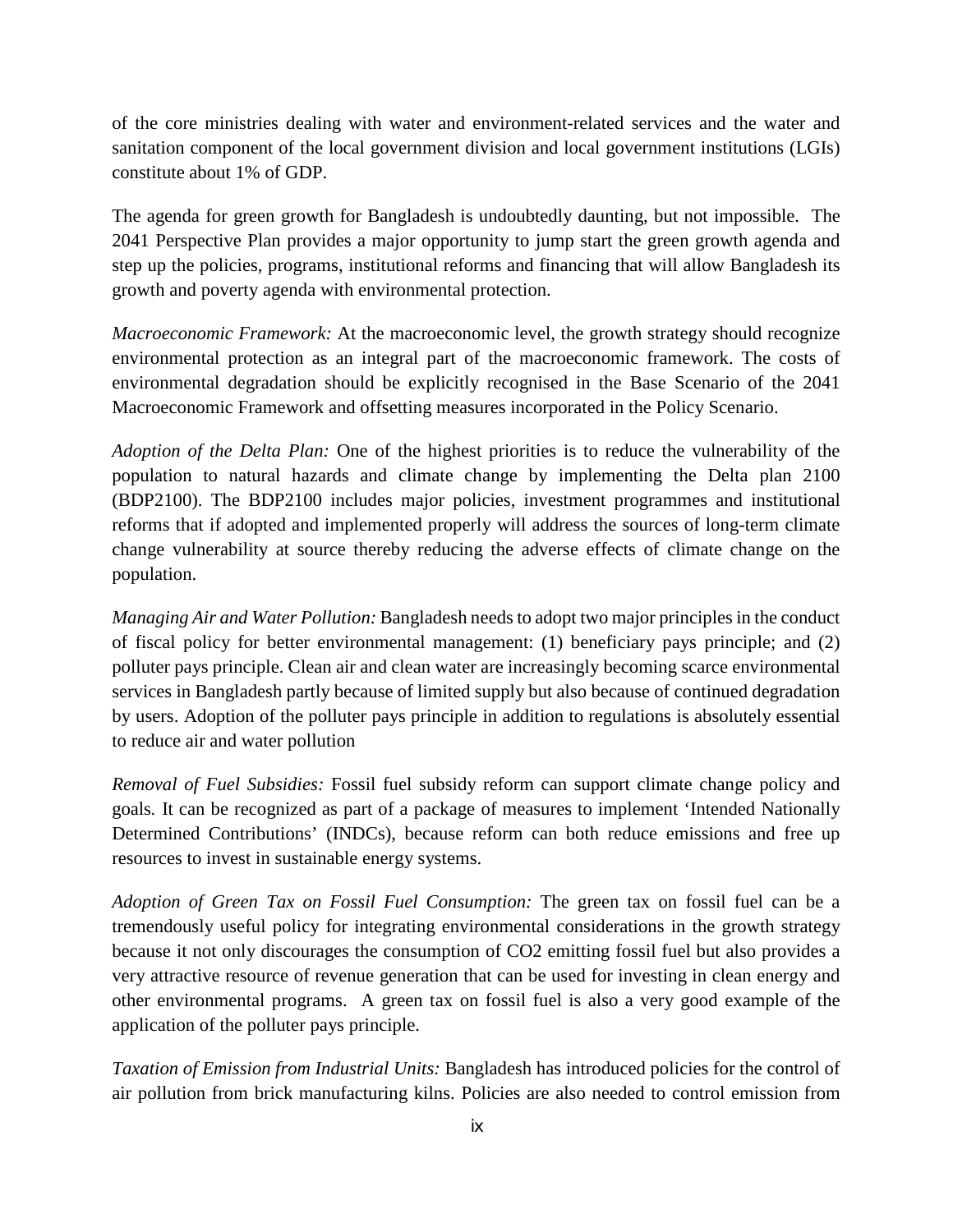other polluting industries. Bangladesh has set air quality standards but monitoring by industrial units is difficult because of the absence of proper testing equipment and database. Once data and monitoring equipment are in place, a system of air pollution taxes could be levied to create incentives for industrialists to adopt clean technology.

*Prevention of Surface Water Pollution:* Arguably, water pollution owing to inappropriate human and industrial waste disposal is amongst the most pressing environmental challenge in Bangladesh. In addition to laws and regulations that set preventive measures, the polluter pays principle must be applied to create a strong disincentive against illegal disposal of industrial, commercial and household wastes in surface water bodies. At the same time, urgent actions are needed to launch surface water clean- up drive including arrangements to treat drainage / sewerage water before it reaches public water bodies. This effort should continue until the target for 100% compliance is reached.

*Policies for Sustainable Management of Forestry Resources:* The adoption of the Delta Plan will have major positive implications for sustainable forestry management. A particularly important step is the restoration of the Gorai River that will restore the supply of fresh water to the Sunderban mangroves and clean out the intrusion of saline water. Another important step will be to manage oil spillovers from shipping and dumping of shipping scraps in the Bay of Bengal area. On the policy front, however, the biggest challenge is to control the illegal poaching of forest resources and to prevent the jhum cultivation. This is partly a challenge for ensuring alternative livelihood for the poor settlers in the forest areas, especially in the Sunderban locality and the Chittagong Hill Tracts. But it is also a major challenge for preventing corruption and ensuring good governance.

*Strengthening Environmental Coordination:* Given the need for a coordinating agency for environmental management across ministries, the government may want to implement the recommendation in the NSDS 2010-2031 to establish the Sustainable Development Monitoring Council (SDMC) and the Sustainable Development Board (SDB).

*Strengthening MoEF:* In order for MoEF to play its role as the central body for environmental management, its capabilities must be sharply strengthened. Progressive increases in its budget must be provided to reach the target of 0.5% of GDP by FY2041 in order to build up capacity through better staffing, including technical professional staff, establishing a strong digital management information system based on a data bank that gets regularly updated, and regular monitoring and evaluation of environmental compliance. MoEF needs to build strong partnerships with the private sector, the NGOs and the research community in the areas of compliance monitoring and knowledge management, including data gathering and policy research. Regular dialogue with stake-holders including public hearing and participatory policy development will be essential to improve policy implementation and compliance. MoEF needs to regularly come up with Environmental Outlook Report on Bangladesh with updated information on the state of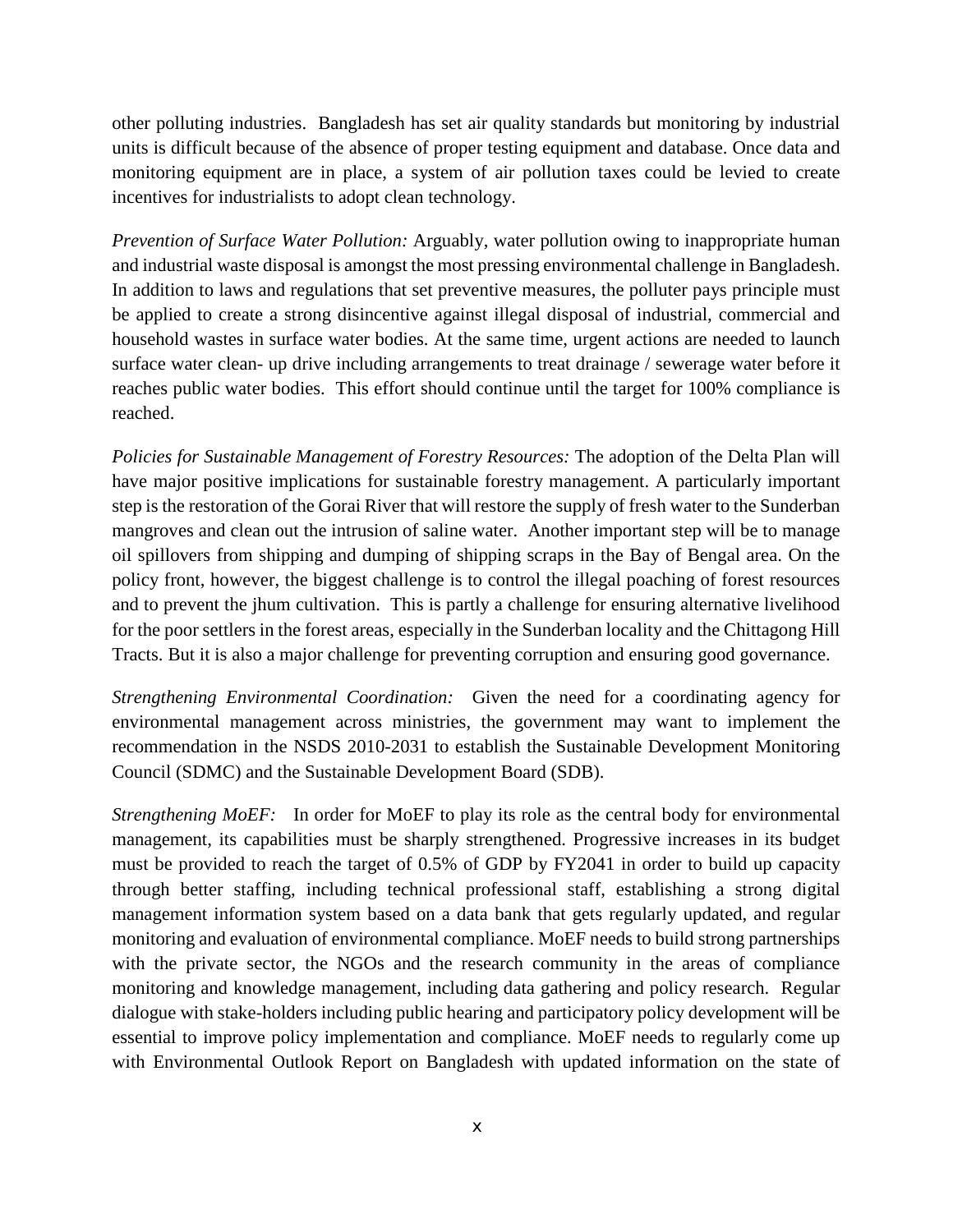environment and action plan for achieving milestones to be widely disseminated with different stakeholders.

*Decentralization of Environmental Management*: Bangladesh can learn from the good- practice international examples of what might be the appropriate division of responsibilities between national and local level environmental agencies. To ensure seamless implementation and avoid conflicting signals, a formal coordinating mechanism between national and local government environmental agencies must be established. The LGIs will need to be participatory in their approach and adopt proper mechanisms for allowing citizen's participation in all local issues including environmental management. A policy initiative needs to be taken to formally engage local government authorities down the Upazila level to involve in the oversight of environmental management linking to development activities.

*Strengthening Environmental Concerns in Planning and Budgeting:* Integration of environmental concerns in budgetary management requires progress on green public financial management (PFM) in terms of green accounting, procurement and auditing. Project selection must must also require full accounting of environmental degradation issues for all investment projects. The full incorporation of the green PFM agenda is a long-term endeavour and will require long-term commitment, resources and efforts. Institutional capacities in Ministries of Finance, Planning and concerned line ministries will have to be substantially strengthened.

*Financing Options:* Investments needs to ensure the full integration of environmental protection with the growth strategy is estimated at around 3.5% of GDP as compared with only 1% presently. Although environment typically is a public good, the public sector alone cannot finance it. Innovative solutions must be found to ensure a good division of financing options between public and private sectors.

*Private Financing Options:* There are three main instruments for boosting private financing for environment. First, in a number of areas, such forestry for timber, fisheries, eco-tourism, water supply and waste management, private supply can be encouraged with proper regulatory and pricing policies. Second legal and regulatory policies can be used to encourage proper adoption of measures that include private investment in the protection of the environment. Important examples include adoption of clean air technology in industries, installation of ETPs in industries and private hospitals, and prevention of land degradation through proper farming practices including the banning of jhum cultivation while providing alternative livelihoods to the affected population. Third, the public sector can enter into co-financing arrangements of a range of environmental services through public-private partnerships including partnerships with communities. For example, programs for clean rural water supply and sanitation, cleanup of rural ponds used for bathing and household cleaning, public toilet and public bathing facilities can all be implemented through public subsidy to private suppliers as well as through cost-sharing arrangements with the community.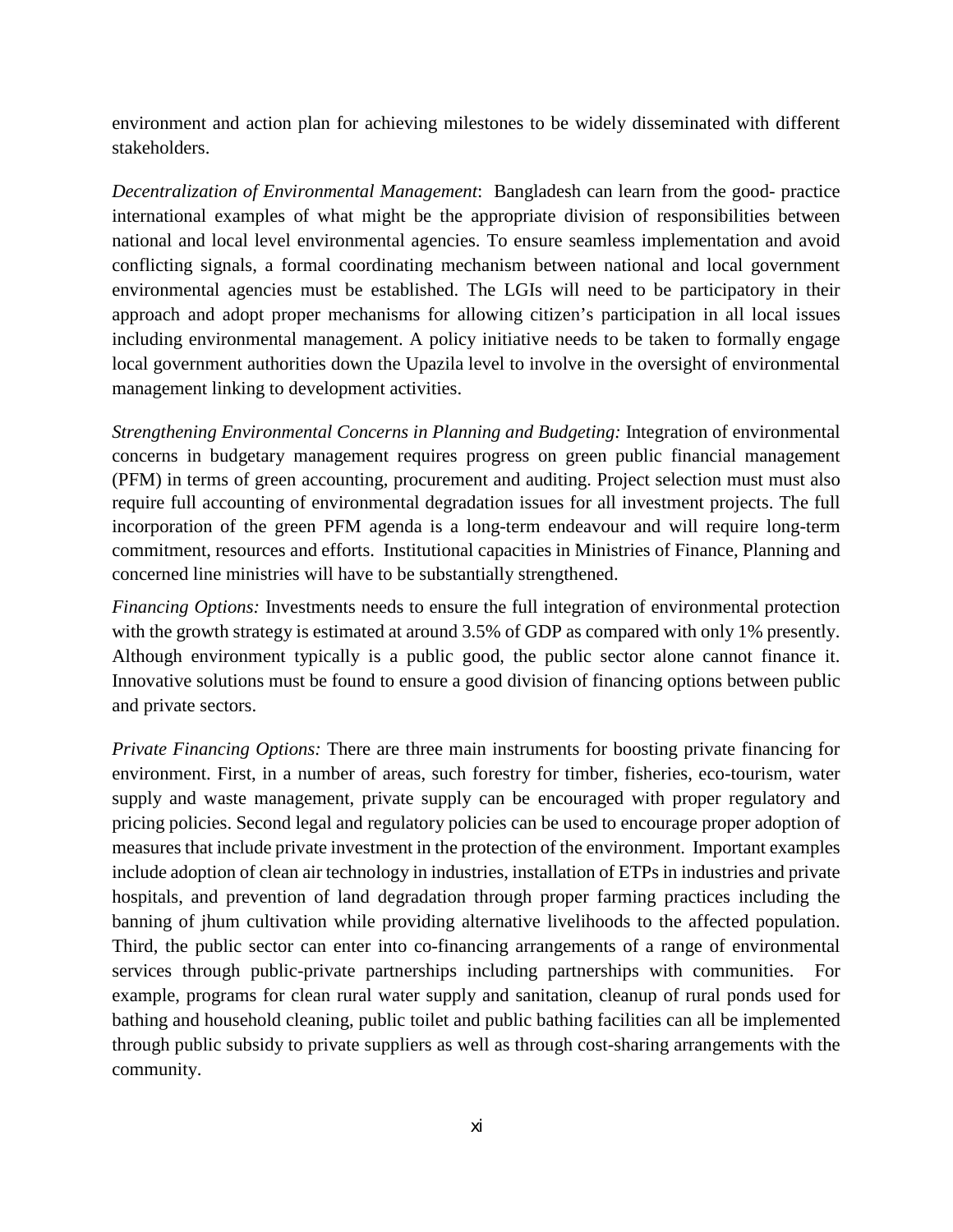*Public Financing Policies:* As noted earlier, presently the budget provides about 1% of GDP for water resource and environmental management. Some 2% of GDP of additional financing will need to come from tax resource mobilization. Bangladesh has one of the lowest tax to GDP ratio in the world and the FY2041 Perspective Plan's Macroeconomic Framework allows for an additional tax/GDP ratio increase of 5% that can accommodate this additional financing. The remaining 0.5% of GDP domestic financing can be mobilized through the application of the beneficiary pays principle (cost recovery) and the polluter pays principle (green taxes). Prospects for cost recovery from the supply of water, sanitation and solid waste management are large. Presently, there is minimal cost recovery from water and sewerage services provided by WASAs and Municipalities. Cost recovery is based on partial recovery of operation cost only. This pricing policy must change, both to mobilize funding for new investments as well as to ensure efficient use of water. The water and sewerage pricing policy must move to full operating cost recovery by FY2020 and 100% capital cost recovery by FY2031.

Regarding green taxes, the combination of fossil fuel tax and pollution tax on industries polluting air and water and households polluting water should generate adequate revenues to finance environmental protection and mass transit programmes such as, BRT, LRT and Metro Rail, for the urban areas. .

*Harnessing The Green Climate Fund (GCF)*: Bangladesh played a leading role in helping set up the GCF with an ambitious agenda to mobilise \$100 billion per year from rich countries by 2020 to finance climate change initiatives in developing countries. As of November 2017, the GCF had raised \$10.3 billion equivalent in pledges from 43 governments. So far the GCF has authorized some \$2.6 billion in projects globally. Bangladesh got only one project approved so far, the Climate Resilient Infrastructure Mainstreaming (CRIM) project, worth \$40 million.

Efforts should also be made to mobilize resources for climate funding from other global programs such as Adaptation Fund, LDCF, CIF, FIP, GEF, REDD, NAMA etc. The government should set up a dedicated wing in the Economic Relations Division (ERD) to effectively coordinate and access funding from these other international climate funds as well.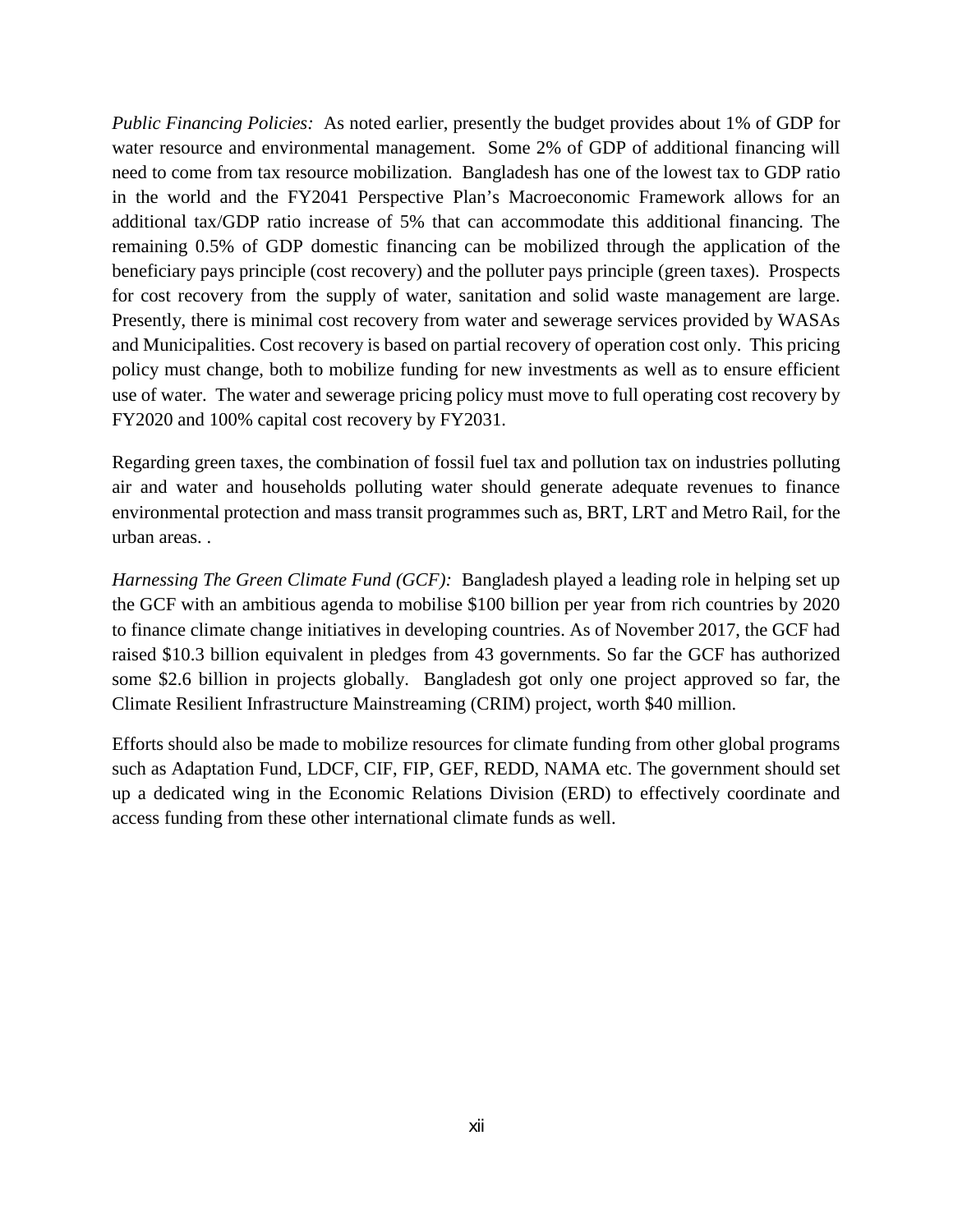# <span id="page-12-0"></span>**Determinants of a Green Growth Strategy for Bangladesh**

#### <span id="page-12-1"></span>**A. Development Context**

Rising from the ruins of a war-devastated economy in 1972, Bangladesh has come a long way on the development path with envious progress on several fronts (Table 1). Buoyed by this positive record, Bangladesh now aspires to secure upper middle income status as measured by the World Bank's Atlas Method by FY2031 and high-income status by FY2041. To this end, the government has embarked upon the formulation of "Vision 2041" that seeks to build on the successes of "Vision 2021" (Government of Bangladesh 2009). The two core development targets of Vision 2041 are: first, to achieve high-income status by FY2041; and second to eliminate the incidence of absolute poverty by the same date. These are highly ambitious targets. But the government believes that Bangladesh has the capacity to do so. Independent assessment by a leading group of Bangladeshi researchers suggest the feasibility of these targets provided rapid progress is made in addressing the major development constraints including institutional reforms and good governance (Ahmed, et. al. 2015).

<span id="page-12-2"></span>

| <b>Development Indicator</b>      | <b>Base Year</b>      | <b>Present</b>           |
|-----------------------------------|-----------------------|--------------------------|
| GDP Growth rate (% per year)      | 4.0 (1974-80 average) | 6.7 $(2013-17)$ average) |
| Per Capita GNP (\$)               | 90 (1975)             | 1602 (2017)              |
| Poverty (% headcount)             | 77-80 (1977)          | 24(2016)                 |
| Life Expectancy (no. of years)    | 46 (1974)             | 70(2013)                 |
| Infant mortality (per 1000)       | 130 (1975)            | 31 (2013)                |
| Total fertility rate (%)          | 5.8 (1970-75)         | $2.3(2011-16)$           |
| Adult literacy rate (%)           | 22 (1974)             | 61(2013)                 |
| Primary school enrollment (Net %) | 67.5 (1973)           | 97.7 (2014)              |

**Table 1: Development Performance Since Independence**

*Source: Bangladesh Bureau of Statistics*

Detailed reviews of the development performance suggest that the progress so far is indeed laudable (Ahmed 2012; 2015; 2017). While advancements have been made on many fronts, there is one important area where progress has stalled. This relates to reconciling the growth and social development strategies with the protection of the natural environment. Over the years the government's sensitivity to protecting the natural environment has increased. The awareness on climate change has grown much more rapidly. Bangladesh is acutely aware of the downside risks of climate change and participates actively in all related international fora. A 2012 report documents the progress made in integrating climate change issues in the development strategy. But it also candidly highlights the main remaining challenges (Government of Bangladesh 2012). As a result, the downside risks to sustained progress with growth and poverty reduction is large. Most of the burden of climate change tends to fall on the poor. There is strong evidence that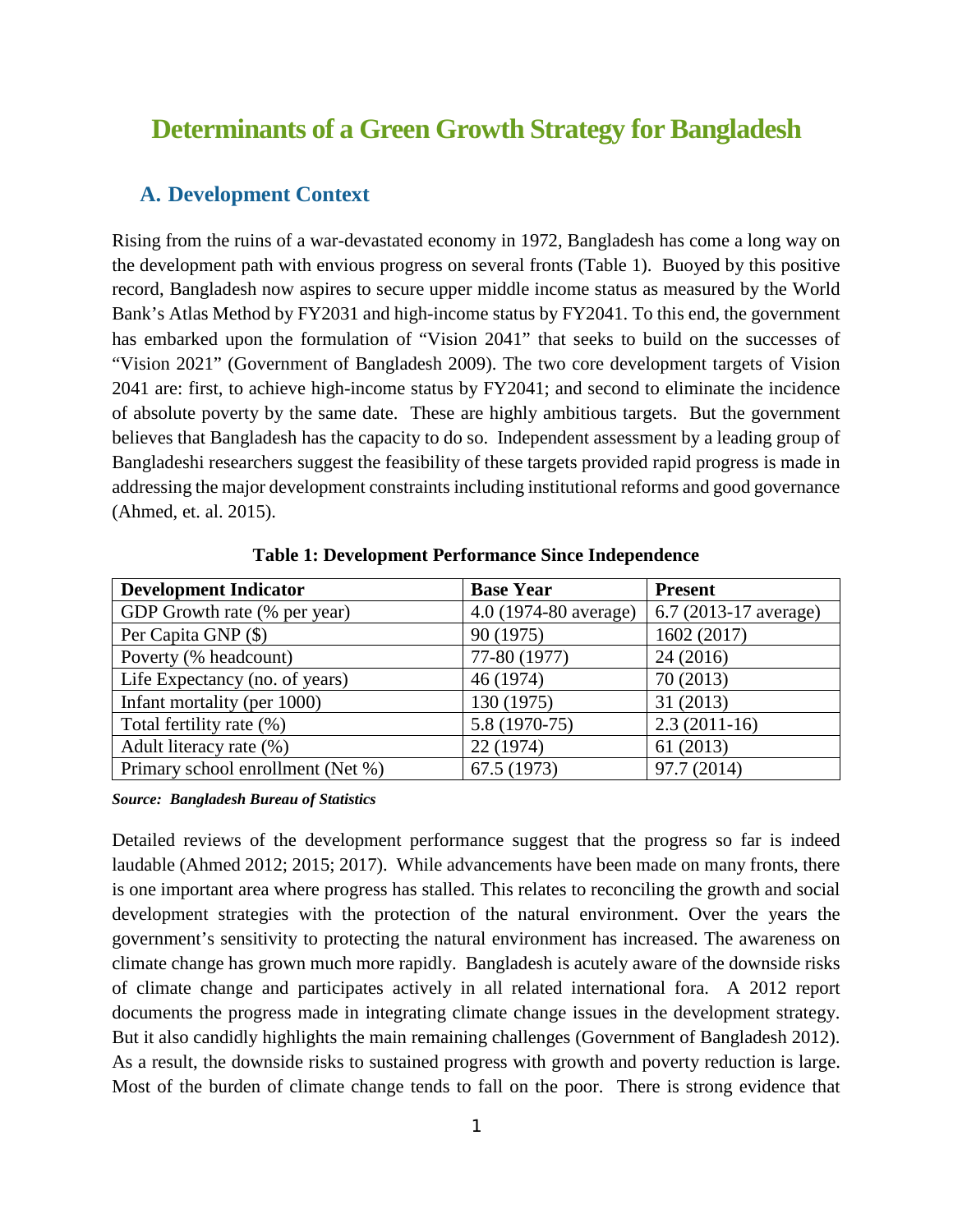poverty and the vulnerability of the population from climate change and associated natural disasters are positively correlated (Ahmed 2017). At the macroeconomic level, indicative projections show that unless the climate change induced environmental degradation and natural disaster risks are fully taken into account and corrective actions are taken, there is a real risk that the long-term growth will slow down to levels that will make it impossible to secure the government's targets of achieving upper middle income status by FY2031 and higher-income status by FY2041. The associated poverty reduction targets of eliminating extreme poverty by FY2031 and absolute poverty by FY2041 will similarly be jeopardized.

International experience suggests that there is no necessary conflict or trade-off between long-term growth, poverty reduction and environmental protection. Indeed, with the adoption of proper strategies and policies they can be positively correlated and made to strengthen each other in a virtuous cycle. In the context of an analytical framework, the long-term sustainability of rapid growth and poverty reduction requires the adoption of a "green growth strategy" (World Bank 2012). As the name implies, this green growth strategy seeks to reconcile growth and poverty reduction targets with the protection of the environment. Bangladesh has made progress integrating environmental concerns in several policy documents including in the national medium-term development plans. In 2009 it adopted the Bangladesh Climate Change Strategy and Action Plan (BCCSAP) (Government of Bangladesh 2009). A draft National Strategy for Sustainable Development (NSDS) was prepared in 2008 that was subsequently updated and broadened to make it consistent with the Sixth Five Year Plan and the Perspective Plan 2010-2020. The NSDS 2010- 2021 was adopted in May 2013 (Government of Bangladesh 2013). But a fuller effort to mainstream environmental protection through the adoption of a formal green growth strategy has not yet happened (EDDG 2016). In particular, assessing the full impact of the growth and social development strategies on the natural environment and implementing corrective policy, institutional and governance reforms to offset the adverse effects on the natural environment and thereby ensure the sustainability of development has not happened in a systematic and satisfactory manner.

The ongoing finalization of the draft report of the Delta Plan 2021 will be a major step forward in developing a holistic national plan that integrates environment and climate change vulnerabilities in national development strategy with focus on strategies, policies, programs and institutions (Government of Bangladesh 2017). The formulation of Vision 2041 also provides a major opportunity to address the gap between the growth strategy and the environmental protection strategy with a clear strategic signal from the highest level of policy making that inclusive and sustainable growth requires the mainstreaming of environmental concerns in the national growth strategy for 2041. The document should accordingly identify the policy, institutional and governance implications of the green growth strategy embedded in the Vision 2041.

The main objective of this paper is to identify the main determinants of a green growth strategy for Bangladesh as background input to the formulation of Vision 2041. The paper comprises of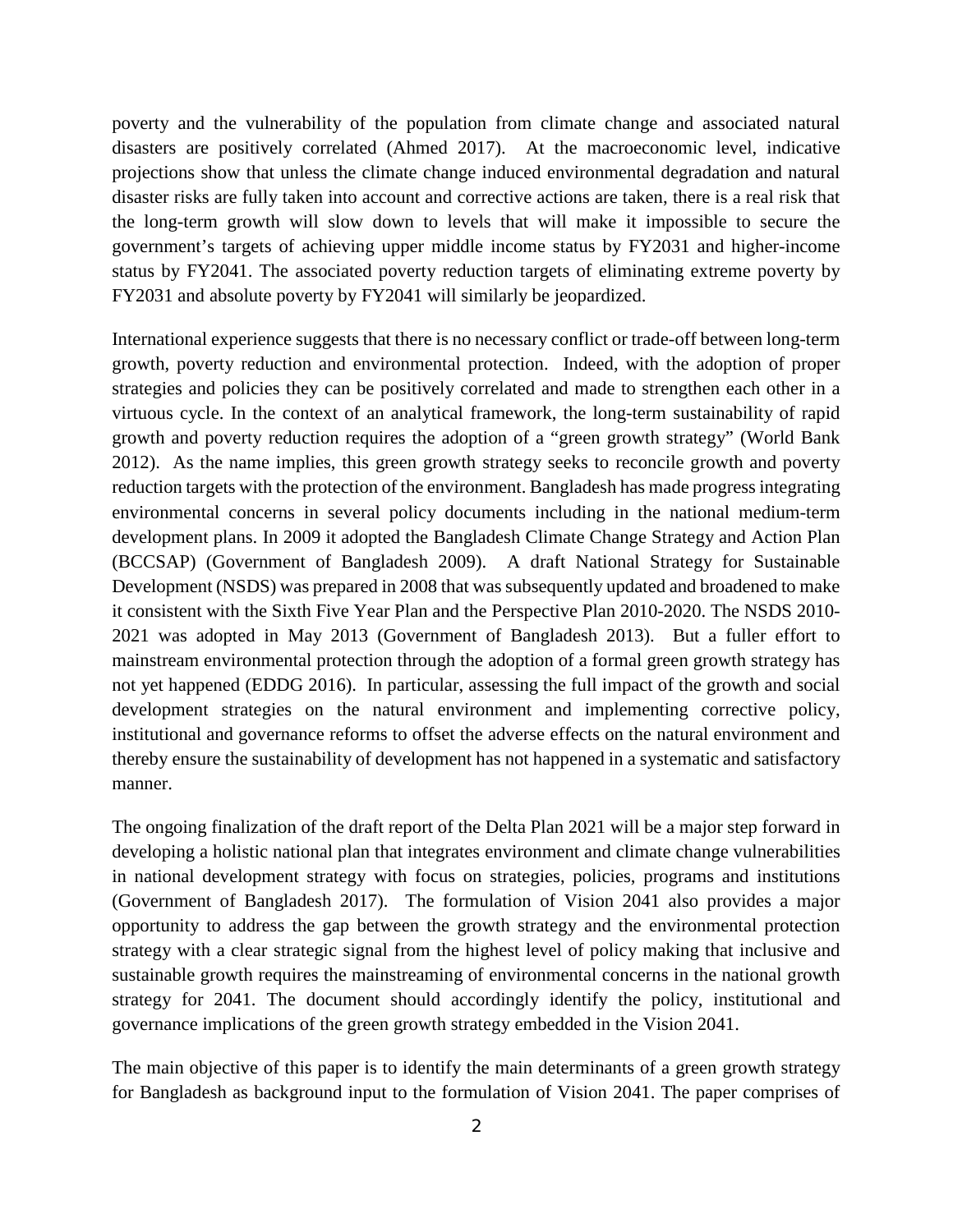the following: briefly assesses the progress with elements that might contribute to a green growth strategy in Bangladesh along with the economic and social cost of the inadequacy of progress; highlights the main determinants of an adequate green growth strategy and their sectoral implications; identifies the policy and public investment programme implications of the green growth strategy; reviews the financing options for Bangladesh to implement the green growth path; and draws the implications for institutional reforms including planning and budgeting.

#### <span id="page-14-0"></span>**B. Sustainable Development Challenges Facing Bangladesh**

The positive picture of development performance over the past 45 years painted in Table 1 begs the question what are the sustainability issues facing Bangladesh on the growth and poverty fronts? To answer this question we need to look at several aspects of the evolution of the natural environment and the threats and degradation it has suffered and continues to face as development proceeds in Bangladesh.

#### <span id="page-14-1"></span>**Climate Change**

The evidence from global experience as well as the experience from Bangladesh suggests that climate change is a real threat to global and national level prosperity (IPCC, 2014, 2013, 2001; Government of Bangladesh 2005, 2009, 2013, 2017). With a population of 160 million crammed into a total space of 144 thousand square kilometers including rivers, Bangladesh at around 1200 people per square kilometer is the most densely populated country in the world, excluding some small island economies with less than 2 million people and the city states of Hong Kong and Singapore (World Development Indicators 2016). Owing to the deltaic formation of the country, the configuration of the rivers and climate change, Bangladesh has been ranked as the  $5<sup>th</sup>$  most vulnerable country among 171 countries in terms of risks from natural hazards during 2016 (Bündnis Entwicklung Hilft (BEH) and UNU-EHS 2016). Ignoring the 2 small island economies of the Pacific Ocean (Tonga and Vanuatu), the risk rating surges to the 3<sup>rd</sup> most natural disaster risk prone country in the world, just behind Philippines and Guatemala.

Tidal surge, salinity, flooding, river erosion and cyclones are regular features of Bangladesh. These features pose a continuous challenge to food security for the country and livelihood for a large part of the rural population. Growing risk of sea level rise threatens to engulf a considerable area of the coastal belt that could displace millions of people living in the coastal districts. Sea level rise along with drying up of upstream fresh water flows in rivers in the Southwest are causing problems for agriculture and fresh water supply. Increasing temperature threatens to increase monsoon rains causing river overflow and higher incidence of flooding; temperature rise also threatens to damage crops and contribute to health problems. In parts of the country over-exploitation of ground water with low rain owing to climate change threatens to weaken the surface aquifers that could create water-shortage for irrigation-led agriculture in the Northwest dry zone of Bangladesh. In the urban areas the water tables in many parts have already fallen very low owing to over-exploitation of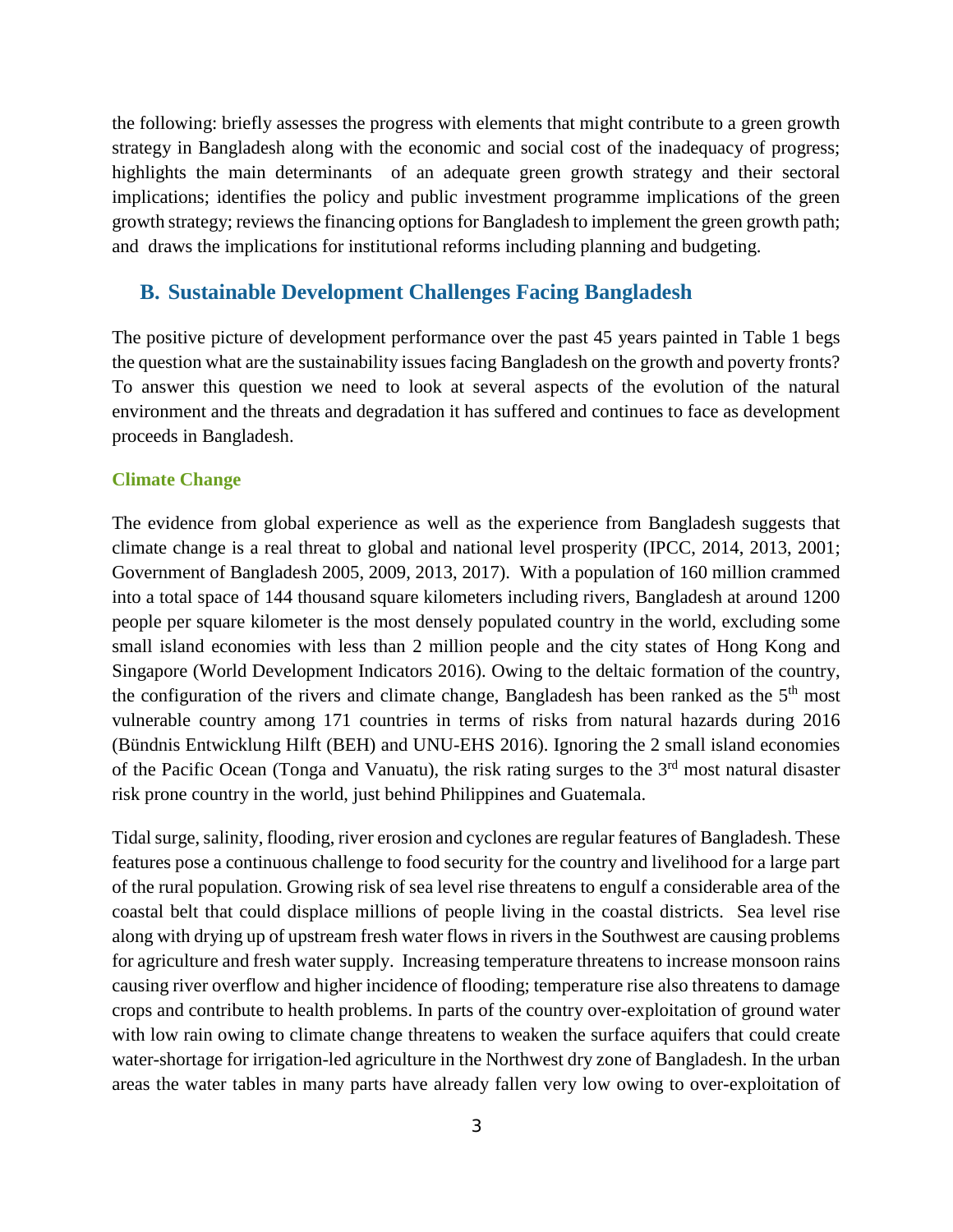ground water and inadequate re-charging. Arsenic contamination threatens many water supply sources. Assuring adequate water supply to a growing urban population and expanding industrial and commercial activities will be a major challenge. Unless these vulnerabilities are managed and addressed comprehensively, Bangladesh faces serious downside risks to food security, the growth momentum and poverty reduction efforts.

#### <span id="page-15-0"></span>**Climate Change, Environment and Natural Disaster: Interactions**

Being one of the world's most densely populated countries coupled with its deltaic geographical configuration, there is immense risk of environmental degradation. Deforestation and damage to ecosystems in pursuit of livelihood are serious threats. The forest resources in the Sundarbans and the Chittagong Hill Tract Areas (CHT) face risk of over-exploitation. The eco-system is under threat in these areas as well as in the Haor areas of the Sylhet Division. Growing water demand from rapid urbanization and industrialization; rapid depletion of groundwater owing to overexploitation in many areas; arsenic poisoning of ground water; and a range of water quality issues emerging from industrialization and urbanization all combine to make water management a massive development challenge.

Climate change exacerbates the environmental damage through several channels of its impact on natural disasters:

*Flooding:* Flood is a recurrent phenomenon of Bangladesh and occurs in almost every year. Three mighty rivers the Ganges, the Brahmaputra and the Meghna meet together in central Bangladesh forming the largest delta of the world. As a consequence, most of the country consists of huge flood plain and delta, of which around 70% of the total area is less than 1 meter above sea level and 10% of the land area is made up of Lakes and Rivers. Bangladesh experiences heavy monsoon rains, especially over the highlands along with frequent tropical storms in coastal region. These events trigger frequent flood occurrence in Bangladesh. On average, an estimated 20-25% of the country becomes inundated due to river spilling and drainage congestion. Extreme situation arises when the three major rivers (Ganges, Brahmaputra, and Meghna) reach their flood peak at the same time. In general, 55-60% of the country is inundated during extreme flood events. Recent evidence shows that the magnitude and frequency of mega floods is increasing as a consequence of climate change. Research suggests that the flood extent will be increased for all areas of the country by mid-century (2050) based on the extreme scenario (Government of Bangladesh 2017).

*Cyclones and Storm Surges:*Low lying areas of coastal region are highly vulnerable to cyclones, which pose serious threat to lives and properties of the region. Nearly every year, cyclones hit the country's coastal region and a severe cyclone strikes the country every three years, on average. Intensity of cyclonic storm surges as well as the depth and extent of storm surge induced coastal inundation are likely to increase in changing climate through rising sea surface temperature (SST) and sea level (SLR). The IPCC further indicates that future cyclonic storm surges and related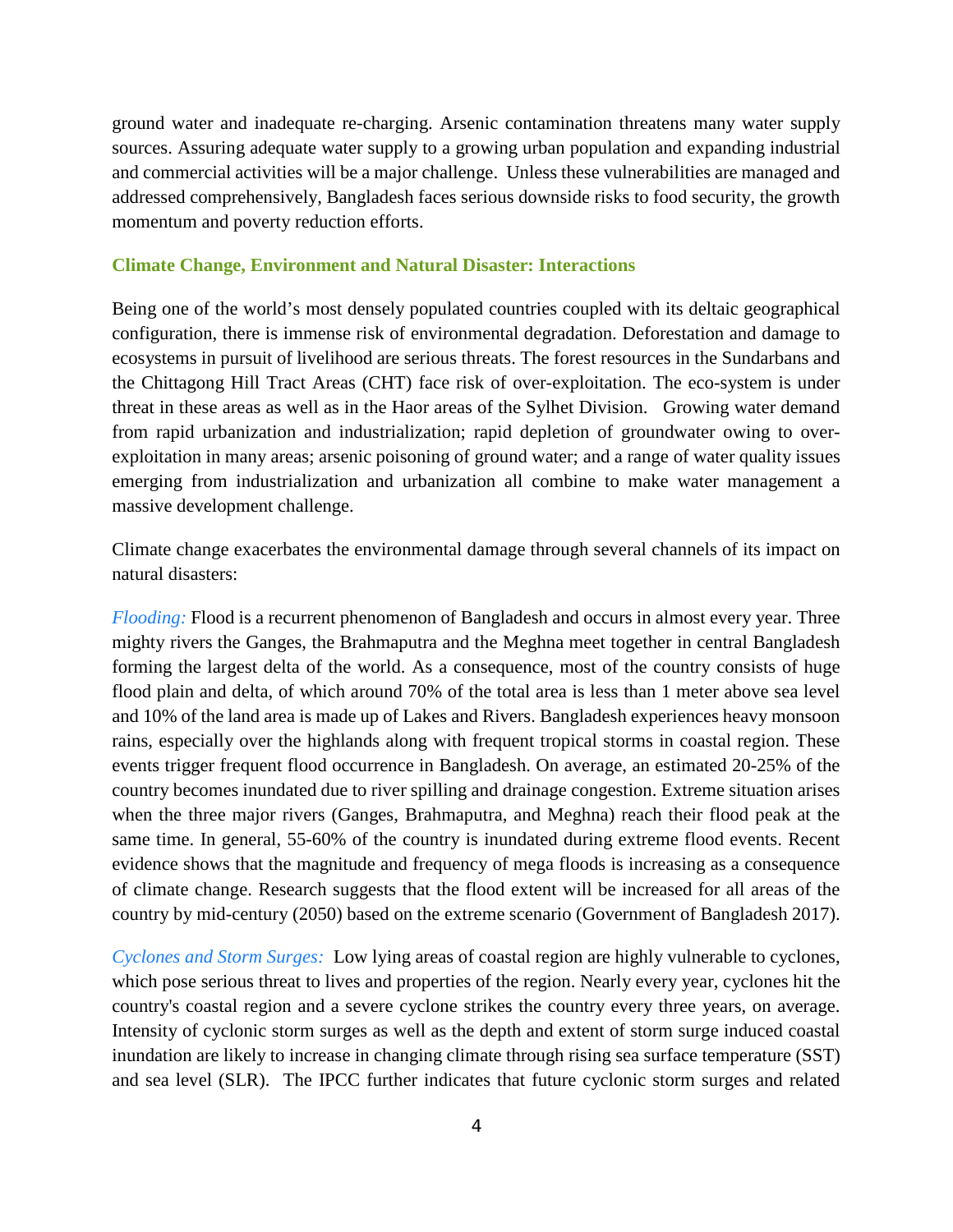coastal floods in Bangladesh will likely become more severe as future tropical cyclones increase in intensity. In the extreme scenario, the areas vulnerable to inundation depths of more than 1 meter and 3 meters, respectively, would be 14 and 69 percent higher than the baseline scenario. A 10 year-return period cyclone in extreme scenario will be more intense by 2050 and cover 43 percent of the vulnerable area, 17 percent more than the current coverage.

*Sea-level Rise (SLR) and Salinity:* SLR and associated salinity intrusion are the two most prominent issues in the coastal areas of Bangladesh. The IPCC (2013) predicts SLRs from 0.2 meter to 1 meter for low to high emission scenarios in 2100 for the Bay of Bengal. Analysis indicates that under the extreme scenario flooding extent will increase up to 6% and 8% from the base level (2005) in the central part of the Coastal region by 2050 and 2100 respectively. The west portion of coastal region will face 5% and 6% more coastal flooding than base by 2050 and 2100 respectively (Government of Bangladesh 2017).

The rising sea level impedes fresh water availability in coastal area, expediting intrusion of salinity. Both surface water and soil salinity along the coast may be increased with the rising sea level. Presently, in base (2005) condition, about 10% area is under 1 ppt salinity and 16% under 5 ppt salinity; these areas will increase up to 17.5% (1 ppt) and 24% (5 ppt) by 2050 in the extreme scenario (Government of Bangladesh 2017).

*River Bank Erosion:* The morphology of the Bangladeshi rivers is highly dynamic and river bank erosion is a regular phenomenon, particularly along the banks of the Jamuna, the Padma and the lower Meghna. The present rate of the Jamuna bank erosion is about 1770 ha per year while bank erosion by Padma River is about 1298 ha per year. Lower Meghna erodes at a rate of 2900 ha per year (Government of Bangladesh 2017).

*Temperature Rise:* In line with rising global temperatures. Bangladesh has also experienced considerable rise in temperature. While there is debate about the magnitude of the future increase, there is consensus that global warming will increase and so will be the case for Bangladesh. Projections show that temperature will rise in all regions in Bangladesh in the future in a similar trend with the global pattern. The magnitude ranges from 1.4 to 1.9<sup>o</sup>C for BAU and around  $2^{0}C$ for EXT by 2050. Further rise in temperature is expected in the latter half of the century (Government of Bangladesh 2017).

*Droughts:* In the drought prone agro-ecological regions of Bangladesh, period of dry days range between 32-48 days, starting from 24 March to 21 May. During this period the temperature also rises to more than 40°C for 5 to 15 days within the same agro-ecological regions. Surface water reduction from diversion of river water upstream in India, inadequate rainfall in the dry season and falling water table from groundwater over-exploitation combined with rising temperature lowers rainfall further in the dry season. This would hurt agriculture in the Barind tract.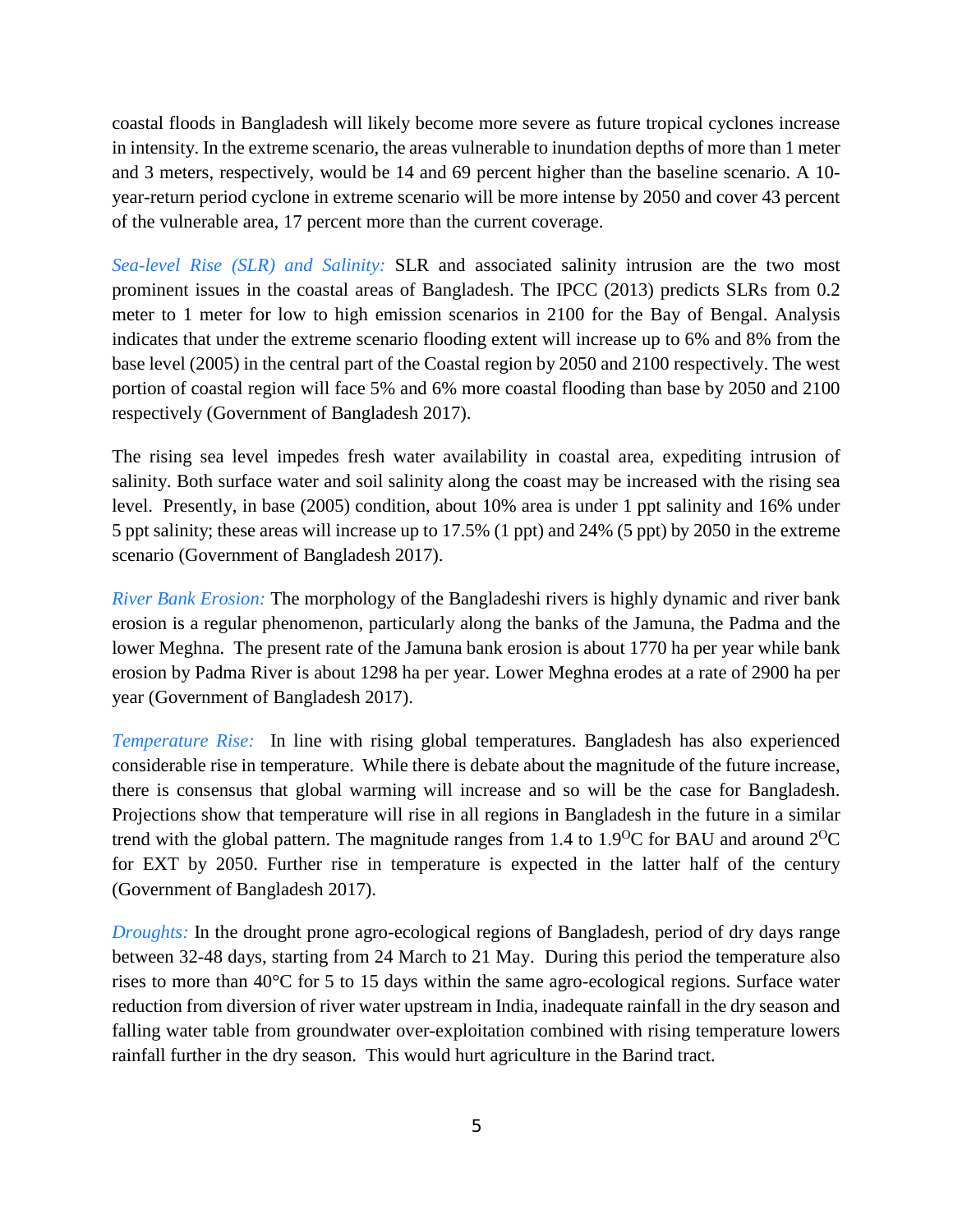*Waterlogging:* Waterlogging in urban and rural areas pose a serious development challenge. These are caused by a number of factors, including unplanned and ineffective drainage infrastructure, encroachment on wetlands in urban and rural areas and the hampering of tidal flows in the coastal area, especially in the southwest (Satkhira, Jessore, Khulna and Bagerhat) and south east coastal zones (Feni and Noakhali) and in Chandpur.

#### <span id="page-17-0"></span>**Impact of Climate Change and Environmental Damage on Social and Economic Vulnerability**

The climate change effects can create severe social and economic vulnerability to Bangladesh. A particular challenge is food security. Related risks concern loss of livelihood, poverty and health hazards. Additionally, the displacement of population owing to sea-level rise and river bank erosion and the loss of life and property from storm surges and cyclones could all combine to create major socio-economic vulnerabilities. The climate vulnerabilities are created through adverse effects on a number of sectors.

*Climate Risks to Agriculture:* The most vulnerable sector is agriculture. The main channels through which climate change hurts agriculture include:

- Climate change, especially through rising temperature, humidity and solar radiation, increases the incidence of insect pests, diseases, and microorganisms.
- Rising temperature reduces yields of high-yielding varieties of rice.
- Farm productivity will fall from increase in soil salinity caused by SLR.
- Agriculture will suffer from the higher incidence of flooding caused by climate change, including from inundation caused by SLR.

*Climate Risks to Forest Resources & Ecosystems:* The other very vulnerable sectoral effect is on forestry and ecosystems. Many of the anticipated adverse effects of climate change, such as SLR, higher temperatures and an increase in cyclone intensity, will damage the forest resources of the country, put pressure on many climate-sensitive species, and cause increased erosion and deterioration of soil quality in many upland forested areas. The world's largest mangrove forest, the Sundarbans, is extremely vulnerable to climate change. Sea level rise will increase saltwater intrusion and negatively affect the forest.

Forestry cover is threatened by cyclones and human extraction for income. Degradation of wetlands owing to human interference has caused several problems, including extinction and reduction of wildlife, extinction of many indigenous wild and domesticated rice varieties, loss of many indigenous aquatic plants, herbs, shrubs and weeds, loss of natural soil nutrients, loss of natural water reservoirs and of their resultant benefits, increase in the occurrence of flooding and degeneration of wetland based ecosystems, occupations, socio-economic institutions, and cultures.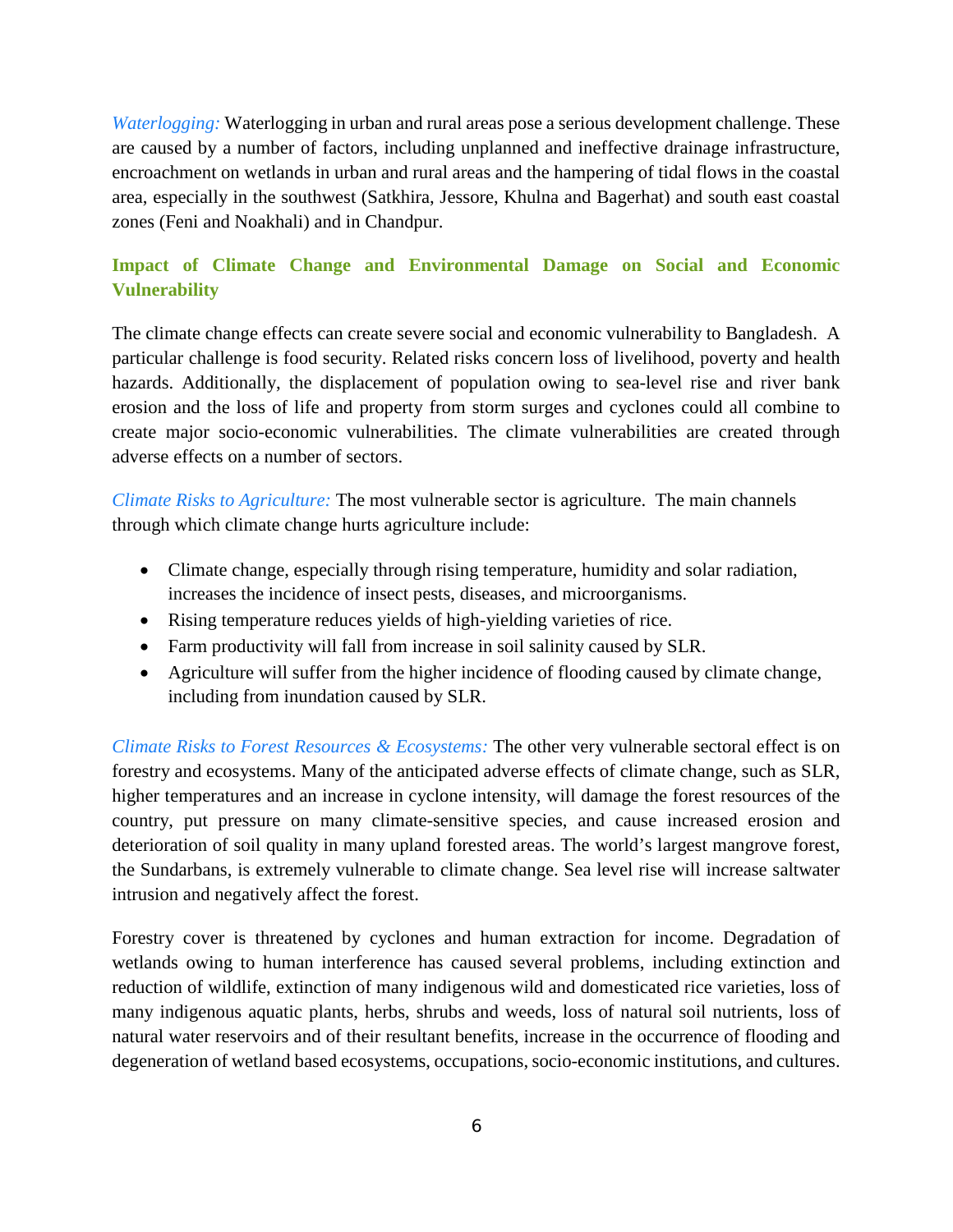Land degradation from salinity and water-logging creates problems for agricultural sustainability. In general, sustainable uses of land, water and forest cover are major issues for Bangladesh.

*Loss of land, Physical Assets and Health Risks:* The main vulnerabilities are:

- At a 1 meter SLR a significant part of dryland in Bangladesh will be permanently submerged; the fall in production in all sectors in the economy due to the land quantity shock would lead to a substantial fall in real GDP.
- Climate change and the resultant floods and cyclones will negatively impact on capital stock in construction and infrastructure in Bangladesh.
- Health hazards will also intensify. Water-borne diseases, such as diarrhea and dysentery, and vector-borne diseases, such as malaria and dengue, are climate sensitive. Research suggests that growing morbidity could occur from dengue and malaria.
- Additional health risks emerge from exposure to contaminated water, especially arsenic poisoning. In urban areas poor waste management and polluted water bodies create serious environment-related health concerns.

#### <span id="page-18-0"></span>**Degradation of Forest Resources**

Based on topography, Bangladesh forestry can broadly be classified into three categories: hill forests; Sal forests; and Mangrove forests. According to FAO (FAO 2000), some 45% of total forestry are hill forests; 44% are Mangrove forests; and the remaining 11% are Sal forests. Roughly 89% is publicly owned and 11% is private forests (village forests/ homesteads). Forests are a valuable natural resource. They provide timber, fuel, ecosystem service as well as carbon storage and delivery of oxygen to the atmosphere. For Bangladesh that is highly vulnerable to natural disasters, forestry provides a valuable natural cover that protects human lives and wealth. Given the importance of forestry resource, it is imperative to preserve its value as a part of sustainable growth strategy.

Rapid population growth along with large incidence of rural poverty has taken a huge toll on forestry resources of Bangladesh. Not only the share of forest cover has fallen, the productivity and quality of forest cover in remaining forests has degraded substantially over time. According to FAO data, the area under forest cover has fallen significantly (Figure 1) owing to rising population and competing demand for land. In per capita terms, Bangladesh has merely 0.009 ha forest cover per person that is among the lowest in the world. Per capita forest cover fell by an annual average rate of 2.3% between 1990 and 2015 (Figure 2). A global ranking of per capita forest cover prepared by NationaMaster.com for 2005 puts Bangladesh at the near bottom of the list of countries compared (Figure 3). Thus, Bangladesh is ranked at 186 out of 192 countries. All other South Asian countries perform better than Bangladesh.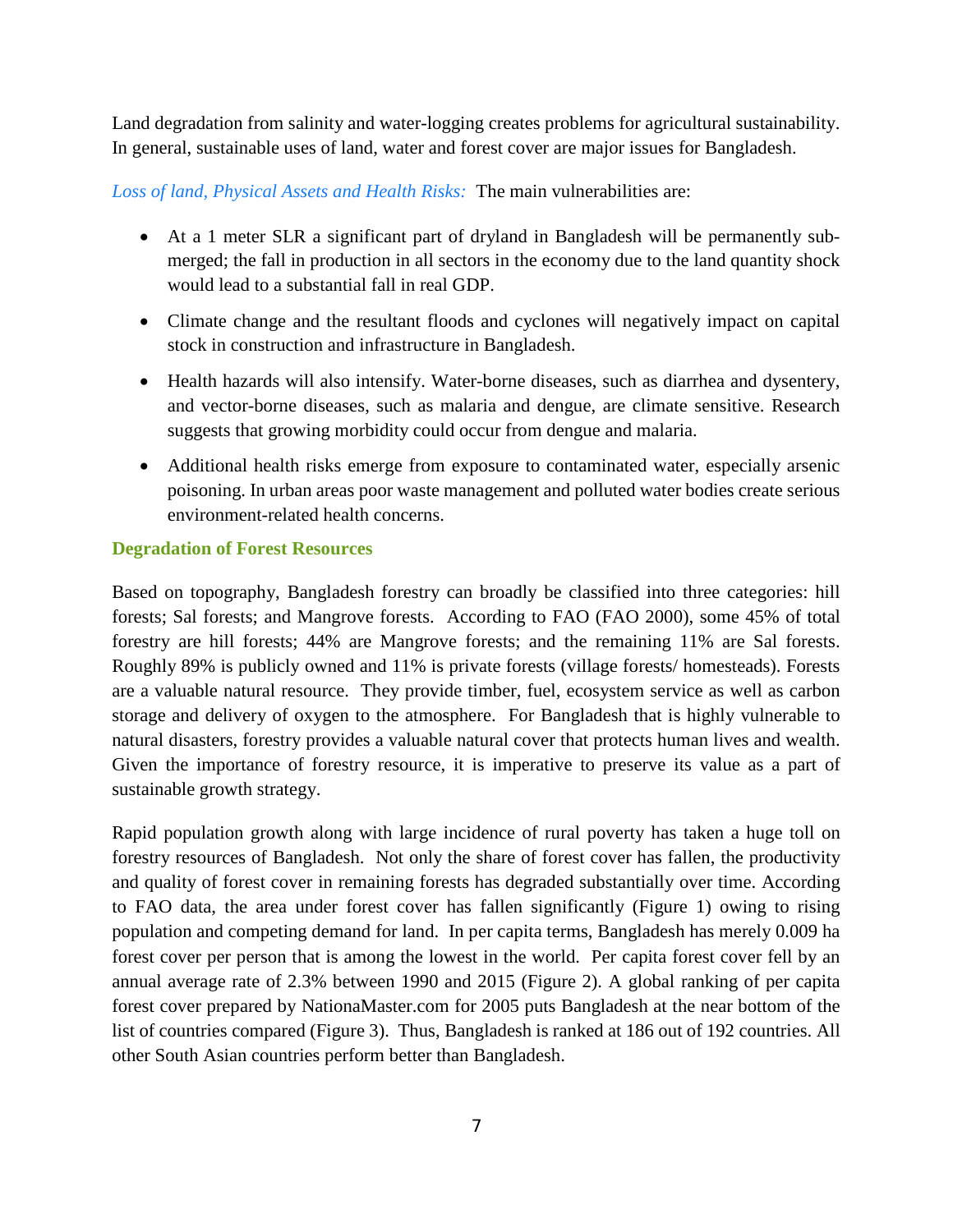<span id="page-19-0"></span>

**Figure 2: Per Capita Forest Cover (Ha)**

<span id="page-19-1"></span>

*Source: Estimated based on FAO data*



<span id="page-19-2"></span>

*Source: NationMaster.com*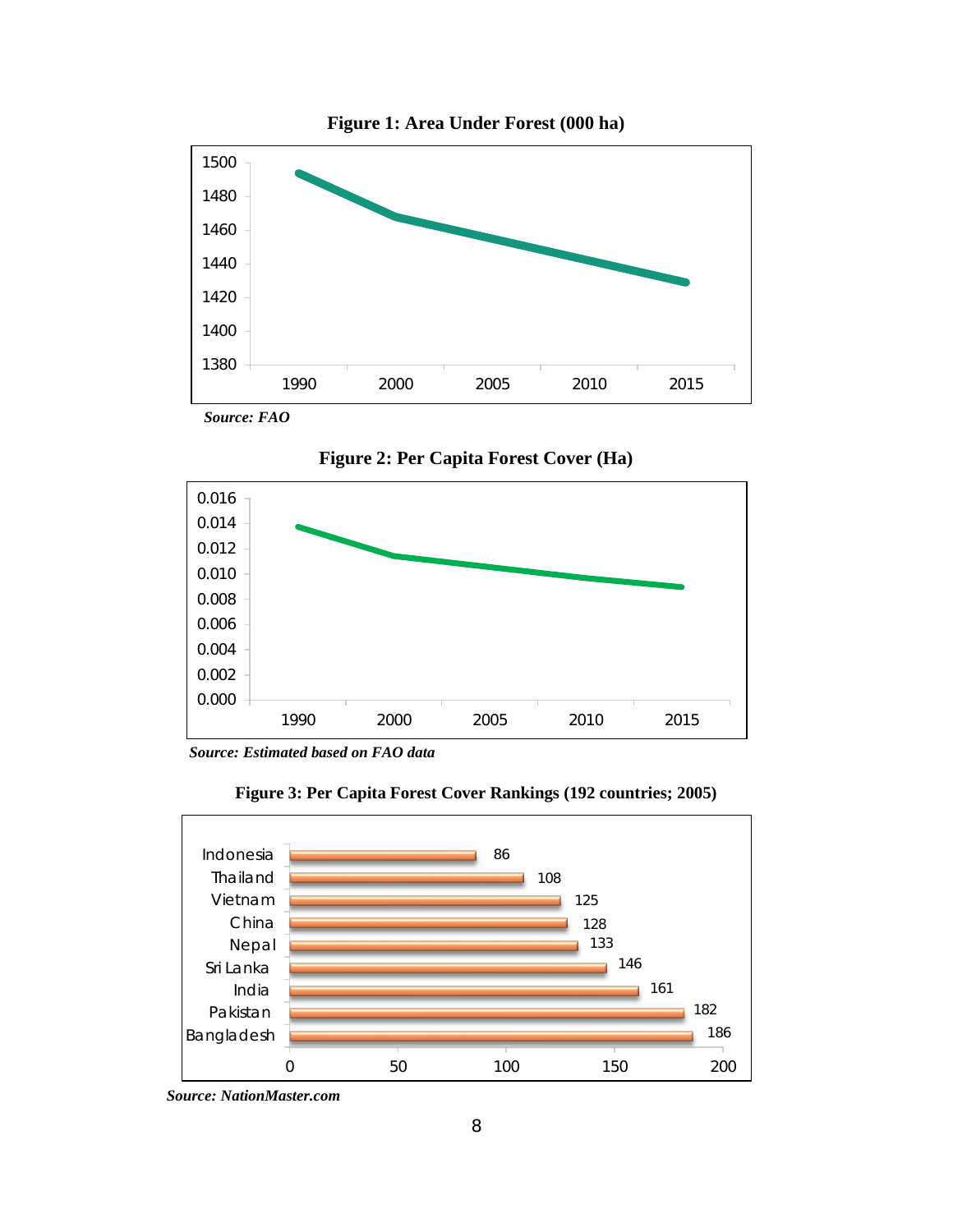Even more concerning is the loss of forest quality and productivity. Many of the remaining forests have been degraded to poor density forests (FAO 2000; ADB 2004). The toll has been particularly hard on the forests of the Chittagong Hill Tracts. The Reinkhyong reserve forest, the Kassalong reserve forest and the Sangu and Matamuhuri reserves have all faced serious losses. In the world famous Sunderban mangrove forest, in addition to depletion from illegal encroachment, a serious problem is the top-dying of several species of trees. Already 40% of the Sunderban forest is affected by top dying, which is killing the famous Sundri tree from the top down wards (ADB 2004).

There are several factors that have caused this alarming situation. The most important factor is poverty. A large number of the rural poor are dependent upon forestry resources for livelihood as well as for fuel. A second factor is greed. Illegal poaching through connivance of local forest officers for the production of timber is a major contributor to deforestation. A third factor is land scarcity. Population density in Bangladesh has been increasing in almost geometrical progression. The per capita availability of land is getting scarce by the day. Prices of land are rising progressively all over Bangladesh. Competing demand for land for habitation, cropping, fisheries, animal husbandry, road infrastructure, schooling, hospitals and industrialization have made both forest and agricultural lands increasingly difficult to protect. The degradation of the Sunderban is caused partly by deforestation and illegal poaching but also by the pollution of the mangrove water through seepage of sea water salinity and the oil spillage from ships.

The government has responded to the growing incidence of forest degradation by declaring protected forest areas and by adopting afforestation programmes. But these efforts have not been as effective as necessary to reconcile the competing demands for land. Additionally, the absence of an effective monitoring and evaluation of forestry sector developments using a quantitative framework is a serious limitation. Accurate data on forest cover, types of forest resources, annual losses and regeneration, loss of bio-diversity and preservation are not available that is a major constraint on sound forestry management. A serious rethinking is needed to arrest the further degradation of forest resources in Bangladesh that is essential to ensure the sustainability of longterm development.

#### <span id="page-20-0"></span>**Land Degradation**

Land degradation is a global phenomenon but it presents a special challenge for Bangladesh owing to the low per capita availability of land that has been gradually shrinking owing to population growth (Figure 4). Degradation of available land adds to the challenge of achieving and sustaining food security for a country where land availability for all economic activities including agriculture is a serious challenge.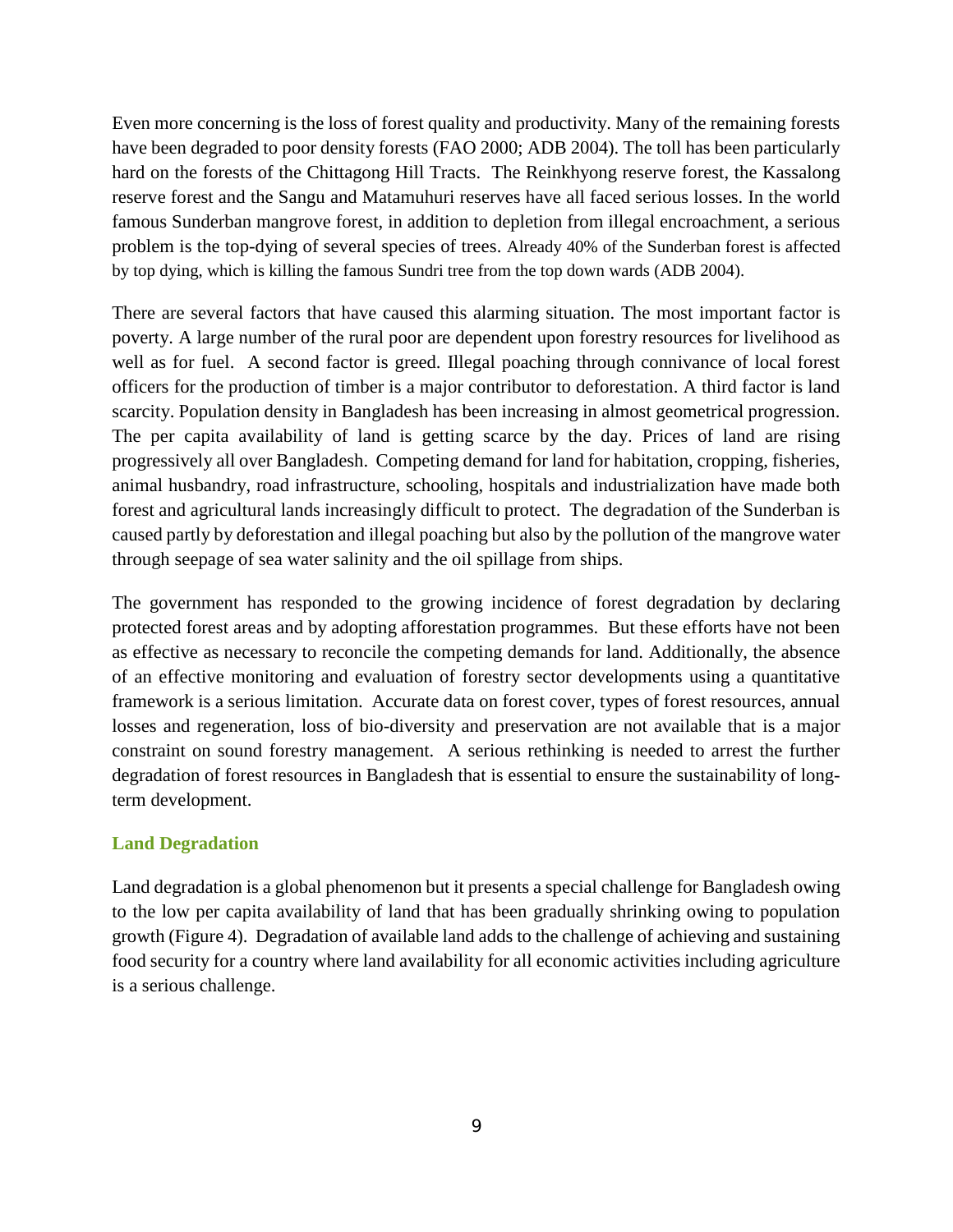<span id="page-21-0"></span>

*Source: Bangladesh Bureau of Statistics*

Soil degradation can happen either from natural processes or due to the land use pattern. The natural factors that lower the productivity of soil include: flooding; salinity encroachment; soil erosion; landslides and water logging. Land use processes that degrade the soil include: cropping pattern; infrastructure construction; industrialization; and solid waste disposal. The major types of land degradation that Bangladesh faces are (i) soil erosion, (ii) water erosion, (iii) river bank erosion, (iv) salinization, (v) sedimentation, (vi) acid sulphate soil, (vii) acidification, (viii) water logging and (ix) depletion of soil fertility.

According to a 1999 Study by Bangladesh Agricultural Research Council, an estimated 23.6 million hectares of land suffers from various extents of degradation. The major determinants of land degradation are illustrated in (Figure 5). As is obvious, human factors are the overwhelmingly large contributors to land degradation in Bangladesh. These include organic matter depletion, soil fertility decline and deforestation. The former two results from various development-related land use including poor farming practices and failure to replenish the nutrient value of the soil. For example, Hossain (2002) reports that as compared with the required organic matter content of more than 3.5% for good soil, in Bangladesh most soils have less than 1.7% and some soils have even less than 1% organic matter. Among the natural factors soil salinity owing to sea water encroachment and water logging are major headaches for land management. The incidence of soil salinity is growing and the projected adverse climate change developments including sea-level rise would seriously increase the spread of soli salinity.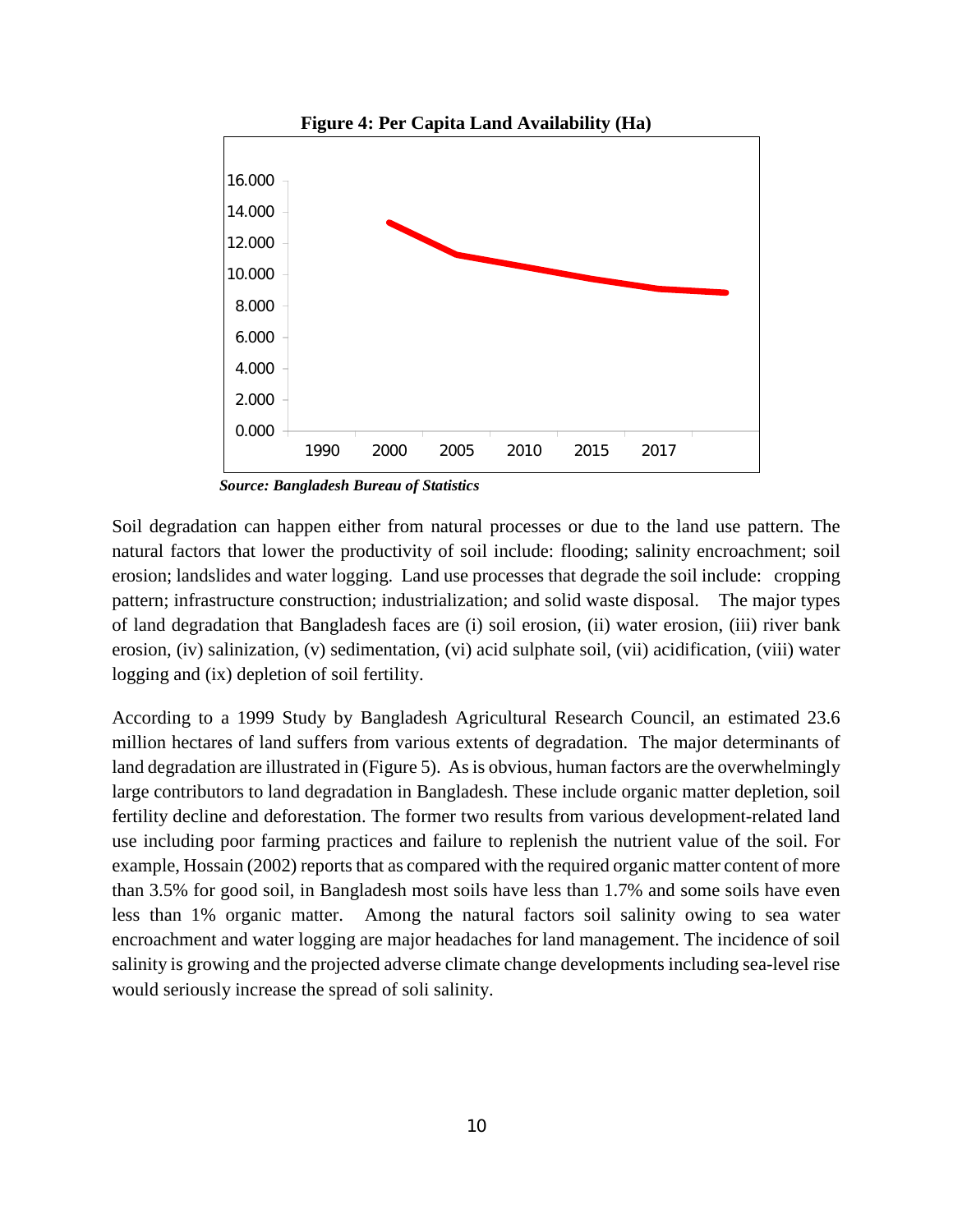<span id="page-22-1"></span>

**Figure 5: Major Determinants of Land Degradation (%)**

*Source: BARC 1999 as reported in Rahman (2002) and Solaiman (2014)*

Land degradation poses some serious food production and food security sustainability threats. They also pose challenges for livelihood of the poorest of poor farmers many of whom are facing the growing threat of loss of soil productivity from the combination of human and natural factors. Although no recent estimates are available, a 1999 study by the Bangladesh Agricultural Research Council (BARC) estimated the cost of land degradation from water erosion, fertility decline, salinization and acidification at about \$2.3 billion for 1997, which was about 5.2% of 1997 GDP (Hasan and Alam 2006; Soliaman 2014). The cost of land degradation can be severe.

#### <span id="page-22-0"></span>**Loss of Bio-Diversity**

Biodiversity provides people with basic ecosystem goods and services that include food, fibre, medicine, water and air purification, climate control, cycling of nutrient and control of erosion. So the entire population gets affected by the changes in biodiversity. Directly it impacts on the livelihood of people engaged in agriculture, fisheries and forestry. The growing importance of ecotourism also makes biodiversity a direct determinant of tourism. Even today some 41% of the Bangladeshi population is engaged in farming, fishery and forestry activities. More than 50% of this population is poor. It is obvious that changes in bio-diversity affect the poor disproportionately.

Bangladesh has a rich heritage of a diverse eco-system that has come under severe threat from development. Loss of forest land, the degradation of land, sea and river water pollution, indiscriminate filling of water bodies for land acquisition, unsustainable use of ground water and fishery resources in ponds, lakes and rivers, and unsustainable ways of shrimp farming have collectively taken a huge toll on the degradation of the eco-system and consequent loss of biodiversity (UNEP 2001; ADB 2004; Rahman 2015).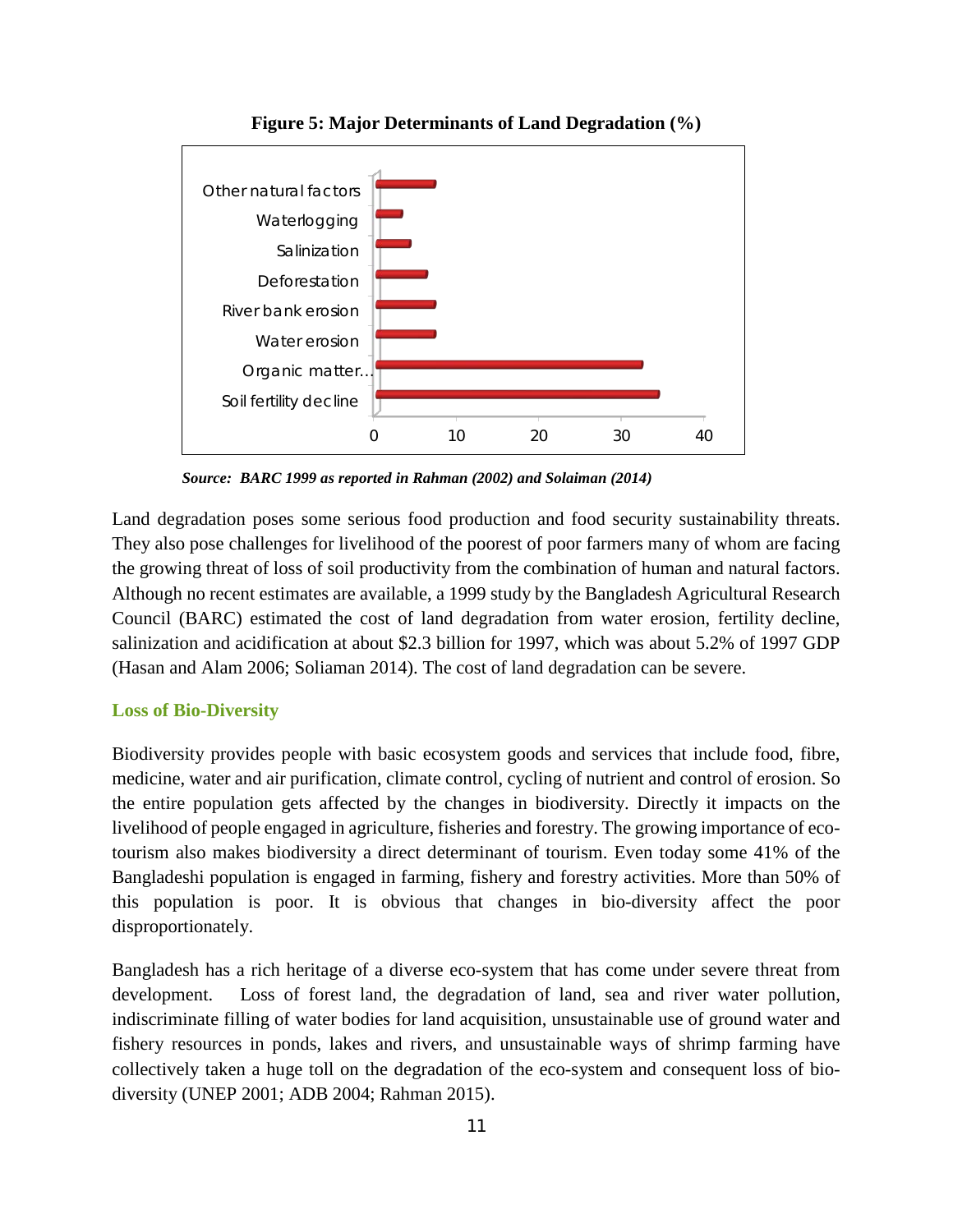Global ranking of country performance in protecting the natural habitat and biodiversity is done by the Yale Center for Environmental Law and Policy (YCELP) and the Center for International Earth Science Information Network (CIESIN) at Columbia University. The biodiversity-Habitat category includes four indicators: Critical Habitat Protection, Terrestrial Protected Areas, Natural Biome Protection, Global Biome Protection and Marine Protected Areas. The Critical Habitat Protection indicator measures the percent of sites identified by the Alliance for Zero Extinction (AZE) that have partial or complete protection. The latest available country ranking is for 2014 done on the basis of 176 countries. There are 9 countries including Germany, Switzerland and Luxembourg that score 100% and are ranked as 1. Iraq is at the bottom of the list with a ranking of 176. The results for a selected number of countries as compared with Bangladesh are shown in Figure 6. Bangladesh performance is ranked at 123, at around 30% higher than the bottom performers. Interestingly it does better than India but poorer than Pakistan, Nepal and Sri Lanka.

<span id="page-23-1"></span>

**Figure 6: Protection of Habitat and Biodiversity Rankings (2014; 176 countries)**

*Source: (YCELP- CIESIN 2014)*

#### <span id="page-23-0"></span>**Urban Air Pollution**

The availability of clean air is an essential part of the quality of life. Air pollution can have severe negative effects on public health over the longer term including chronic respiratory disease, lung cancer, heart disease, and even damage to the brain, nerves, liver, or kidneys. Children and the elderly are particularly at risk. The World Health Organization (WHO) website-based media sheet (last updated September 2016) notes that outdoor air pollution may have contributed to some 3 million pre-mature death globally in 2012. The WHO also notes research done by The International Agency for Research on Cancer (IARC) indicates that outdoor air pollution contributes to cancer. Additional non-fatal health risks and associated health-care costs can be substantial.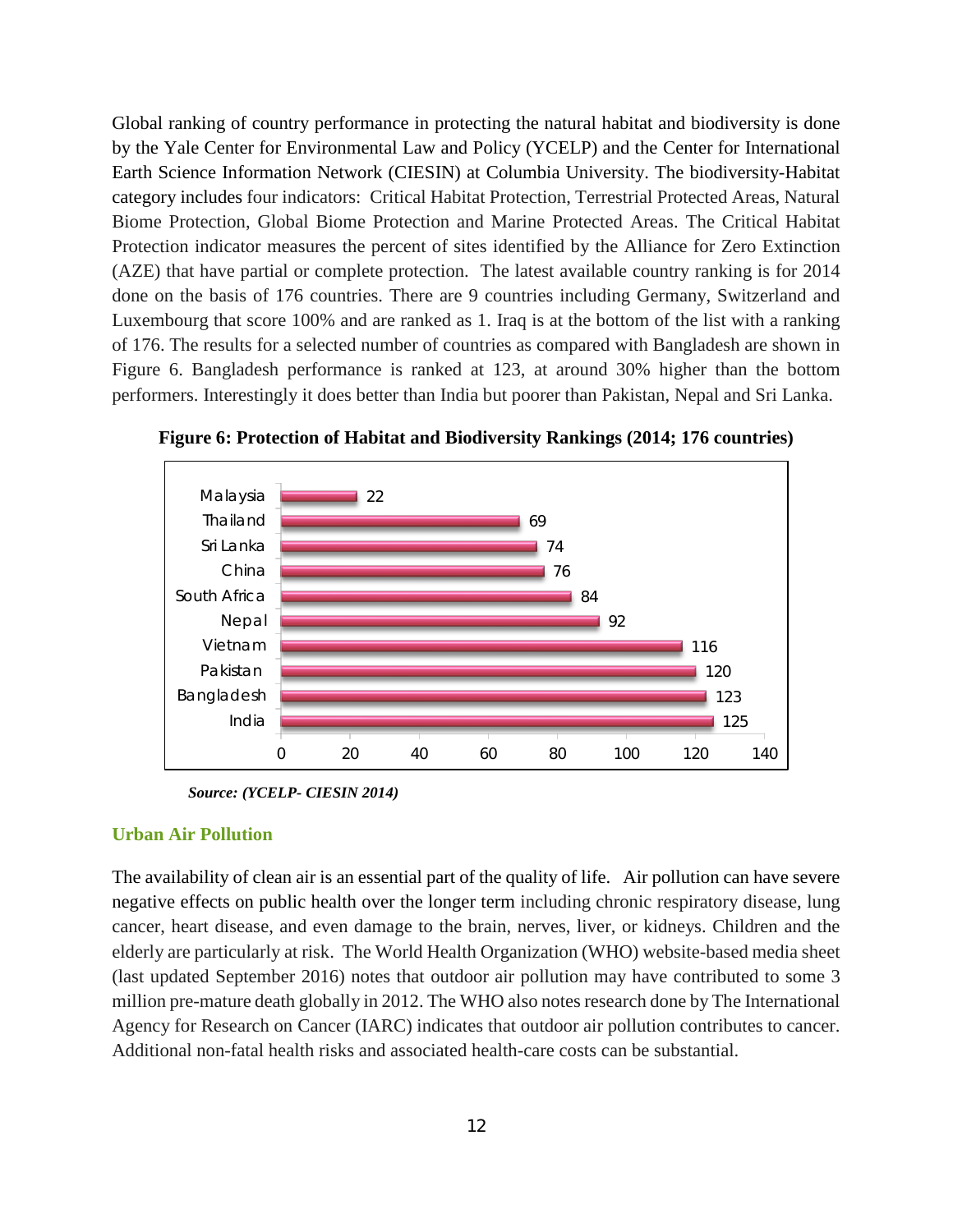Several factors contribute to outdoor air pollution in Bangladesh. These mainly include: use of fossil fuel for energy; emissions from industrial plants, especially brick kilns; emissions from transport vehicles without adequate emission control mechanisms, and gaseous releases from improper treatment and disposal of solid and liquid wastes.

Available evidence suggests that the urban air environment in Bangladesh is amongst the most polluted in the world. The air quality monitored by the World Health Organization (WHO) ranks Bangladesh as the 4<sup>th</sup> most air-polluted country out of 202 countries in 2014 when urban pollution is measured in terms of annual mean concentration of fine particulate matter  $(PM 2.5)^1$  $(PM 2.5)^1$ . The three countries that have higher urban air pollution are Saudi Arabia, Qatar and Egypt. The WHO has also compiled data for 1624 cities from 91 countries for the periods 2008 to 2014. Urban air pollution found in Dhaka puts it at the bottom 2% of the cities compared. The comparison of air quality for world's top 15 megacities is shown in Figure 7. Dhaka is the third most polluted city in terms of air pollution when compared with top 15 mega cities; only Delhi and Karachi have worse air pollution than Dhaka.

<span id="page-24-1"></span>



 *Source: World Health Organization database 2010-2014*

#### <span id="page-24-0"></span>**Water Quality**

The major causes of surface water pollution are related to land based activities, including industrial effluents, agrochemical, faecal pollution, and oil and lube spillage. Since the rivers are frequently

<span id="page-24-2"></span> <sup>1</sup> The WHO sets a standard of annual average of 10 for airborne particulate matter (PM) for particles smaller than 2.5 microns (PM 2.5). The PM 2.5 is considered fine particulate matter as opposed to PM 10 that is labeled as gross particulate matter. The presence of annual mean concentration higher than10 microns per cubic meter ( $\mu$ g/m3) of fine particulate matter (PM 2.5) is considered unsafe. Values of 88  $\mu$ g/m3 found in Bangladesh urban areas for 2014 is an indication of very high air pollution.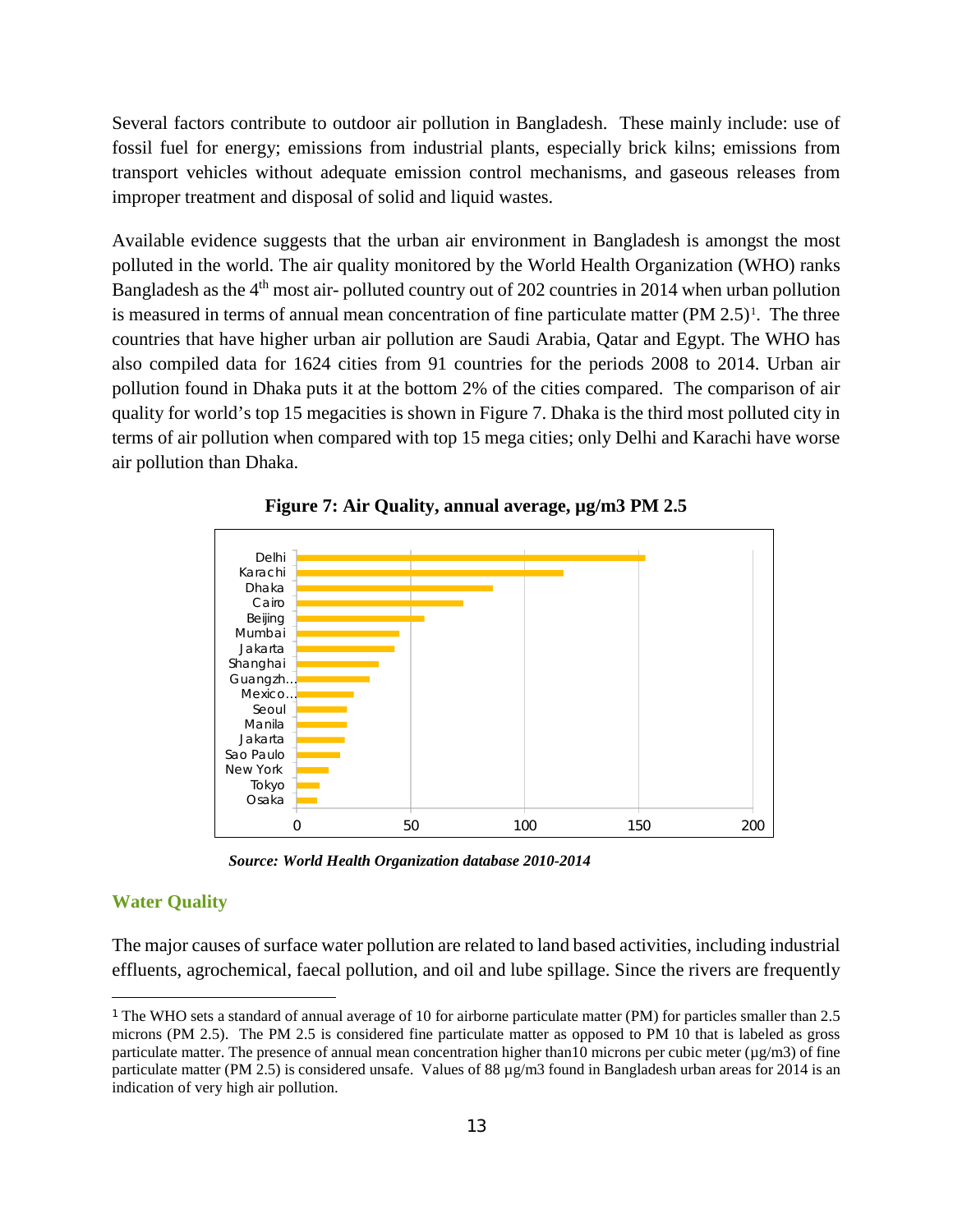used as dumps, overall inland surface water quality drops below the permissible limit of Department of Environment (DoE) standards in the dry season although it improves in the wet/monsoon season.

Industrialization has developed near the major rivers due to the availability of water and easy dumping of effluent owing to the absence of proper regulations. Industrialization got a boost in the early 1980s with the beginning of investment in garments sector. However, most of the industries did not consider the danger created by dumping effluent into rivers without any treatment. This has led to a serious degradation of river water quality over the years and it continues to do so.

Urban area is heavily industrialized with most of the industries located in Dhaka, Narayanganj, Gazipur, Narsingdi, Chittagong, Comilla and Khulna. Buriganga and Turag River are the two major rivers of Dhaka. They are most susceptible to water pollution from industries relating tannery, fabric dying and chemical processing, fabric washing, garments, plastic products etc. located on the banks of these two rivers (CEGIS, 2015). Dumping of untreated effluent has caused major degradation of water quality of these rivers. In many places sewerage lines also end up in these rivers carrying sewage and municipal solid waste.

The parameters that are considered to measure water pollution are: the acidic level of water (pH), Dissolved Oxygen (DO), Biochemical Oxygen Demand (BOD), and Chemical Oxygen Demand (COD). The typical reference values for unpolluted water are:  $pH: \leq 7$ ; DO: >3.5; BOD5: <1; and COD: >200

The pH of Buriganga river is around 7 (Saifullah et al, 2011) and Turag river is between 6.18 and 7.46 (Mobin et al., 2013). The DO varies along the stream of Buriganga. In wet season DO is around 4.9 mg/L and in dry season around 3.7 mg/L. The BOD5 of Buriganga River is over 25mg/l in most places and it can go up to 38mg/l (Saifullah et al., 2011). Also, the COD level is very low. For Turag river the values are: DO: <1; BOD5: 5-38; and COD: 9-290. Overall, these data suggest that the waters of the two rivers are severely contaminated.

The city of Narayanganj is located along the Sitalakhya River. It is a major industrial belt and a part of Metropolitan Dhaka. The ricer Sitalakhya is heavily polluted owing to the dumping of industrial and human wastes. The pollution indicators are: pH: 6.3-8.8; DO: 0-6.2; BOD5: 2-16; and  $DO: < 200$ .

Sylhet is one of the rapidly developing urban areas and is in the hilly portion of the country. Gas based industries have boomed in Sylhet region. Surma and Khushiara are the two main rivers of this region. The urbanization of Sylhet city is a threat for the environmental quality and economic gains of the city dwellers. The pH of river water in this region varies between 6.5 and 8.5, DO value varies between 5.28 mg/L to 6.88 mg/L and BOD ranges from 27.33 mg/L to 44.33 mg/L (Rahman et al., 2013). The water of Surma River is not suitable for drinking purpose.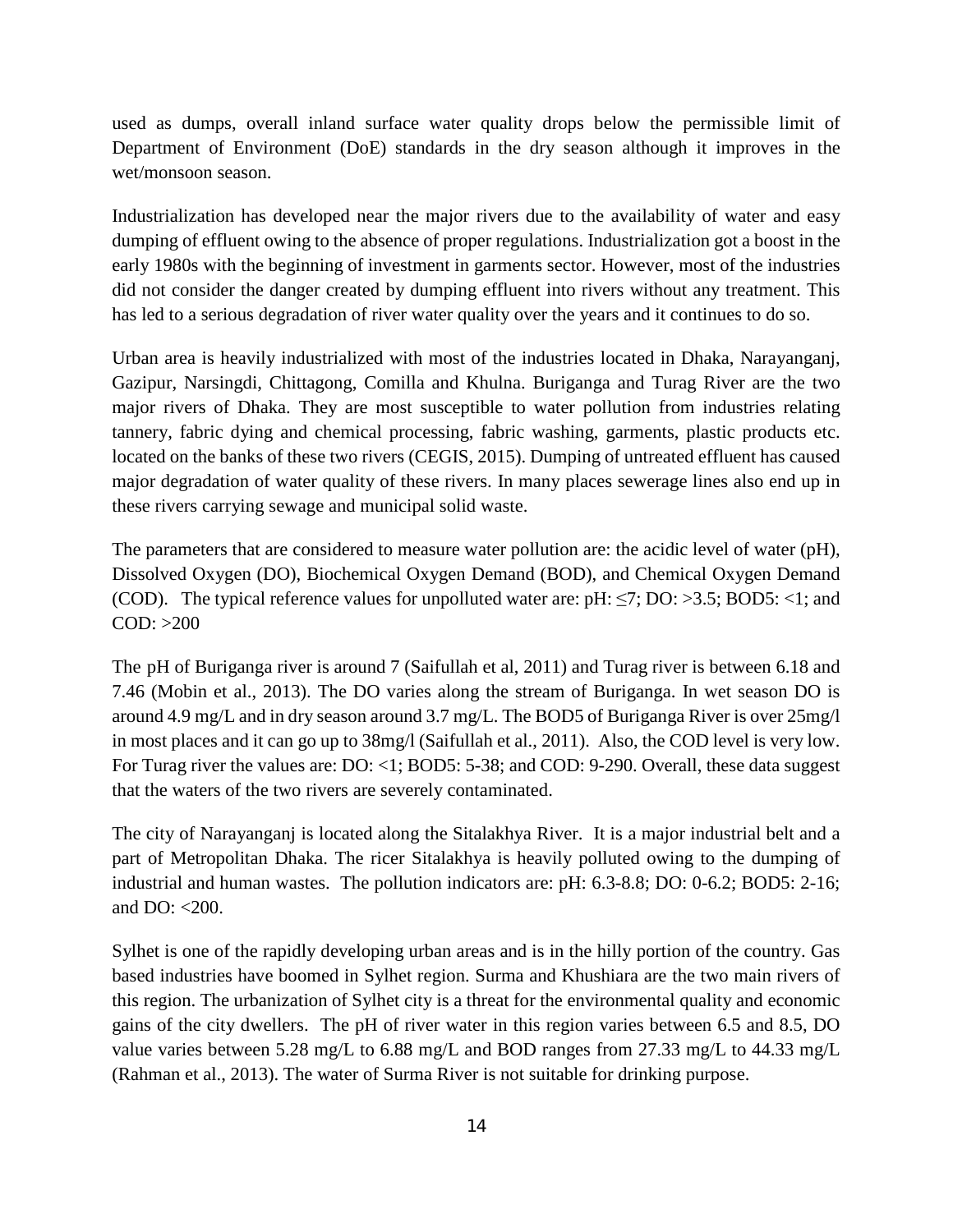The main cities of west part of Coastal areas are Kushtia, Jessore, and Khulna. The major rivers of this region are Padma, Madhumati, Chitra, Rupsha, Kaliganga etc. Shrimp culture is the common practice in this area. Usually the water has higher salinity in the areas where shrimp farms are located. The pH of surface water varies from 7.29-7.46 in summer season which is higher than the ground water pH (6.46-6.71). The salinity of the ground water was higher than the surface water both in the summer and in the rainy seasons. The average ground water quality of the area is not good (Haque et al., 2010). Most of the shallow aquifers in this region are found to be saline. Salinity is also a problem for cities located in the central part of Coastal (Barisal, Patuakhali and Bhola). Shrimp culture has intensified salinity at some of the southern districts.

The eastern part of Coastal area is comprised of some of the biggest industrial cities of the country. The major industrialized cities in this region are Chittagong and Comilla. Meghna is one of the major rivers of this region. The other rivers of this region are Gumti, Titas, Haora, Dakatia etc. Ship breaking industry plays a significant role in this region's environmental quality. Ship dismantling is a reason of concern due to its economic values and environmental hazards. Up to 2.2-2.5 M tons of national steel production comes from the ship breaking industry (Talukder et al., 2015). The ship breaking yard has profound effect in its vicinity area. In the perimeter of the ship breaking yard area, DO level is low (1-5 mg/l) at some points.

The ground water of Bangladesh is heavily contaminated with Arsenic. About 25% of the national population is exposed to arsenic level above 0.05 mg/L (NWMP 2001). According to a survey report (Hossain 2006), out of 64 districts some 60 districts comprising 126,134 km<sup>2</sup> of Bangladesh are exposed to the arsenic contamination in drinking water (Figure 8).

<span id="page-26-0"></span>



*Source: Hossain, 2006*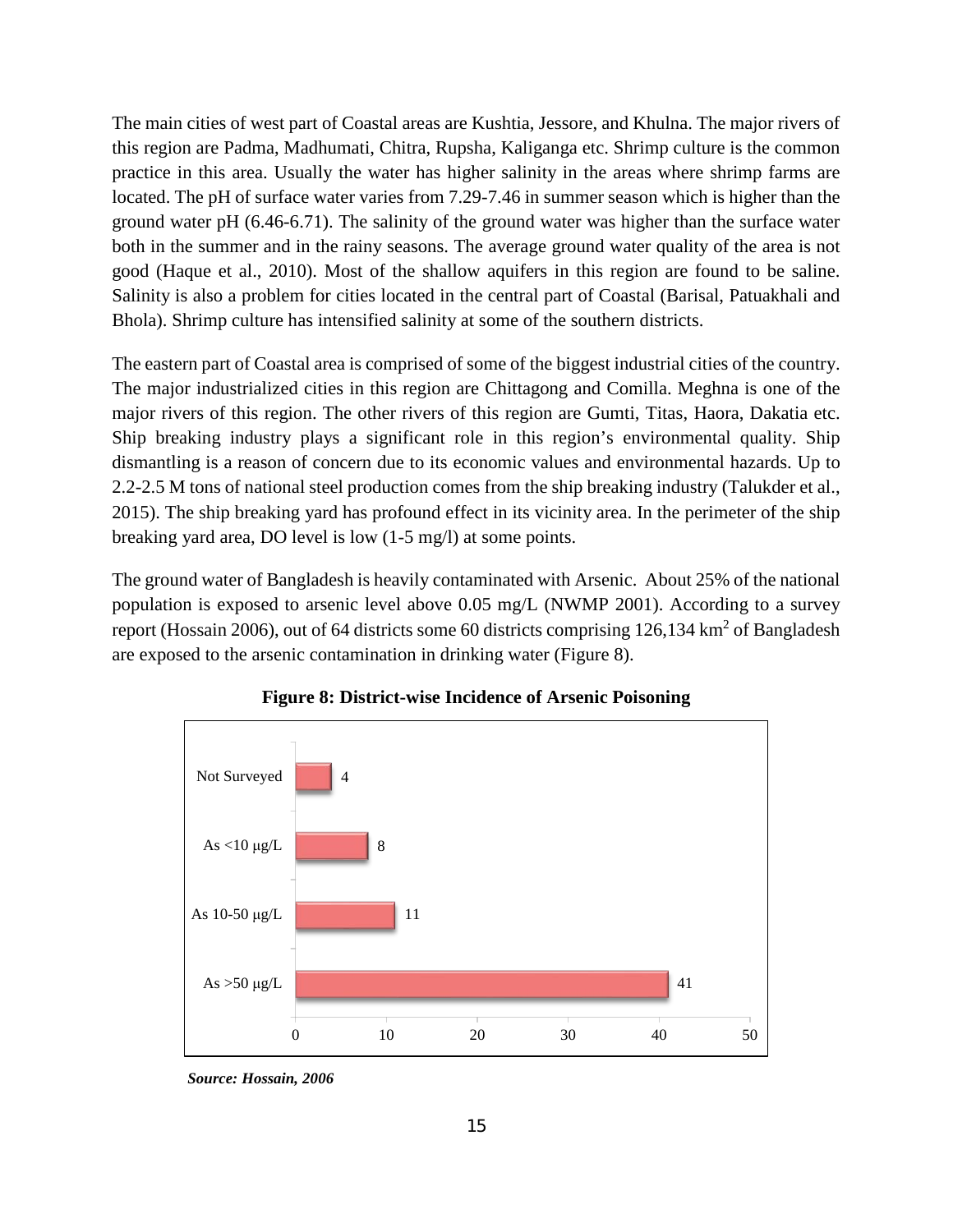Among the hydrologic regions, the south east (SE) and south central (SC) regions are worst affected by arsenic. The ground water of Comilla (0.17 mg/L), Chandpur (0.13 mg/L), Feni (0.1 mg/L) are well above the standard for Bangladesh which is 0.05 mg/L. Among the districts of central part of Coastal area Faridpur (0.16 mg/L), Madaripur (0.12 mg/L), Barisal (0.18 mg/L) are heavily contaminated with arsenic. Though the south west region is in a relatively better state than the other two regions, Khulna has the arsenic contamination of 0.31 mg/L which is the highest in the country. The arsenic contamination in Haor area is in the range between 0.022 mg/L to 0.09 mg/L. Dhaka's ground water has arsenic contamination of around 0.035 mg/L whereas Narayanganj has an overwhelming amount to 0.176 mg/L of arsenic in water. The eastern portion of Coastal area has overall good quality of ground water in terms of arsenic within ranges between 0.013 mg/L to 0.02 mg/L.

As evident, arsenic poisoning presents a serious threat to health for a large segment of the population. A recent study (Flanagan et al. 2012) reports that over the next 20 years arsenic-related mortality in Bangladesh (1 of every 18 deaths) could lead to a loss of US \$12.5 billion assuming a steady economic growth and an unchanged population exposure to arsenic contamination.

#### <span id="page-27-0"></span>**Urban Flooding, Water Logging and Drainage Problem**

The urban centers of Bangladesh are highly vulnerable to economic losses emerging from a host of natural disasters and climate change factors (World Bank 2016). Many urban centers are highly vulnerable to flooding, but the most damage in terms of economic losses happen to the Dhaka Metropolitan Area. This is not surprising in view of the high population density and huge concentration of physical assets in Dhaka. The challenge posed to urban flood management in Dhaka, and by implication to other urban centers, is illustrated in Box 1. The most serious threat is flooding due to poor drainage. Apart from the loss of economic wealth from flooding, the traffic mess that happens from frequent flash floods is severe causing huge hardship to the population. Traffic congestion is already a night mare in Dhaka. When flash flooding occurs owing to poor drainage, the chaos it creates is simply alarming.

As illustrated by the summary analysis contained in Box 1, investing in urban flood control and drainage is both a financially and economically viable options with high rates of return on investment. This ought to be one of the highest priority investments for Bangladesh with special focus on Dhaka where the financial loss from flooding is the highest.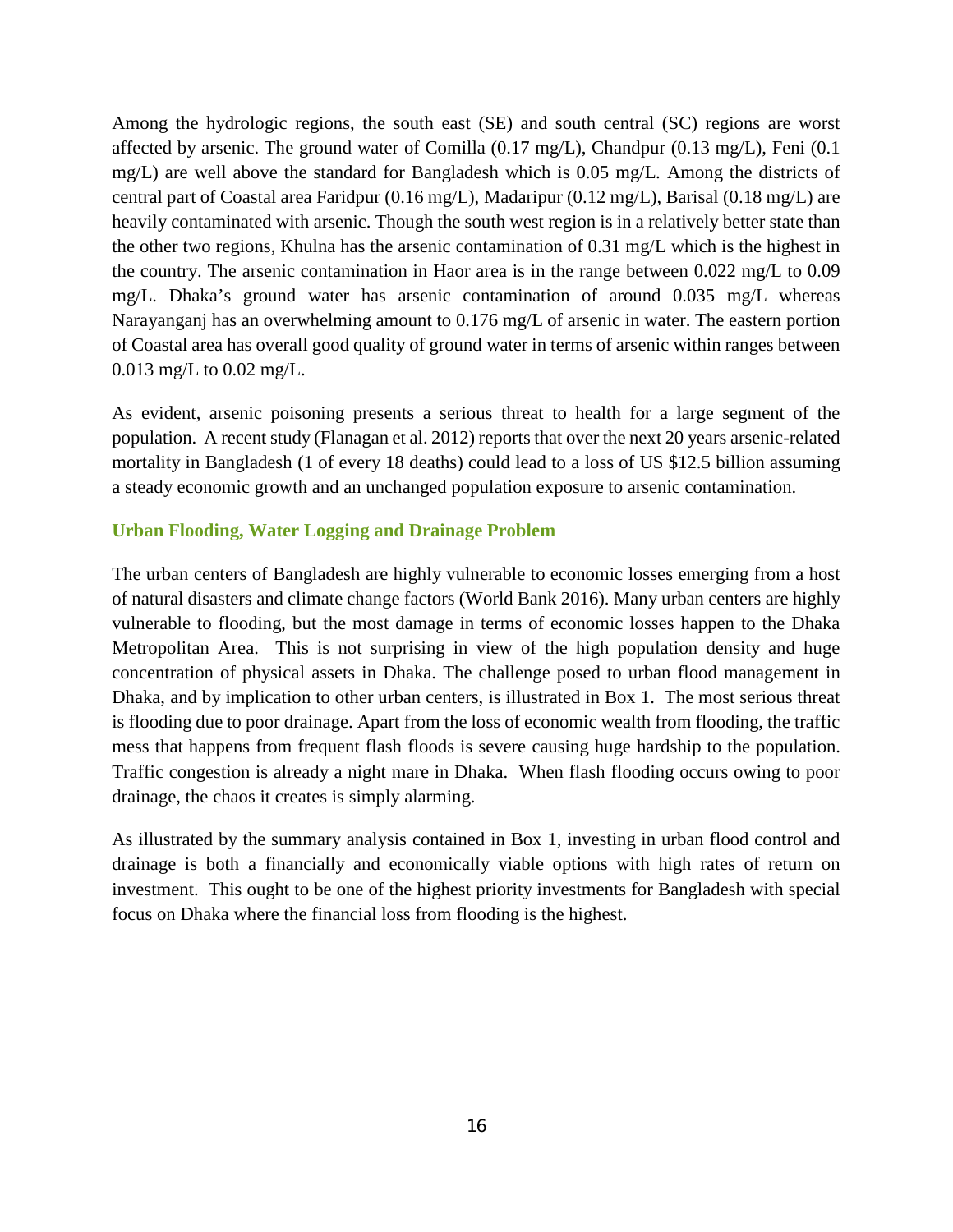#### **Box 1: Coping with Urban Flooding in Metropolitan Dhaka**

Flooding from intense rainfall is a recurring phenomenon in Metropolitan Dhaka that contributes to substantial loss of assets and productivity and causes immense miseries to the residents. Unplanned and rapid urbanization has intensified the problem by filling up of low-lying flood plains, rivers, canals, and other water bodies, thereby preventing drainage opportunities. The Bangladesh Delta Plan (Government of Bangladesh 2017) notes that the effects of climate change will further aggravate the flooding problem in Bangladesh including Dhaka owing to a more erratic pattern of monsoon. Consequently, urgent actions are needed to cope with this challenge.

A recent study by Dasgupta et. al. (2015) provides estimates of incremental costs of infrastructure adaptation upto the year 2050. It also identifies the vulnerable populations and infrastructure, quantifies outstanding deficits in addressing current climate-related risks, and estimates the adaptation cost of avoiding further damage due to climate change. The main findings of the study are:

- "The cost of meeting Dhaka's current adaptation deficit, even without climate change, would total Tk. 2.7 billion, equivalent to just 0.35 percent of the government's annual development budget expenditure for 2014–15. Of this amount, Central Dhaka would comprise the largest investment, at about Tk. 1.4 billion.
- The added cost of closing the climate change gap would require the other Tk. 1.3 billion.
- Implementing the recommended additional investments can result in significant damage savings for Dhaka, given that the expected damage from flooding would be quite significant for the city overall. For example, if an extreme rainfall event like that of 2004 were to occur in 2050, then, without investment to address the current adaptation deficit, the increased damage caused by climate change would amount to Tk. 2.0 billion; however, it would be reduced significantly (to Tk. 0.9 billion) by investing to close the current adaptation gap.
- Such savings in damage of Tk. 1.1 billion in just one year reveal how quickly the investment of Tk. 2.7 billion in current adaptation deficit can be paid back."

It is important to note that the above values are all in 2014-15 prices. The study correctly observes that these are conservative estimates because first the intensity of future flooding events could be much more damaging and secondly, the assumption that the existing drainage pipes and connections and khals work as per expected design is too optimistic. The study also assessed the total cumulative damage between 2014 and 2050, using random assignments of 1-year to 100-year storms for each year. The cumulative damage savings would amount to Taka 96.8 billion. The potential rate of return to timely investments in urban flood control and proper drainage is indeed very high. The important points of the study are: first, the need to do a full assessment of the flooding risks in major city centers and; second, the need to take timely actions to prevent much bigger longer-term damages.

*Source: Dasgupta, et. al. 2015*

#### <span id="page-28-0"></span>**Environmental Impact of Oil Subsidies**

Bangladesh is an oil importing country. Oil is considered a strategic and politically sensitive commodity in Bangladesh and as such the oil market is heavily controlled. Importation, domestic refining and distribution are managed by a government entity called the Bangladesh Petroleum Corporation (BPC). The BPC is a statutory organization of the Government under the Ministry of Power, Energy & Mineral Resources (MPEMR). It is tasked to supervise, co-ordinate and control all the activities relating to import, storage, marketing and distribution of petroleum products in the country, and to develop/ establish infrastructure facilities to deal in petroleum products. Oil prices are controlled by the government. Faced with resource constraints and growing energy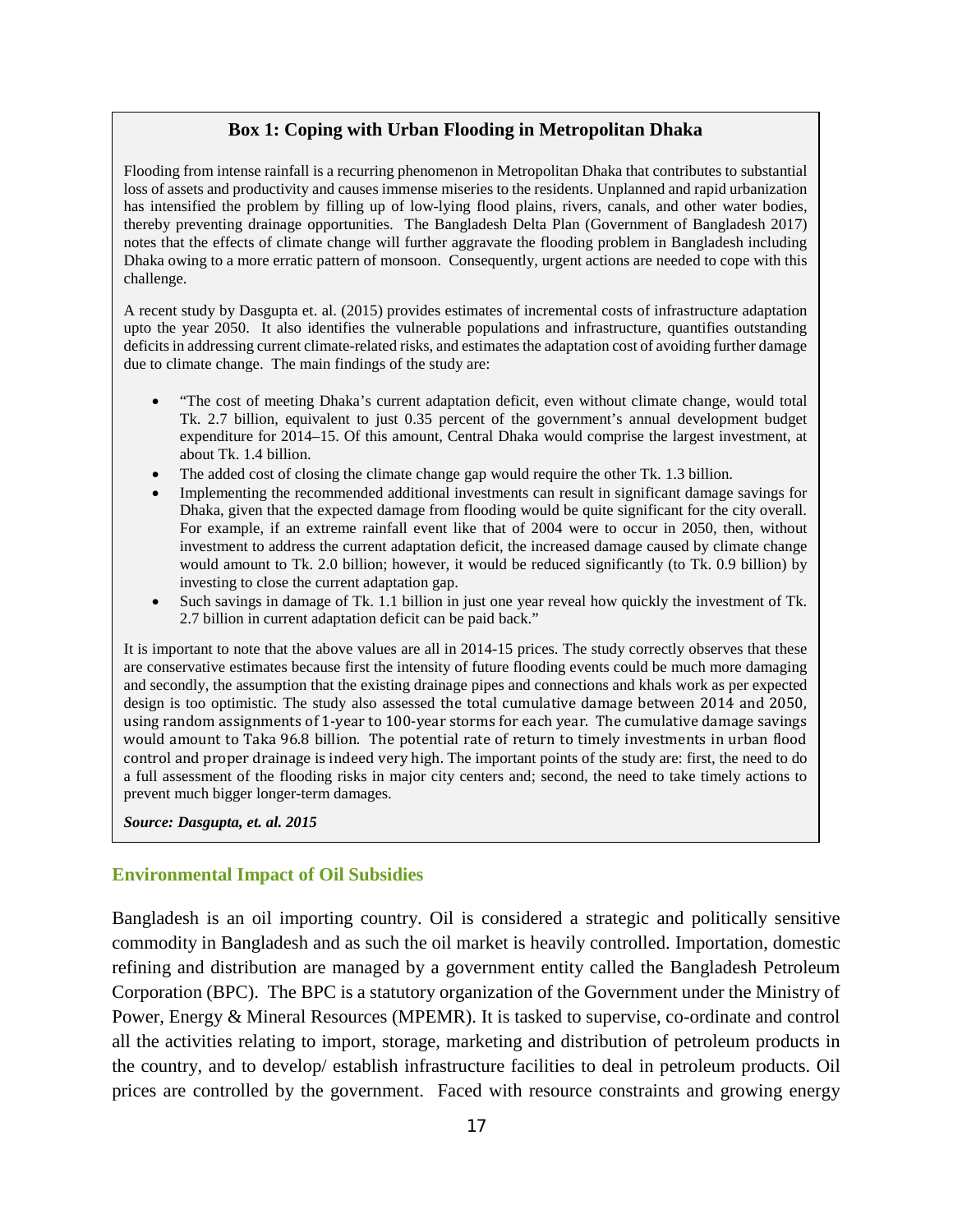demand, Bangladesh has selectively deregulated the entry of private enterprises in the energy markets. In 2003 an autonomous regulatory agency, the Bangladesh Energy Regulatory Commission (BERC), was created to regulate private supply and establish proper energy prices including electricity, oil and gas. Better progress has been achieved in streamlining electricity prices compared with oil and gas. The government's control on these two energy sources has remained tight with BERC basically towing the government's directives.

The main political consideration in price setting is the sensitivity of the concerned oil product in terms of the perceived impact on consumer budget. Diesel and kerosene, which are mostly used in transportation, irrigation and rural household lighting, are considered highly sensitive products because of the direct impact on consumer incomes and the fear of feedback on inflationary pressure. The pricing policy therefore provides a subsidy for these products on average. Octane and petrol are used for motor cars mainly by the rich. As such, these are not considered sensitive and are taxed. Furnace oil is primarily used for power generation by the private producers and in manufacturing sector. These are also regarded as sensitive and therefore subsidized.

In addition to adverse macroeconomic effects, fossil fuel subsidies in Bangladesh have a significant negative impact on the environment and climate change, though Bangladesh's carbon footprint is rather low by global standards. Subsidies, through underpricing, create incentives to use fossil fuels, and disincentives to use resources efficiently and to invest in renewable energy (Whitley, S. 2013). While fossil fuel subsidies create profits for industry and keep consumer costs low, they are unequivocally bad for the natural environment. While governments have pledged to avoid dangerous climate change, the approach to fossil fuel support is taking many economies in the other direction. Instead of raising the price of carbon emissions, many are subsidizing firms to over-produce carbons and for consumers to over-use carbon-intensive fuels.

Subsidies to fossil fuels can be considered a barrier to trade and investment in clean-energy technologies. These subsidies have significant implications for private investors and clean-energy project developers, who must compete with artificially low energy prices based on fossil fuels. A number of countries provide subsidies to fossil fuels alongside parallel incentives for clean energy. As a result, a closer examination of the 'policy bundle' or 'package' associated with energy taxation is necessary. It is quite possible that some subsidies could be negating the impact of climate finance and other clean-energy incentives.

Looking forward, as Bangladesh seeks to increase its growth rate to 8-10% per year, its demand for energy, especially electricity, will increase substantially. So, the composition of fuel use in power generation could have significant impacts on CO2 emissions and the environment. The fuel subsidies could affect the composition of fuel use in power generation, creating disincentives for adoption of clean or renewable power generation options. Recent trends in fuel-use for power generation in Bangladesh point in this direction. At the turn of the century, 90% of power generation in Bangladesh was gas-based. Now, the share has fallen to 63% while the role of furnace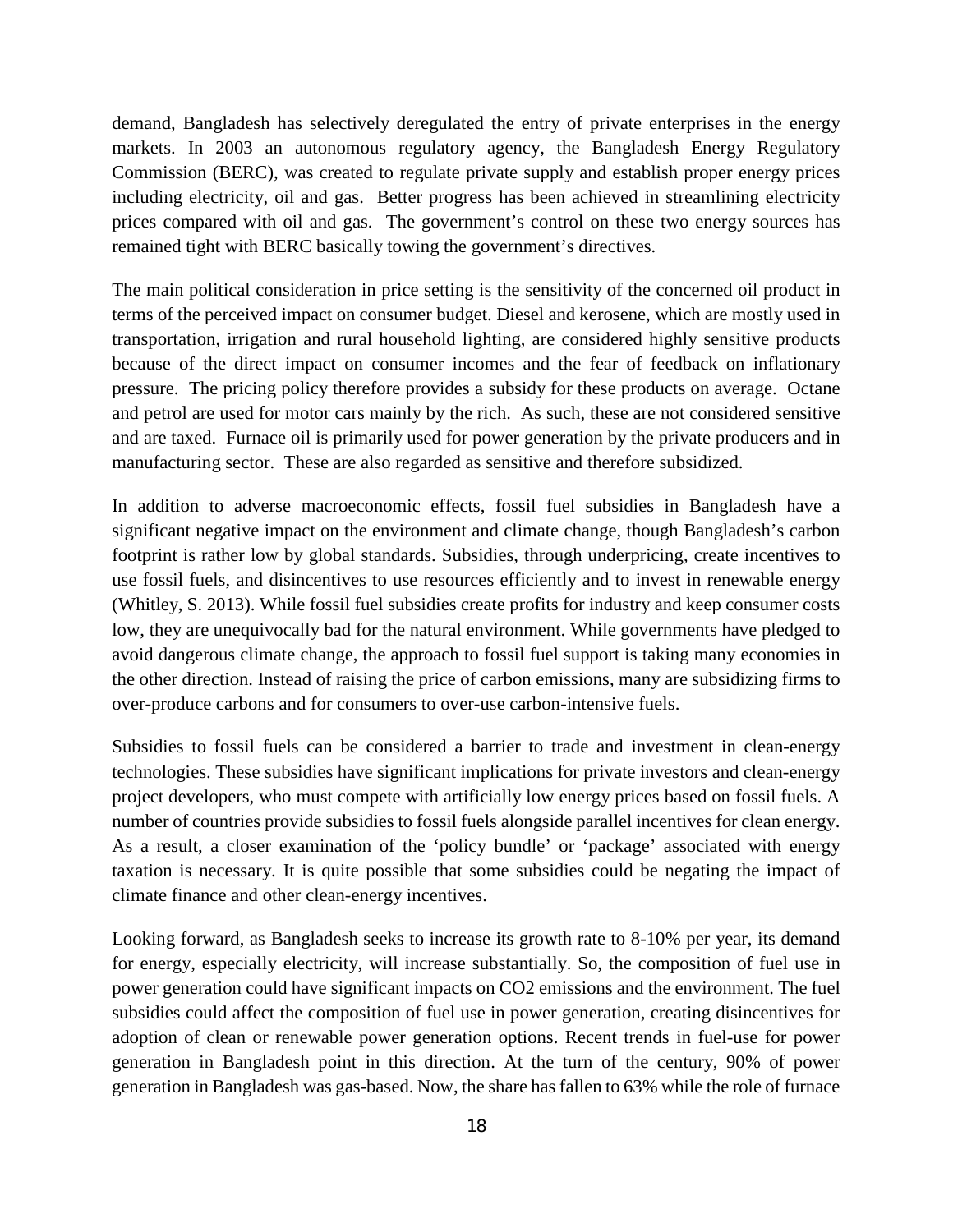oil based power plants is on the rise (33%). Notwithstanding its high air pollution potential continued subsidization of furnace oil will push further this tendency. Though solar power, a renewable energy source, has earned enormous popularity in recent times with over 4 million households in rural areas adopting this means by April 2016, the overall penetration of solar power generation is miniscule at 15 MW compared to the total 13,000 MW of power generation capacity in the country.

Clearly, the subsidy on furnace oil affects incentives for renewable electricity generation in that they "reduce the costs of fossil fuel-powered electricity generation, impair the cost competitiveness of renewable energy, reinforce the incumbent advantage of fossil fuels within the electricity system and favour investment in fossil fuel-based technologies over renewable alternatives" (Merrill, L. et al, 2015). Removal of subsidies to fossil fuels would then be a first step to ensure that fuel prices reflect the true financial costs of fuels and balance incentives in the use of alternative fuels for power generation.

#### <span id="page-30-0"></span>**Overall Environmental Management Performance**

The YCELP-CIESIN initiative develops a quantitative measure to assess the overall country performance on environmental management. The composite index, known as the Environmental Performance Index (EPI) is developed on the basis of two core objectives, 9 environmental issues and 20 indicators. These are summarized in Table 2. The composite index is a fairly solid representation of the overall environmental picture of a country. The global comparison puts country performance on a common globally standardized scale. Policy makers may want to pay attention to the various indicators and sub-components included in the index to monitor and strengthen environmental performance.

<span id="page-30-1"></span>

| Core objectives (2)         | Issues $(9)$                    | Indicators (20)                                                                                             |  |
|-----------------------------|---------------------------------|-------------------------------------------------------------------------------------------------------------|--|
| <b>Environmental Health</b> |                                 |                                                                                                             |  |
|                             | <b>Health Impacts</b>           | Child mortality                                                                                             |  |
|                             | Air Quality                     | Household air quality; air pollution average<br>exposure to PM2.5; air pollution > PM2.5.                   |  |
|                             | Water and Sanitation            | access to drinking water; access to sanitation.                                                             |  |
| <b>Ecosystem Vitality</b>   |                                 |                                                                                                             |  |
|                             | <b>Water Resources</b>          | Waste water treatment.                                                                                      |  |
|                             | Agriculture                     | Agriculture subsidies; pesticide regulations                                                                |  |
|                             | Forest                          | Change in forest cover; Coastal shelf                                                                       |  |
|                             | Fisheries                       | Fish stock; coastal shelf fishing pressure;                                                                 |  |
|                             | <b>Biodiversity and Habitat</b> | Critical habitat protection; marine protected areas;<br>global biome protection; national biome protection. |  |
|                             | Climate and Energy              | Trend in CO2 emission per kwh; carbon intensity<br>trend; change in carbon intensity trend.                 |  |

**Table 2: YCELP-CIESIN Construction of Environmental Performance Index**

*Source: YCELP-CIESIN website*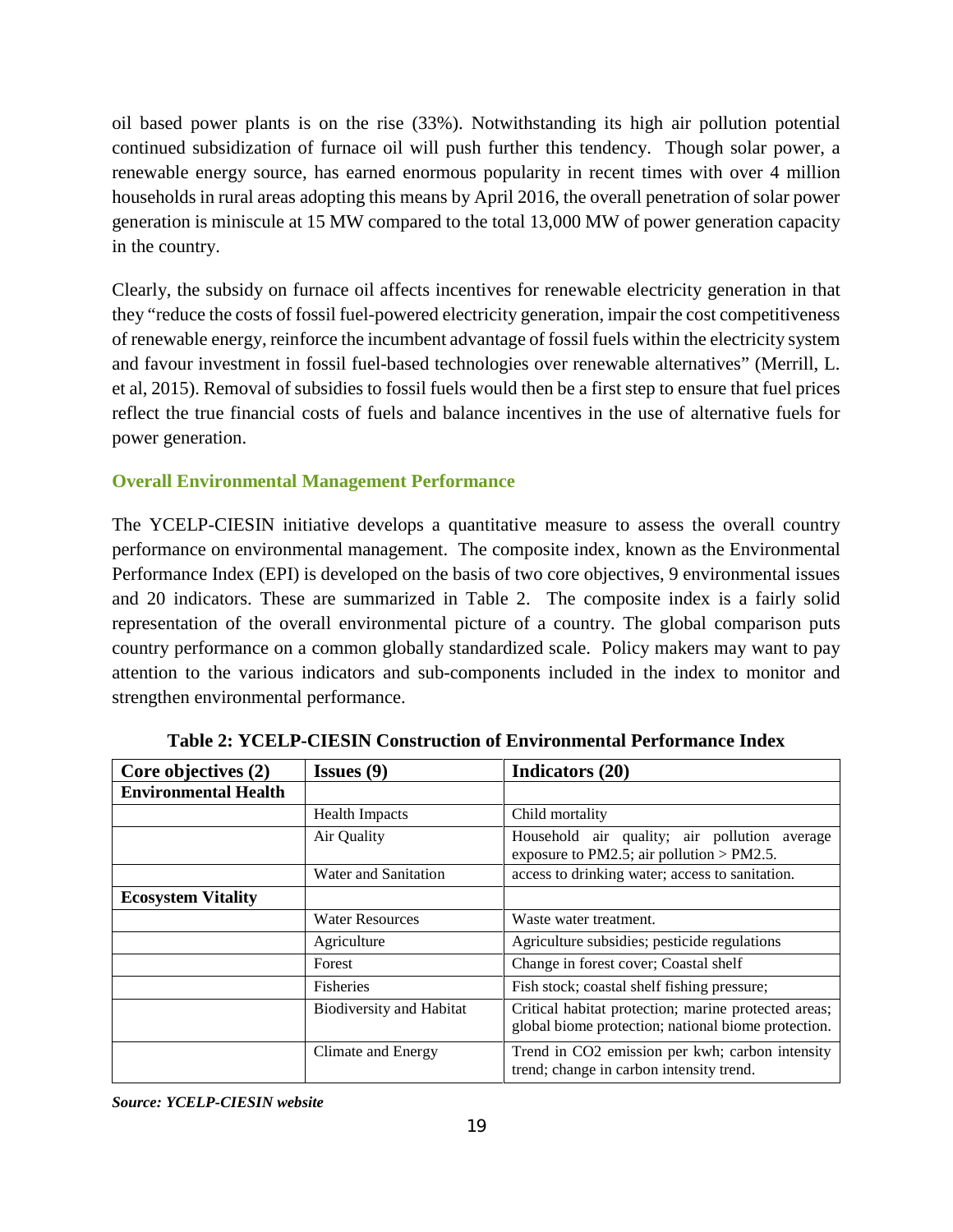The results of the 2014 YCELP-CIESIN EPI are shown in Figure 9. The EPI ranks Bangladesh at 169 among 178 countries. Bangladesh gets a very low score of 25.61 out of 100 as compared with a score of 86.67 for the best performer Switzerland. It is obvious that an EPI ranking at the bottom 5% of the 178 countries compared puts Bangladesh at a serious risk of coming in conflict with the challenge of sustainable development. Although past performance with GDP growth and reduction in poverty is to be celebrated, the evidence suggests that this has come at a serious cost in terms of environmental degradation. Swift actions must be taken to address the main environmental concerns to ensure the sustainability of long-term development.

<span id="page-31-1"></span>

**Figure 9: Environment Performance Index (EPI) 2014**

*Source: (YCELP- CIESIN 2014)*

#### <span id="page-31-0"></span>**Implications for Growth and Poverty Reduction**

While there is a fair amount of debate in Bangladesh about adverse consequences of the environmental degradation and the need to take action, quantitative analysis of how environmental degradation might affect the GDP growth and poverty reduction performance of Bangladesh are scarce. A special effort was made in the context of the macroeconomic framework for the Bangladesh Delta Plan (BPD2100) to develop a quantitative model that specifically allows for the incorporation of the estimated impact of environmental degradation on long-term GDP growth and poverty reduction (Government of Bangladesh 2017). The projections were subsequently updated in the context of the macroeconomic framework for the Vision 2041(PRI 2017).

*Macroeconomic Effects:* At the macro-level, indicative projections show that the combined effects of moderate climate change could cause an average GDP growth loss of about 1.3 % per year between FY2017 and FY2041. The time paths for the GDP growth in the case of unchecked environmental degradation (termed business as usual or BAU) and for the case where all necessary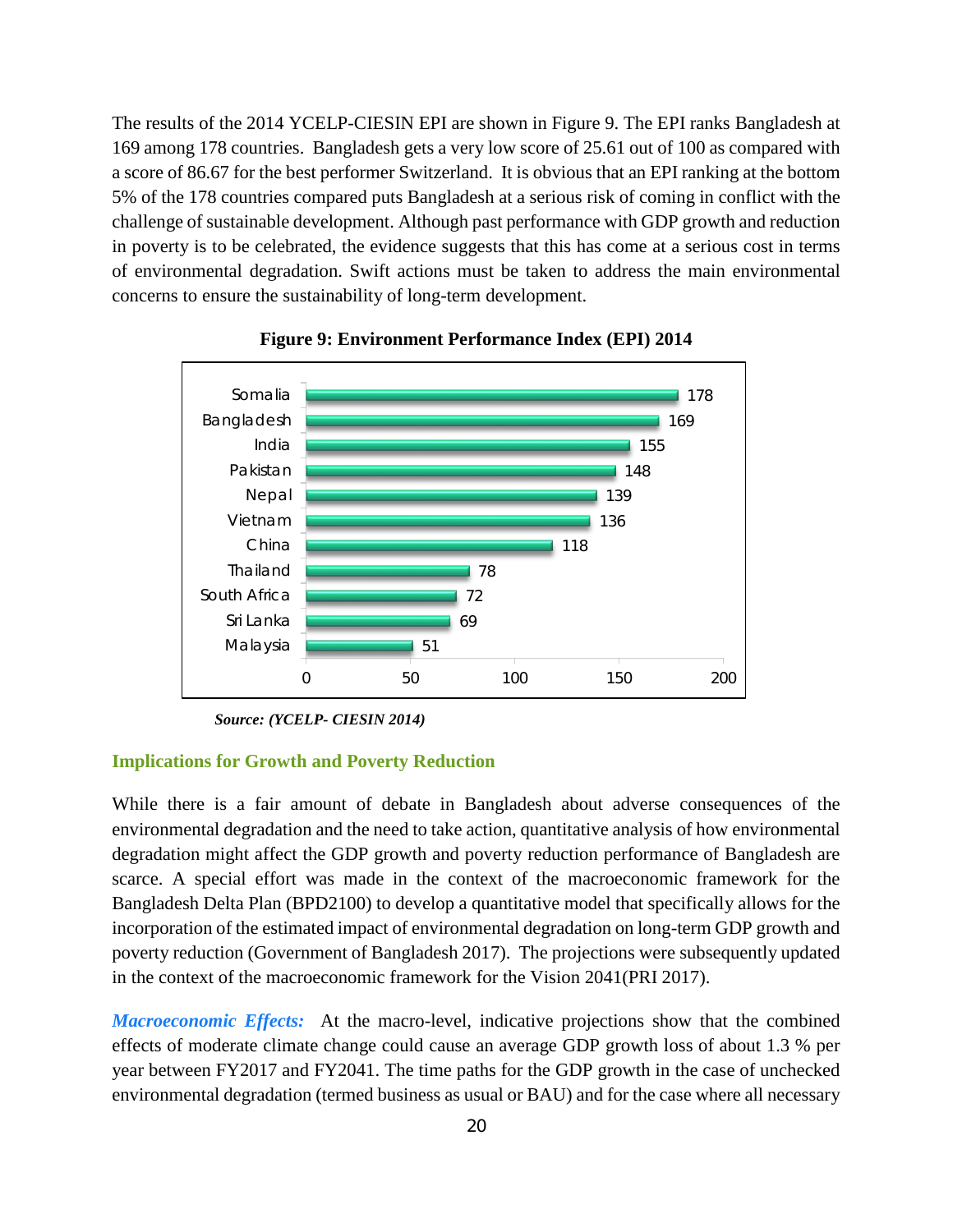actions to protect the environment including the adoption of the Delta Plan are taken (termed the Policy Scenario) are illustrated in Figure 10. Starting from the same base year growth of 7.1% in FY2016, the divergence in the two growth paths grows progressively as the adverse effects of environmental degradation reduces the capital stock as well as the productivity of capital.

<span id="page-32-0"></span>

**Figure 10: Real GDP Growth (% per year)**

*Source PRI (2017)*

Most of these adverse effects come from the loss of farm productivity, forest resources and physical capital stock. Social costs in terms of loss of lives, health hazard, loss of livelihood and displacement from home are additional and not taken into account in these projections. Importantly, unless adequate measures are taken to offset these environmental losses, Bangladesh will not be able to achieve its target to secure upper middle income status by FY2031 and higher income status by FY2041. This result is shown in Figure 11. Using World Bank data and projecting forward, the upper middle income threshold for FY2031 is estimated at \$5372 and the high income threshold for FY2041 is estimated at \$16, 618 (PRI 2017). The projections shown in Figure 11 show that Bangladesh will miss both targets under BAU but meet them under Policy Scenario. The cumulative per capita income gap between the two scenarios grows progressively and by FY2041, the income gap will be as high as 27%. The cumulative loss of national income is substantial, which demonstrates the financial cost of environmental degradation.

Growth slowdown in the BAU case also has negative consequences for the growth of employment in productive activities and the progress with absolute poverty reduction in both form: extreme and moderate. The projected poverty outcomes are shown in Figure 12. Under the BAU Scenario Bangladesh will fail to achieve its target to eliminate extreme poverty by FY2031. The incidence of moderate absolute poverty will also remain significant at above 10% even by FY2031. On the other hand, under the Policy Scenario, Bangladesh will eliminate extreme poverty by FY2031 as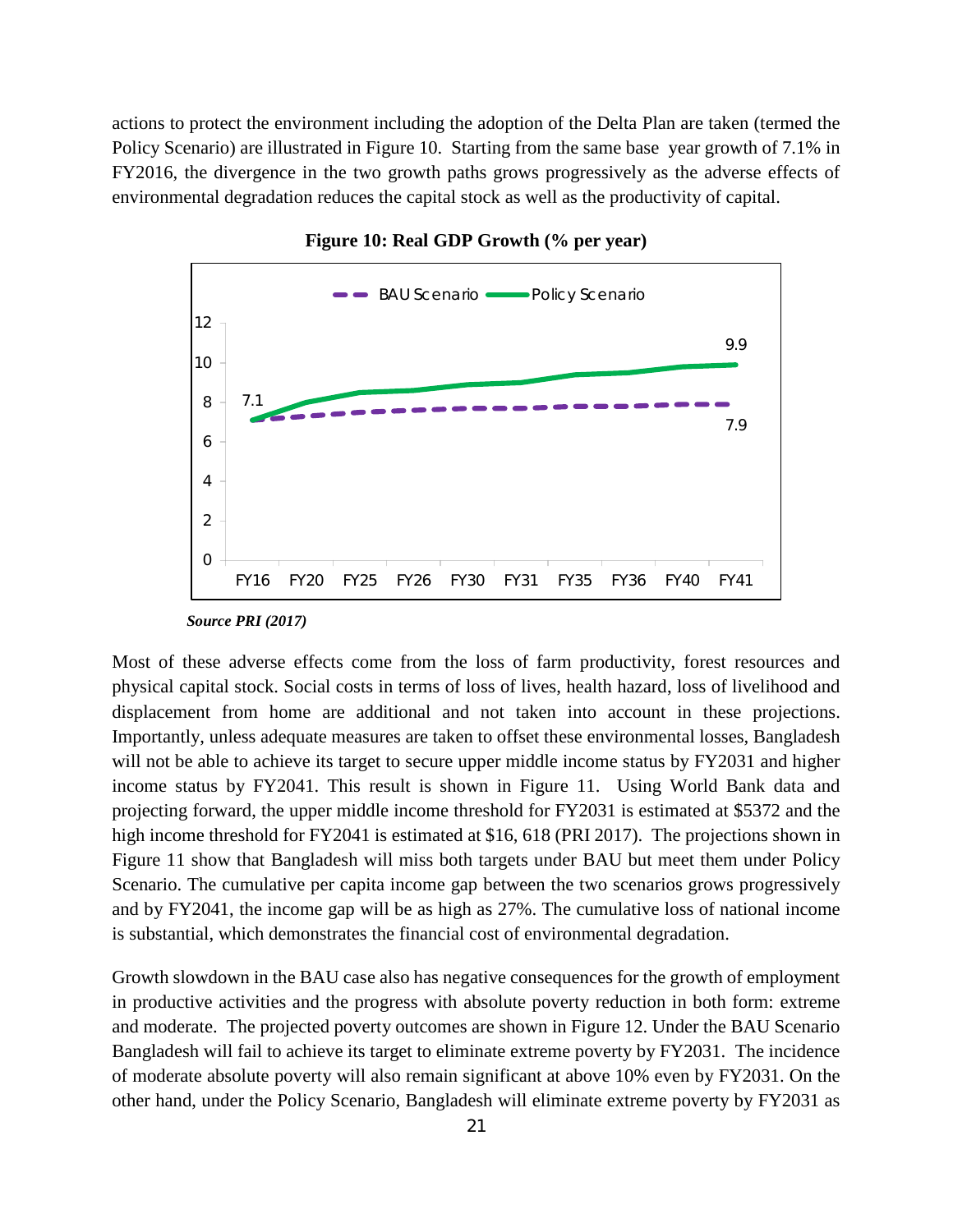<span id="page-33-0"></span>per target and sharply cut back moderate poverty that will fall to below 5% by FY2041. The poverty implications of neglect of environmental degradation can be substantial.



**Figure 11: Per Capita GNI (\$)**

*Source: PRI 2017*

<span id="page-33-1"></span>



*Source PRI Projections*

It is important to note that these indicative quantitative estimates of the costs of environmental degradation are possibly lower limits of the real costs because the social costs of loss of lives and limbs from unmitigated effects of climate change on natural hazards and the health hazards from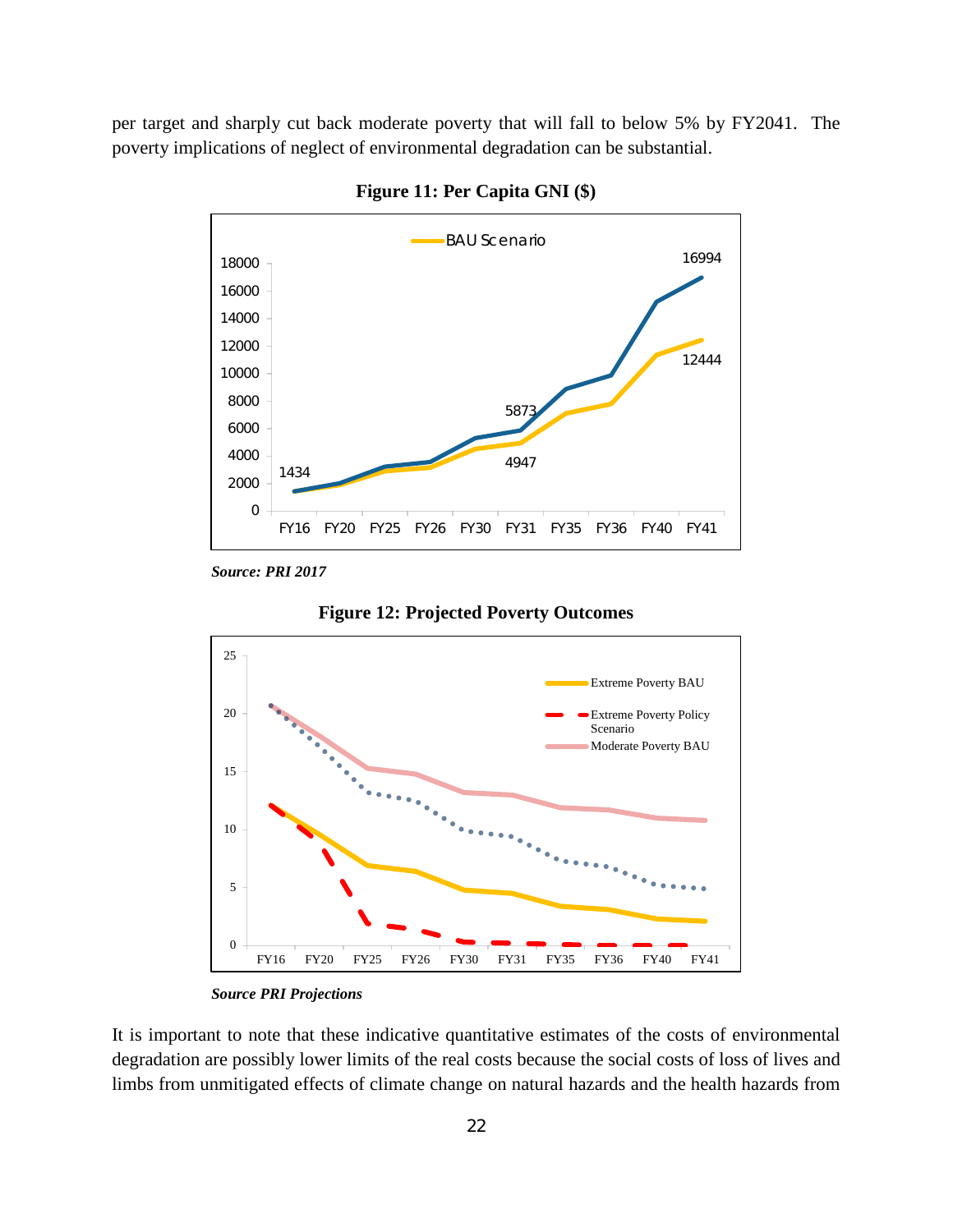air and water pollution are not reflected in these estimates. In financial terms, the health costs alone can be substantial.

#### <span id="page-34-0"></span>**C. Government Policies and Governance of Sustainable Development**

The Government is very much aware of the growing environmental degradation and the need for policy actions. The global attention to climate change and the risks presented to Bangladesh have caught the imagination of the policy makers at the highest level and there is a much more serious effort now underway to come to grips with this long-term challenge. Bangladesh participates actively in all global discussions on climate change and is a signatory to all related global action programs. Many laws and regulations have been enacted to protect the environment and programs and policies are in place to adapt and mitigate the adverse effects of climate change. However, the results on the ground are less than satisfactory as indicated by the analysis of Section B that shows the much weaker performance of Bangladesh in environmental management relative to other countries. The main constraints are resource limitations and administrative capacity.

#### <span id="page-34-1"></span>**Environment Laws, Regulations and Plans**

There is no shortage of environmental rules, regulations and plans in Bangladesh. Environmental activism started in Bangladesh right after independence but gathered force in the post 1990 period (Table 3). The momentum further accelerated since 2009 in the wake of global pressure on the growing threat of climate change. Indeed, in many ways Bangladesh is a leader from the developing world in pushing the climate change agenda. Accordingly, much of the policy action and programmes in recent years is focused on implementing the global climate change agenda as relevant to Bangladesh.

The impressive list of environmental laws, regulations and plans covers a wide range of environmental issues including forestry control, air pollution, water pollution, bio-diversity preservation and wetland management. Additional laws, regulations and programmes related to agriculture, land, water management, fisheries and disaster management seek to safeguard environmental concerns in these areas including land degradation, sustainable management of fisheries resources, management of water resources, waste management and disaster risk mitigation. Despite this array of policies and programmes, the overall environmental management performance in Bangladesh is weak because of the absence of strategic focus, implementation capacity constraints and financing problems.

#### <span id="page-34-2"></span>**Absence of Strategic Focus**

Despite the numerous laws, regulations and programmes, the overall sustainable development framework lacks strategic focus. These laws, regulations and programmes did not emerge as a part of a coordinated and integrated sustainable development strategy. Instead, in most cases they have emerged as ad hoc responses to meet certain international obligations or as a part of a donor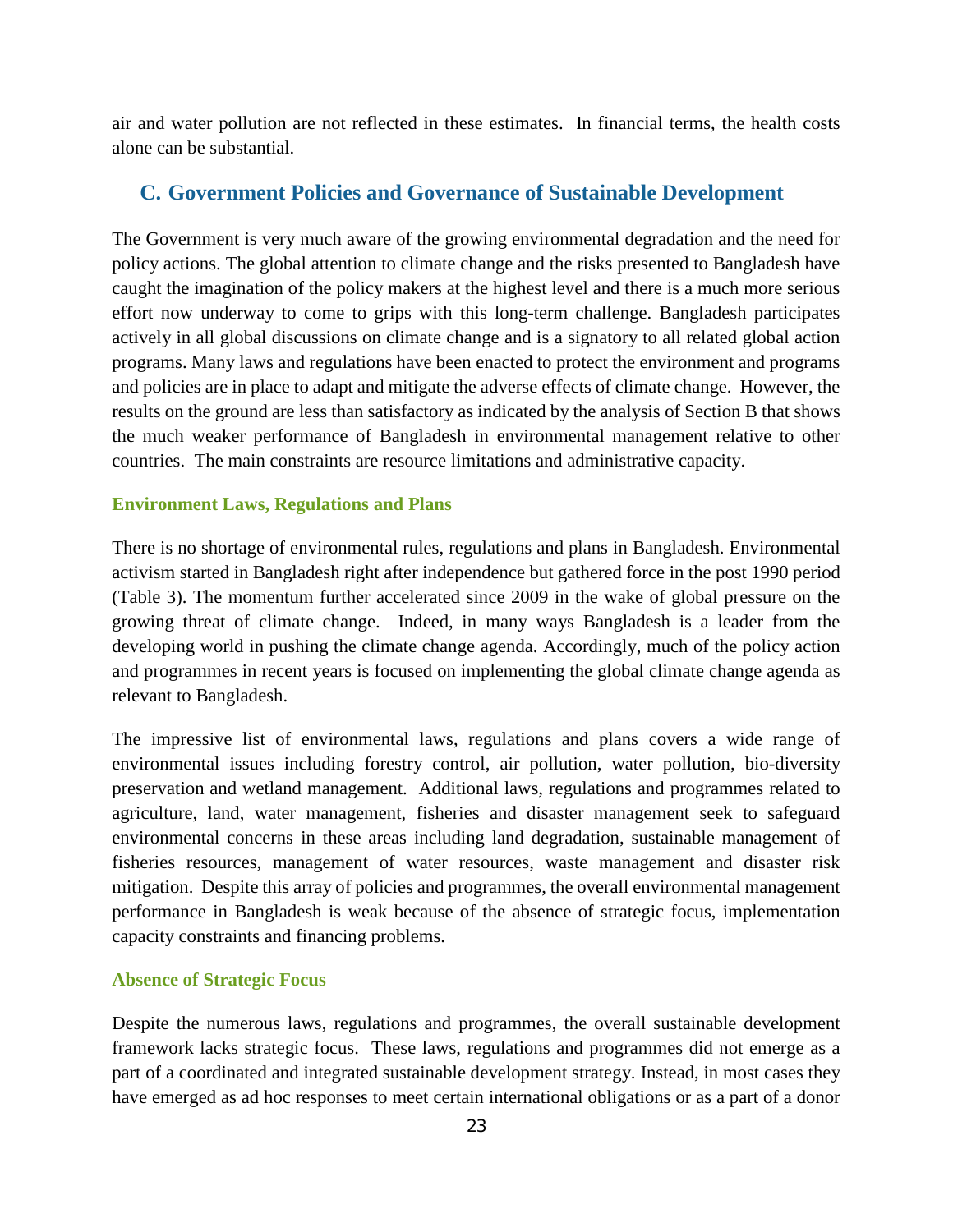agenda. How these laws and regulations interact with each other and how they connect to the overarching goal of ensuring the sustainability of growth and poverty reduction efforts are mostly missing. Sustainable development as a strategy emerged only very recently and the current strategy reflected in 2013 National Sustainable Development Strategy Paper does not properly integrate sustainable development issues with the mainstream development agenda. The environmental management issues are treated in most cases as free standing rather than as an integrated part of the national development agenda. As an example, the strategy paper misses out on most of the sectoral inter-linkages and lacks an integrated macroeconomic framework that links environmental degradation costs and offsetting measures with investment requirements, capital stock, GDP growth, pricing and fiscal policies.

<span id="page-35-0"></span>

| $\bullet$ | <b>Laws/Regulations</b>                                         | Year |
|-----------|-----------------------------------------------------------------|------|
| 1.        | <b>Water Pollution Control Act</b>                              | 1973 |
| 2.        | Bangladesh Wildlife Preservation Act                            | 1974 |
| 3.        | <b>Environmental Pollution Control Ordinance</b>                | 1977 |
| 4.        | <b>Forest Amendment Act</b>                                     | 1990 |
| 5.        | National Environmental Policy                                   | 1992 |
| 6.        | Adoption of the Ramsar Convention (September, 1992)             | 1992 |
| 7.        | <b>National Forestry Policy</b>                                 | 1994 |
| 8.        | The Bangladesh Environment Conservation Act                     | 1995 |
| 9.        | National Environmental Management Action Plan (NEMAP)           | 1995 |
|           | Management Action Plan (NEMAP)                                  |      |
| 10.       | The Bangladesh Environment Conservation Rules                   | 1997 |
| 11.       | <b>Forest Amendment Act</b>                                     | 2000 |
| 12.       | The Brick Burning (Control) (Amendment) Act                     | 2001 |
| 13.       | Ozone Depleting Substances (Control) Rules, 2004                | 2004 |
| 14.       | The Clean Dhaka Master Plan                                     | 2005 |
| 15.       | Noise Pollution (control) Rules                                 | 2005 |
| 16.       | National Adaptation Programmes of Action (NAPA)                 | 2005 |
| 17.       | The Bangladesh Climate Change Strategy and Action Plan (BCCSAP) | 2009 |
| 18.       | The Bangladesh Climate Change Trust Fund (BCCTF)                | 2009 |
| 19.       | The Bangladesh Climate Change Trust Fund Act                    | 2010 |
| 20.       | The Bangladesh Climate Change Resilience Fund (BCCRF)           | 2010 |
| 21.       | The Environment Conservation (Amendment) Act                    | 2010 |
| 22.       | Hazardous Waste and Ship Breaking Waste Management Rules        | 2011 |
| 23.       | <b>Bangladesh National Biosafety Rules</b>                      | 2012 |
| 24.       | National Sustainable Development Strategy                       | 2013 |
| 25.       | Brick Manufactures and Kiln Establishment Control Act, 2013     | 2014 |
| 26.       | National Biodiversity Assessment and Programme of Action 2020   | 2014 |
| 27.       | <b>Ozone Depleting Substances (Control) Rules Amendments</b>    | 2014 |

#### **Table 3: Environmental Protection Laws, Regulations and Plans**

*Source: Author compilation.*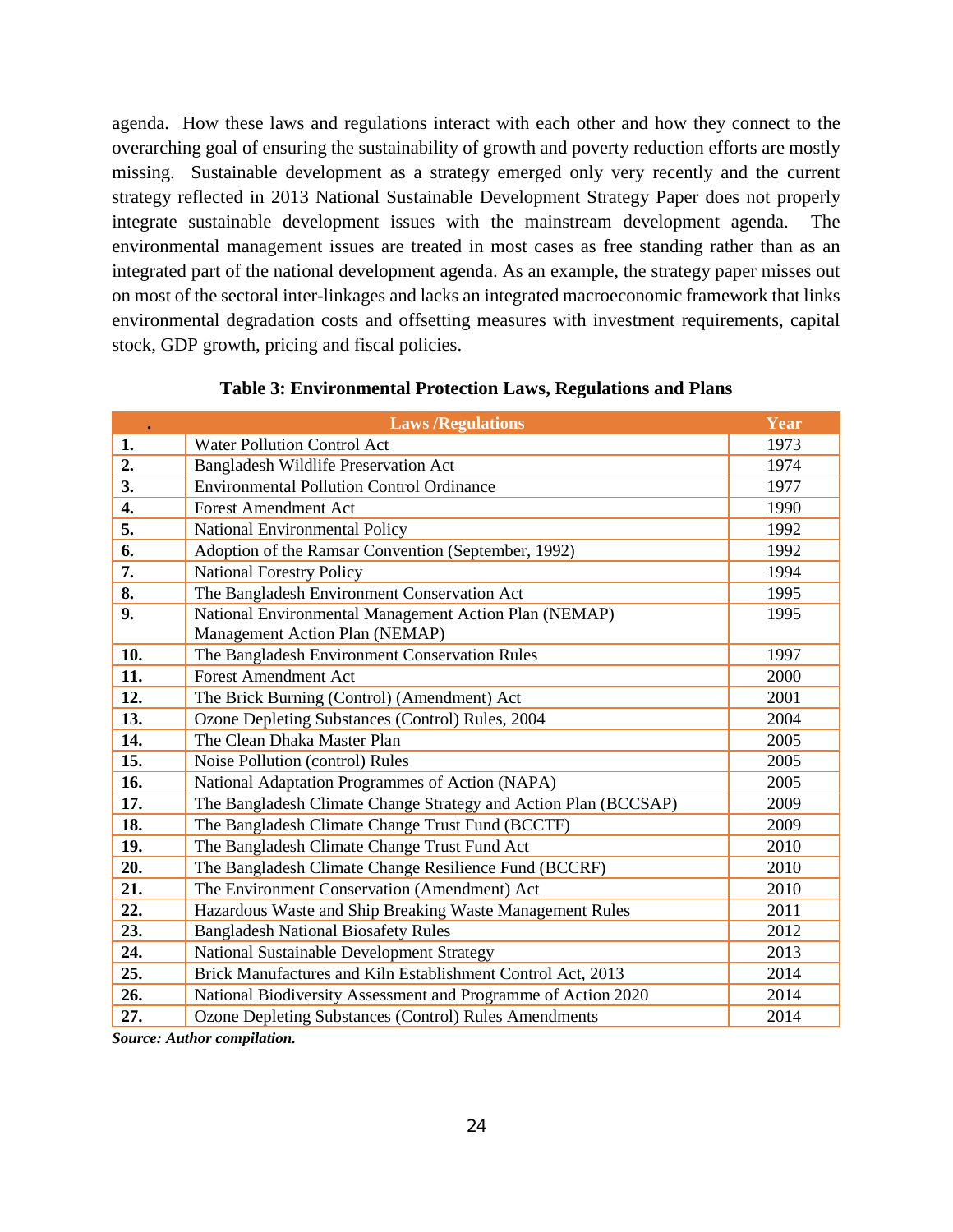A major missing link in sustainable development policy making is the use of incentive policies for environmental management. Neither fiscal policy nor pricing policies seek to achieve environmental sustainability. For example there no tax and subsidy policies to create disincentives for air and water pollution or incentives to adopt clean air/water measures. Ronald Coase (1960) had long ago expounded the polluter pays principle that has found its place in most countries that have adopted sound environmental management. Bangladesh is yet to adopt this major economic policy for environmental management. On the contrary, pricing policies of energy heavily subsidize carbon-emitting fossil fuel that have not only created tremendous budgetary burden but also contributed to air pollution (PRI 2016). In a market economy where investment and consumption decisions are mostly market determined, the absence of incentive/disincentive policies is a severe gap in sustainable development strategy.

#### <span id="page-36-0"></span>**Governance and Institutional Arrangements for Environmental Management**

In 1989 the government created the Ministry of Environment and Forestry (MoEF) as the main agency responsible for managing the environment. The MoEF's terms of reference was broadly defined through the National Environment Policy (NEP) 1992 and the National Forest Policy (NFP) 1994. There are 5 specialized entities that support the implementation of the MoEF agenda: the Forest Department (FD), Department of Environment (DoE), Bangladesh Forest Industries Development Corporation (BFIDC), Bangladesh Forest Research Institute (BFRI), and the Bangladesh National Herbarium (BNH). As is obvious from the institutional set up, much of the early focus of MoEF has been on the management of the Forestry resources. Other environmental matters received much less attention (World Bank 2006a).

The DOE has the main institutional responsibility for handling environment related matters. The mandate for the DOE was formalized through the Environment Conservation Act 1995. The DOE undertakes 6 major tasks: (1) monitoring environmental quality; (2) controlling and monitoring industrial pollution; (3) establishing regulations and guidelines for activities affecting the environment; (4) reviewing environmental impact assessments and managing the environmental clearance process; (5) promoting environmental awareness through public information programs; and (6) coordinating the implementation of a number of international protocols and conventions to which Bangladesh is a signatory. These are tough challenges and require considerable resources; technical skills and strategic vision. Unfortunately, experience shows that the capabilities of the DOE and the overall MoEF are very limited (World Bank 2006a; EDGG 2017).

DOE faces several major constraints. First is shortage of funding. Second is the excessive focus on environmental clearances, which itself suffers from several issues and challenges including non-transparent procedures and discretionary influences. Third is the inadequacy of technical skills. Fourth is the large number of donor-driven projects that is uncoordinated and poorly implemented. Fifth is the absence of a quantitative monitoring and evaluation framework.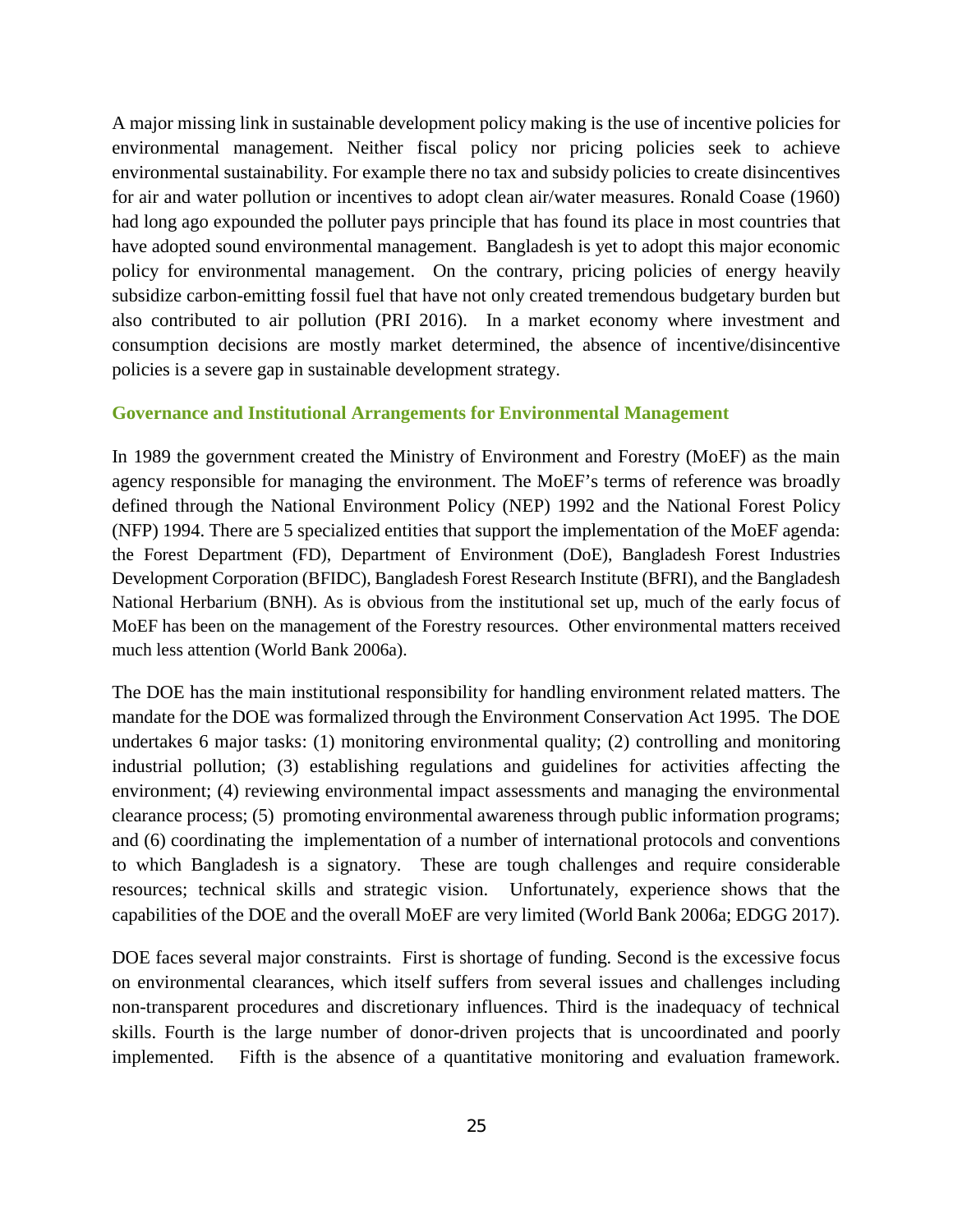Technical data on environment performance is scare and not regularly monitored to check progress.

Another major institutional weakness is the lack of proper coordination between the MoEF and other ministries that have major input in determining the quality of the state of the environment. These include the Ministries of Water, Land, Fisheries and Local Government. Although MoEF has the overall responsibility for managing the environment it has little or no control over the work of these other line ministries. There are no formalized institutional arrangements for coordinating policy making related to the protection of the environment in the context of ensuring the sustainability of development. For example, the MoEF has no say in the setting of fuel prices or prices for water and sanitation. Neither does it have much say in determining the proper tax and subsidy policy for environmental management.

A final major institutional weakness is the absence of role of local government institutions (LGIs) in environmental management (World Bank 2006). This is a reflection of the general pattern of highly centralized governance in Bangladesh and the MoEF is no exception. MoEF lacks technical capacity to come up policy suggestions to implement polluters pay principle as enunciated in the  $6<sup>th</sup>$  Five Year Plan ended in 2015. In the absence of a framework for operationalizing polluters pay principle a good number of manufacturing industries with high environmental externalities continue to run their business with maximizing profits while risking the environment and public health.

#### <span id="page-37-0"></span>**Financing Challenge**

At the heart of the weak performance of environmental protection are two binding constraints: the absence of a strategic vision and strategic focus on sustainable development (discussed above) and the shortage of financial resources. The functioning of at least 4 line ministries and one department have a major influence on the natural environment: ministries of environment, water, land, fisheries and the local government division (LGD) of the ministry of Local government and rural development (LGRD). The LGD plays the all-important role of water supply and waste management through the city corporations and the municipalities. The budgetary allocations for these ministries/ department are shown in Table 4.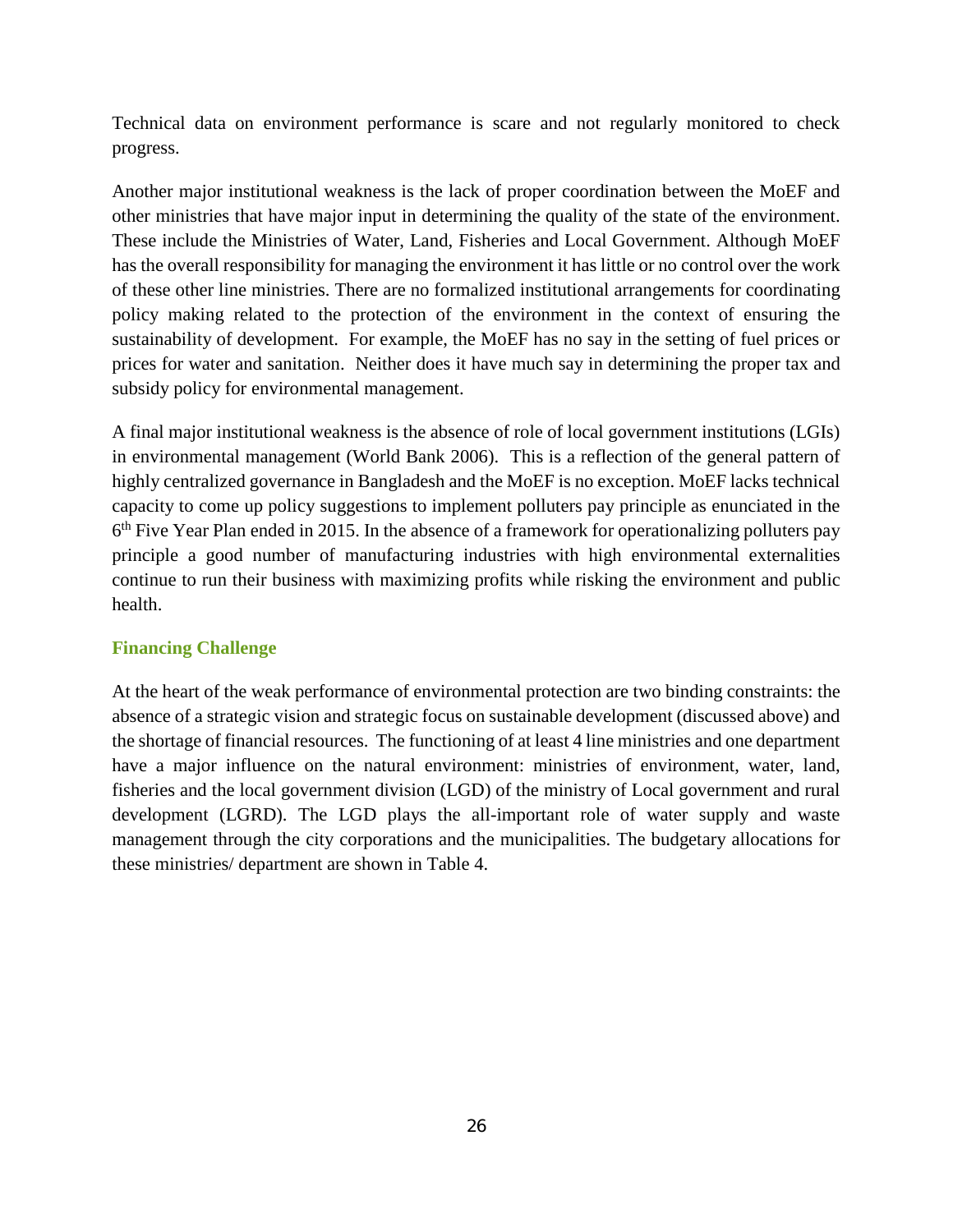<span id="page-38-0"></span>

| Ministry/LGI                         | <b>FY2000</b>         |       | <b>FY2010</b> |          |        | <b>FY2016</b> |          |                |         |
|--------------------------------------|-----------------------|-------|---------------|----------|--------|---------------|----------|----------------|---------|
|                                      | Current               | ADP   | Total         | Current  | ADP    | Total         | Current  | ADP            | Total   |
| <b>Environment &amp;</b><br>Forestry | 0.52                  | 0.8   | 1.32          | 7.69     | 0.62   | 8.31          | 5.61     | $\overline{4}$ | 9.61    |
| Water                                | 1.38                  | 8.8   | 10.18         | 6.98     | 11.38  | 18.36         | 9.3      | 27.07          | 36.37   |
| Land                                 | 1.48                  | 0.6   | 2.08          | 4.16     | 0.88   | 5.04          | 8.83     | 0.87           | 9.7     |
| <b>Forestry &amp; Fisheries</b>      | 1.32                  | 1.7   | 3.02          | 4.73     | 2.22   | 6.95          | 8.46     | 6.82           | 15.28   |
| $LGD$ (water $\&$<br>sanitation)     | $\sim$ $\sim$         | 5.37  | 5.37          | $\Omega$ | 23.9   | 23.9          | $\Omega$ | 51.99          | 51.99   |
| <b>LGI</b> own resources             | $- -$                 |       | 5.39          | $- -$    | --     | 23.2          | --       | --             | 41.7    |
| <b>Total</b>                         | 4.7                   | 17.27 | 27.36         | 23.56    | 39     | 85.76         | 32.2     | 90.75          | 164.65  |
| <b>GDP</b>                           | 2685                  | 2685  | 2685          | 7975.4   | 7975.4 | 7975.4        | 17328.6  | 17328.6        | 17328.6 |
| % of GDP<br>$\sim$ $\sim$ $\sim$     | 0.18<br>$\sim$ $\sim$ | 0.64  | 1.02          | 0.30     | 0.49   | 1.08          | 0.19     | 0.52           | 0.95    |

**Table 4: Public Spending by Core Environment-Related Ministries**

*Source: Ministry of Finance and Bangladesh Bureau of Statistics*

Data in Table 4 tell an interesting story. Direct spending by the coordinating ministry responsible for managing the national environmental programmes (MoEF) is very limited. Historically it has been almost negligible (0.05% of GDP in FY2000) and even as late as FY2016, it barely increased (0.06% of GDP). It is hardly surprising that the MoEF has developed very little capacity to prepare proper environmental policies and programmes, ensure their good implementation and monitor progress. This also reflects the relatively low priority assigned by the government to the strategic and coordinated management of environmental programmes and policies with a view to securing the long-term sustainability of growth and poverty reduction.

As against this relative neglect of the MoEF, allocations for other programmes, especially water management, have been relatively more encouraging. In total, public spending of the core ministries dealing with water and environment-related services and the water and sanitation component of the local government division and local government institutions (LGIs) have constituted 1% of GDP. Much of the resources come from spending on water, sewerage and waste management funded by the LGD and own resources of LGIs (0.54% of GDP in FY2016).

Yet, a spending level of 1% of GDP for a country with 160 million plus people, with a huge environmental protection backlog, and rated as the  $5<sup>th</sup>$  most natural-hazard prone country in the world speaks volume about the relative neglect of the environmental protection agenda. As indicated by the evidence presented in Section C, the cost of environmental degradation is large and public investment in environmental protection will have a high financial, economic and social rate of return. The macroeconomic projections of the Policy Scenario showed that on average Bangladesh could grow by 1.3% of GDP faster per year when the cost of environmental degradation including from climate change is internalized and policies and investment programmes are adopted to address these sources of environmental degradation.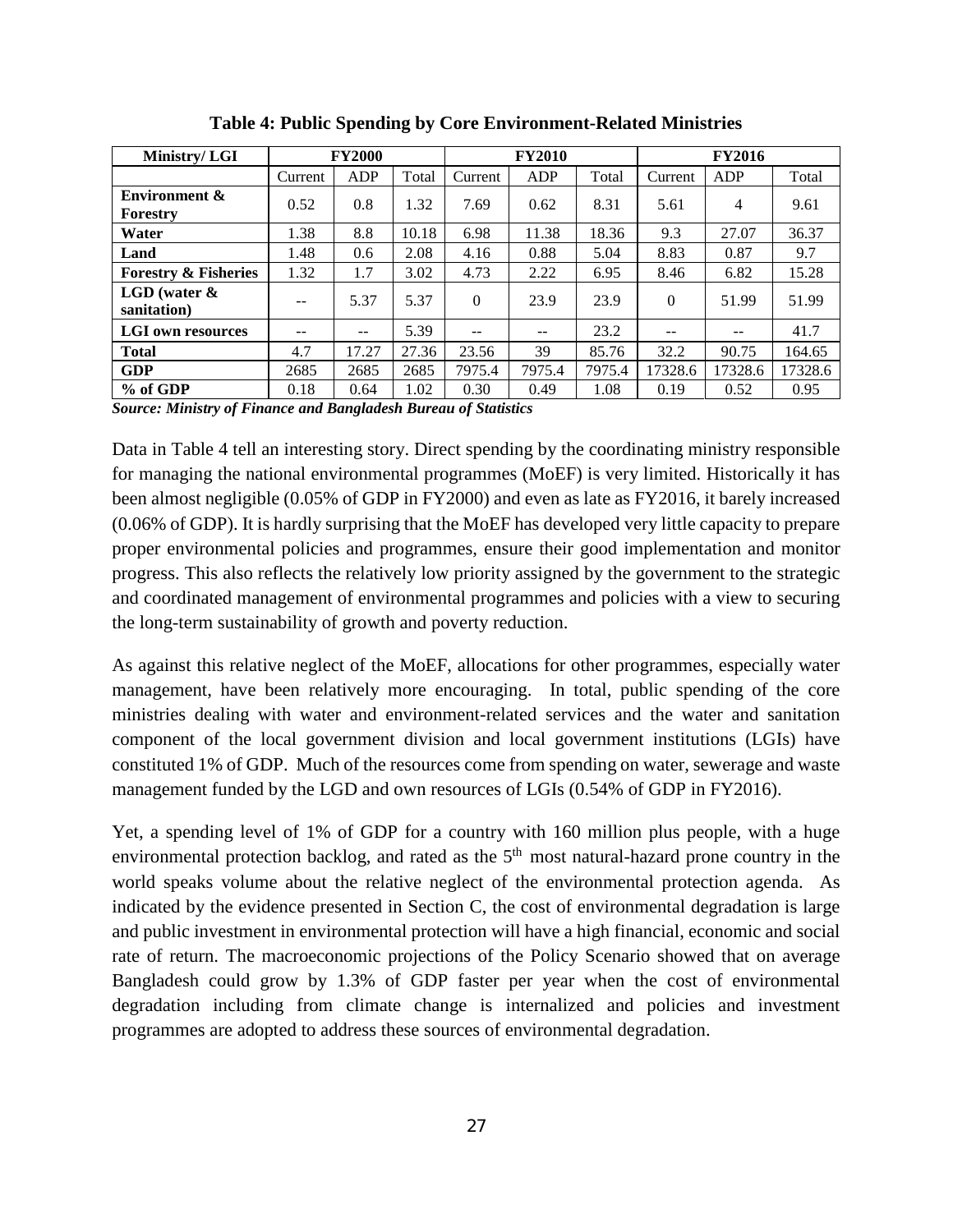## <span id="page-39-0"></span>**D. 2041 Perspective Plan Vision and Targets for Green Growth Strategy**

Given the high cost of environmental degradation, it is natural to expect a major transformation of the Bangladesh environmental sector as an essential part of the strategy to transfer to a high-income economy. Consistent with good practice global experience, the environmental factors will need to be integrated in the underlying growth and poverty reduction strategies to facilitate the journey to upper middle country status by FY2031 and eventually to high-income economy by FY2041. The characteristics of Bangladesh in 2041 will be like the natural environment found in present day high-income economies that are vastly different from the present day Bangladesh.

#### <span id="page-39-1"></span>**2041 Vision for the Environmental Management**

Specifically, the 2041 Perspective Plan Vision for the environmental sector is to:

- Have an economy where some 80 percent of the population lives urban areas and enjoys a quality of life that is comparable to those found in the present day high income economies of North America, Europe and Asia.
- A physical environment prevails where there is a proper balance between ecology, the natural environment and needs of the population. In particular, the productivity of land is preserved, forest resources are strengthened, bio-diversity is improved and water resources are preserved to prevent flooding and water shortages.
- Cities are normally flood free with proper drainage, modern sewerage, proper waste management and clean air.
- A social structure prevails where there is no incidence of absolute poverty, there are no slums and every household has a basic minimum housing quality.
- Environmental governance is such whereby there is a sound mix of incentives and regulatory policies including the application of polluter pays principle, and a decentralized implementation of environmental policies and programmes.

#### <span id="page-39-2"></span>**Core Objectives and Targets**

To translate this Vision into monitorable indicators of progress, the targets for the environmental management are shown in Table 5. The objectives and targets are set in a manner that these are consistent with the natural environment found in high income countries. These targets and objectives are necessary to also ensure the sustainability of the Bangladesh growth and poverty reduction targets.

A careful review of Table 5 will show the large magnitude of the environmental management challenge moving forward. This is partly the result of years of neglect of the environmental protection agenda. Yet the ability to address the environmental challenge will also determine the ability to achieve high income target by FY2041. The environmental management agenda and the high-income agenda will need to go hand-in hand.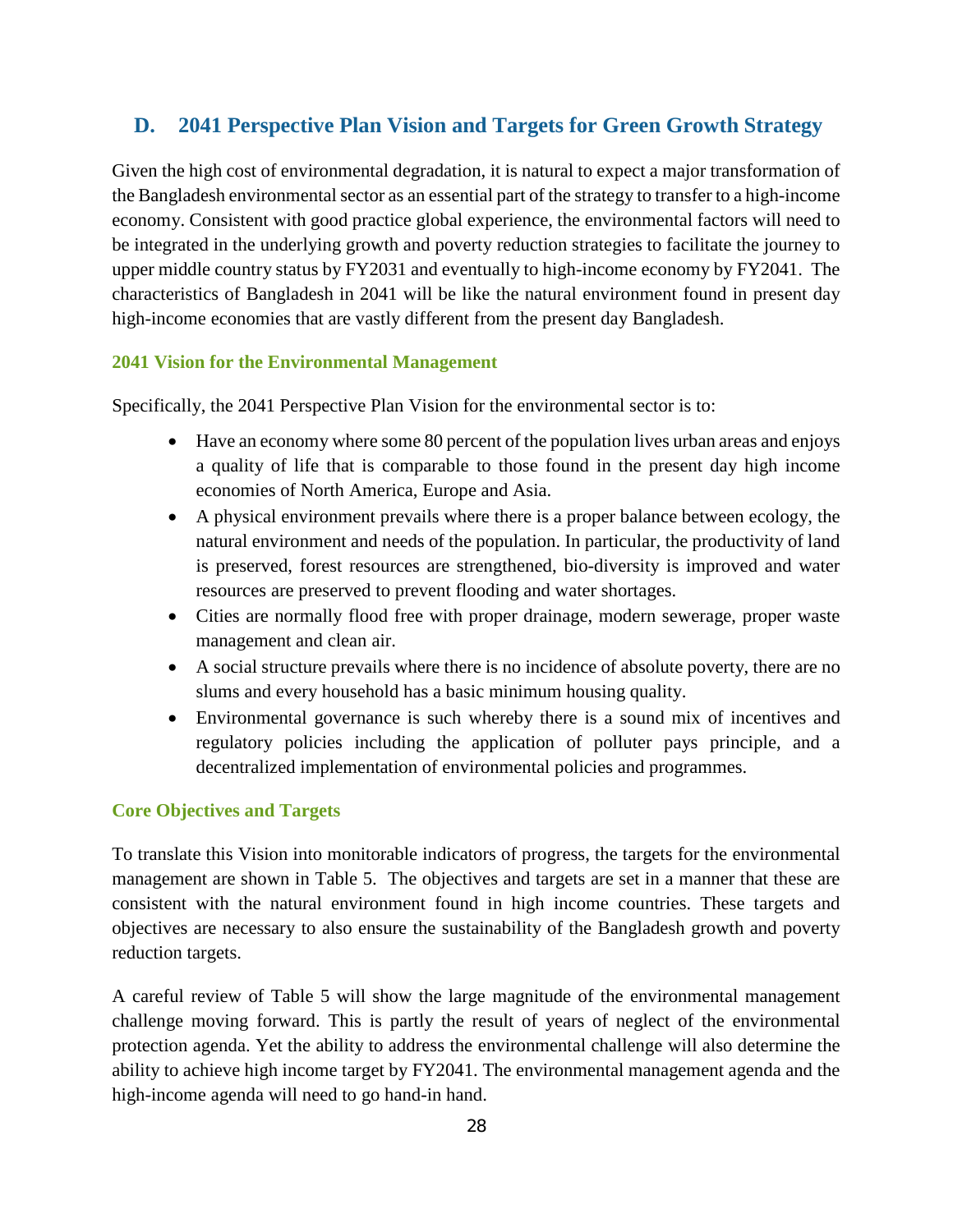<span id="page-40-1"></span>

| <b>Objectives / Targets</b>                                       | 2017<br><b>Base</b> | <b>FY2041</b>  |
|-------------------------------------------------------------------|---------------------|----------------|
|                                                                   | <b>Year Values</b>  | <b>Values</b>  |
| Share of urban population in total Population (%)                 | 30                  | 80             |
| Urban households with tap water connectivity (%)                  | 40                  | 100            |
| Urban households with water-sealed sanitary toilets (%)           | 42                  | 100            |
| Urban households with modern sewerage connection (%)              | N/A                 | 100            |
| Rural households with tap water connectivity (%)                  | $\overline{0}$      | 50             |
| Rural households with water-sealed sanitary toilets (%)           | $\boldsymbol{0}$    | 50             |
| Rural households with safe sewerage connection                    | $\overline{0}$      | 100            |
| Incidence of absolute poverty $(\%)$                              | 24.0                | $\overline{0}$ |
| Percent of household living in slums (UN definition)              | 55                  | $\overline{0}$ |
| Percent of urban centers with modern waste disposal facilities    | N/A                 | 100            |
| Percent of urban centers with waste water treatment facilities    | N/A                 | 100            |
| Core environmental spending (% of GDP)                            |                     | 3.5            |
| Spending by environment coordinating entity (% of GDP)            | 0.005               | 0.5            |
| Application of polluter pays principle (% of cases)               | $\overline{0}$      | 100            |
| Carbon tax (% of fuel prices)                                     | $\overline{0}$      | 15             |
| Green area Dhaka (square meter per million people)                | N/A                 | $\overline{5}$ |
| Green area other 6 major cities (square meter per million people) | N/A                 | 12             |
| Urban water bodies compliance with water quality standards (%)    | $\boldsymbol{0}$    | 100            |
| Air quality (annual average, µg/m3 PM 2.5)                        | 86                  | 10             |
| Percent of cities flood free with proper drainage                 | $\overline{0}$      | 100            |
| Percent of land degraded                                          | 18                  | 5              |
| Area under forest cover (% of land)                               | 10                  | 15             |
| Protection of Habitat and Biodiversity International Ranking      | Bottom 5%           | Top 30%        |
| Environmental Performance Index International Ranking             | Bottom 5%           | Top 30%        |

| Table 5: Core Objectives and Targets for Environmental Management |  |  |
|-------------------------------------------------------------------|--|--|
|                                                                   |  |  |

*Source: GED Projections*

## <span id="page-40-0"></span>**E. Determinants of Strategy for Green Growth**

The agenda for green growth for Bangladesh is undoubtedly daunting. This is in part the result of years of relative neglect and inadequate progress with policies, institutions and allocation of adequate resources for proper environmental management. The growth and poverty reduction strategies were pursued without proper coordination with the need to preserve the natural environment. The growing intensity of the global climate change and inadequate progress with the global carbon emission agenda is also at fault. While Bangladesh is at the receiving end of the adverse effects of the excessive global carbon emission, it nevertheless cannot sit idle and must do all it can to ensure the sustainability of its growth agenda while continuing to play an active role in the global fight against climate change. As well, it must also do all it can to limit its own use of fossil fuel and take advantage of the global progress with new technology and increase its reliance on renewable clean energy.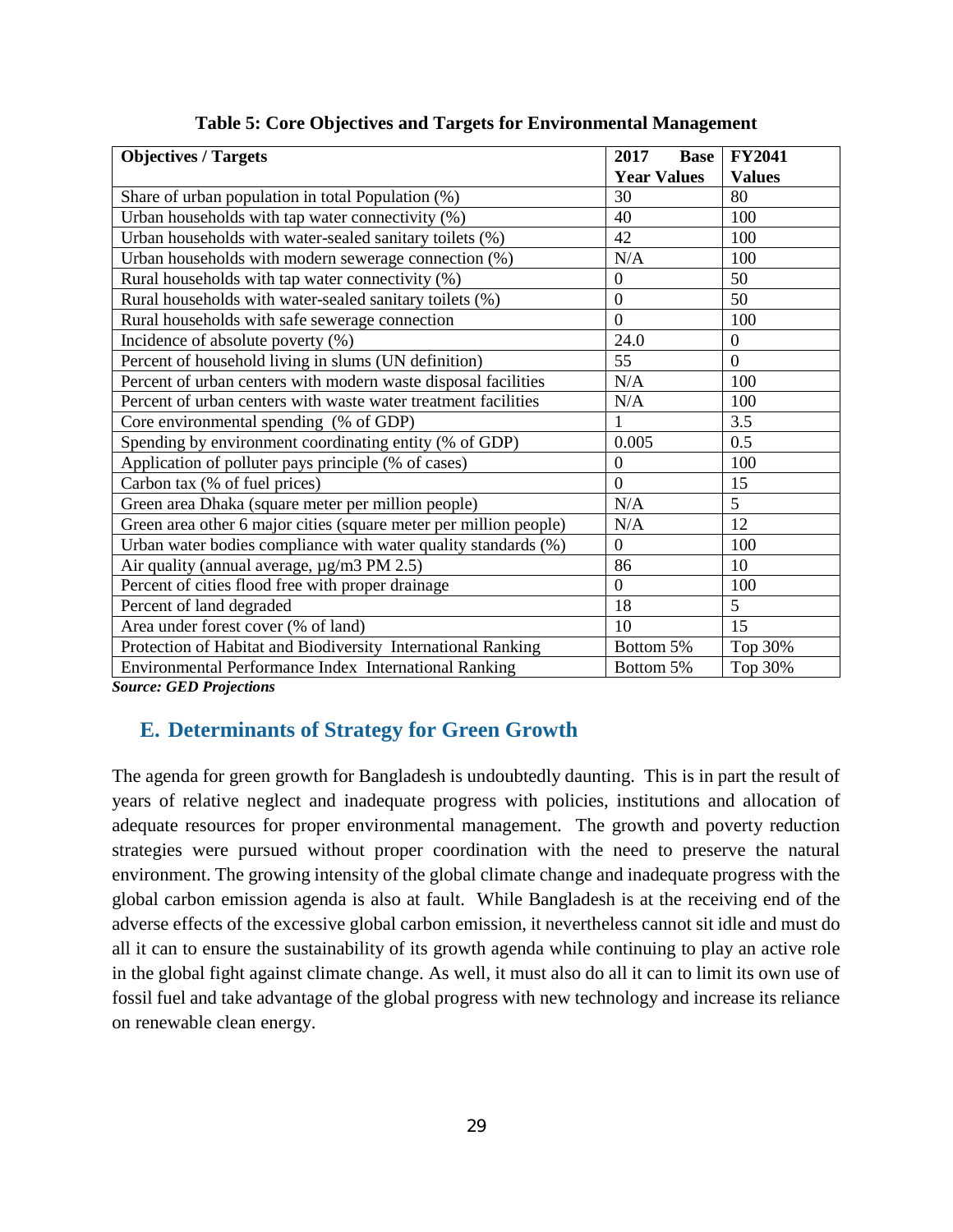#### <span id="page-41-0"></span>**Integration of Environmental Considerations in Growth Strategy**

A first major strategic consideration in translating the above vision and targets for environmental management into actions is to integrate the environment with the growth agenda. This is the essence of adopting a green growth strategy. Growth and poverty reduction are positively correlated. So, the adoption of green growth strategy will also help poverty reduction (World Bank 2012). However, this correlation is not automatic and policy actions will be necessary to ensure that green growth is also inclusive in allowing the poor to participate effectively in the growth process.

One policy debate is whether there is a trade-off between environmental protection and growth? Critics argue that environmental protection absorbs resources that raise the cost of doing business. This is a rather simplistic view. A careful review will show that the neglect of environment can hurt the long-term development prospects through rising health costs owing to air and water pollution; depleting natural resources that can raise the price of the depleting resource and hurt future production; degradation of land resources that can severely reduce agricultural production and hurt food security; and natural disasters that are intensified by the neglect of climate change and deforestation can cause serious damage to physical capital and land availability.

Green growth strategy can help the growth agenda through a number of ways. In the context of a neo-classical growth model, green growth strategy can help accelerate growth by increasing the availability of capital that substitutes for exhaustible natural resources (e.g. renewable energy; conservation of surface water) and by increasing the productivity of capital (e.g. avoiding land degradation, reducing the adverse effects of natural disasters, cost savings on health, etc). An additional factor that can cause the production possibility frontier to expand out is through technical progress that supports energy conservation, climate and salinity-resistant and water conserving farm technology etc. Investment in environmental protection is similar to investment in physical capital and human capital. They become a third input in the neoclassical production function as natural capital.

The challenge therefore is to identify the policies, institutions and programmes that internalize environment as an integral part of the growth process and not as an add-on to worry about as an international commitment or as a part of a donor commitment. Bangladesh has made a start in this integration process by integrating climate change agenda in the national plans and in the budget. But there is a long way to go.

At the macroeconomic level, the growth strategy should recognize this as an integral part of the macroeconomic framework in the same way as was done for the Delta Plan. The costs of environmental degradation were explicitly recognised in the BAU Scenario and offsetting measures were taken in the Policy Scenario. Similarly, the macroeconomic framework of the 2041 Perspective Plan should allow for the adverse effects of environmental degradation, recognize the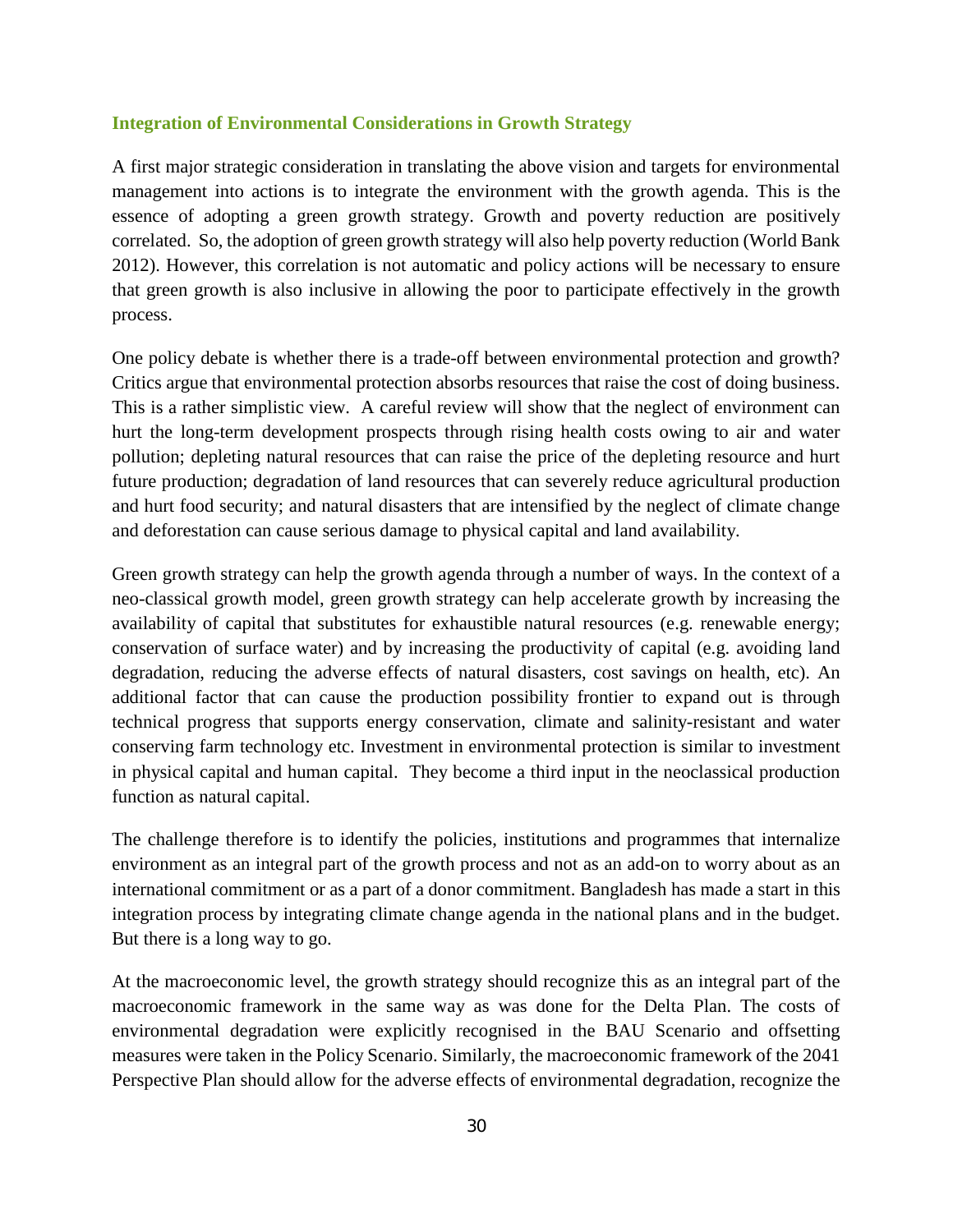associated costs in terms of loss of growth prospects and slower pace of poverty reduction. In the Policy Scenario compensatory measures should be introduced to offset the adverse effects of environmental degradation.

More importantly, the sectoral policies, programmes and institutions need to internalize the environmental considerations in developing proper sectoral objectives and strategies that are consistent with the targets and objectives of the macroeconomic framework. The core objectives and targets for environmental management for the Perspective Plan 2041 illustrated in Table 5 defines some of the major sectoral objectives. The implications of these for specific sectoral policies, institutions and financing options are developed more fully below.

#### <span id="page-42-0"></span>**Implications for Sectoral Policies**

*Adoption of the Bangladesh Delta Plan:* One of the highest priorities is to reduce the vulnerability of the population to natural hazards and climate change. As was noted in Section A, evidence shows that there is positive correlation between vulnerability to natural hazards and poverty in Bangladesh. A whole range of mitigating measures are needed including better management of water resources, better land management, better forestry management and preservation of biodiversity.

Fortunately, the government recognizes the challenge to better manage in a holistic manner the national water resources and the associated linkages with climate change, environment, biodiversity and land management and is in the process of developing the Delta plan 2100 (BDP2100). The BDP2100 seeks to integrate the short-to-medium-term aspirations of Bangladesh to achieve upper middle income (UMIC) status and eliminate extreme poverty by FY2031 with the longer-term challenges of sustainable management of water, ecology, environment and land resources (Government of Bangladesh 2017). The BDP2100 includes major policies, investment programmes and institutional reforms that if adopted and implemented properly will address the sources of long-term climate change vulnerability at source thereby reducing the adverse effects of climate change on the population.

Macroeconomic projections show that the adoption of the Delta Plan will allow Bangladesh to offset the projected long-term loss of 1.3% of GDP per year owing to climate change and enable the 8% GDP growth path that is necessary to achieve UMIC status by 2031. By focusing attention to the vulnerable districts, BDP2100 also allows a sharp reduction in poverty (Government of Bangladesh 2017).

The BDP2100 also identifies major investment programmes, policy and institutional reforms. Some of the important investment programmes include: sharply improved polder management; a range of flood control programmes including in the haor areas; Ganges Barrage Project; Brahmaputra Barrage Project, the Gorai River Restoration Project; River Dredging and River Training projects; and projects to restore the ecological balance of major lakes (major haor, baor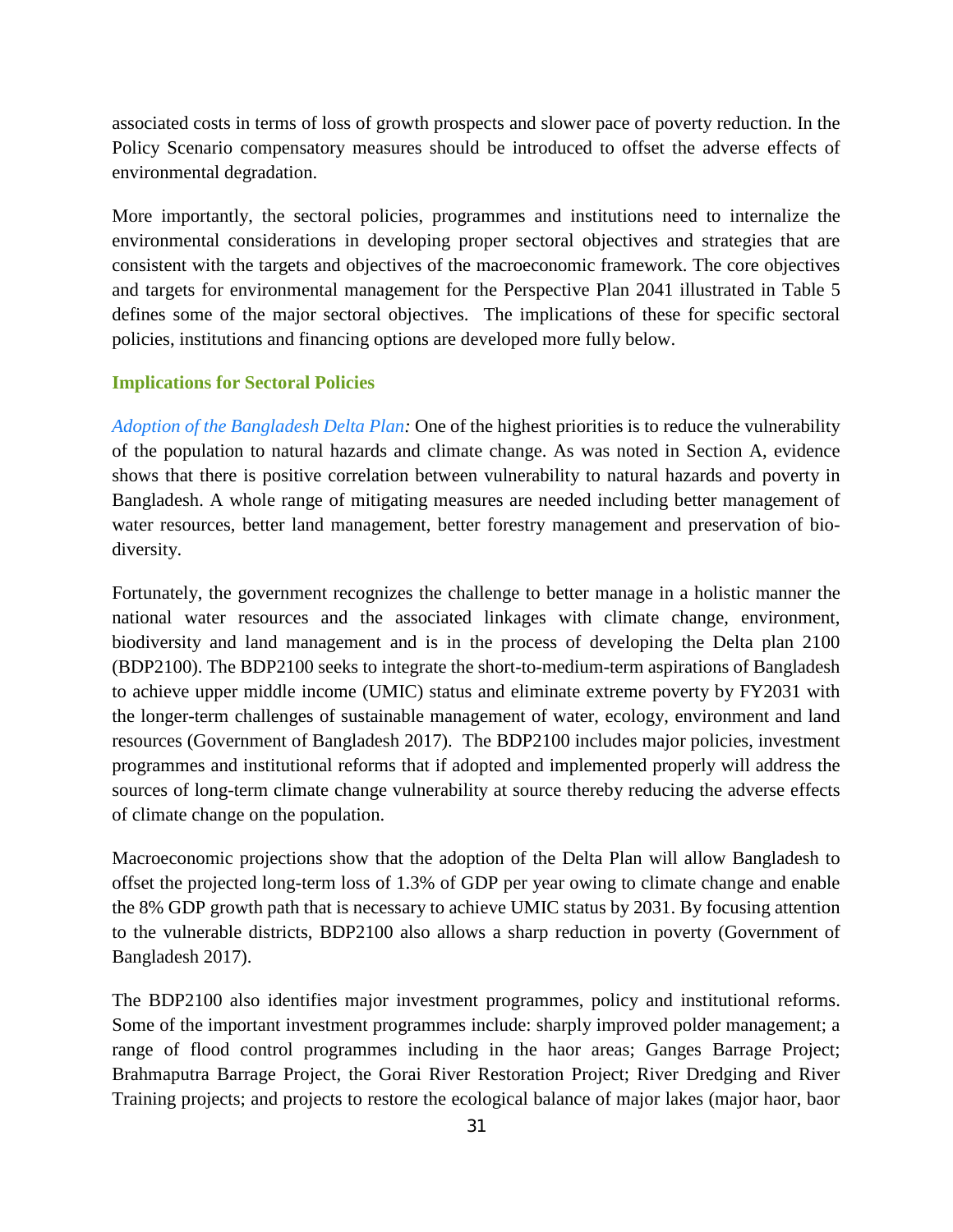and jheels). These critical projects will fundamentally alter some of the major sources of vulnerabilities including better flood control in the plains and the haor areas; better availability of river and rain-based fresh surface water; better control of river bank erosion and river flooding, better control of sea water intrusion and salinity reduction; prevention of damage to Sunderban owing to sea water intrusion; and protecting the natural habitats of birds, flora and fauna through better protection of the lakes.

Important policy reforms consist of increasing public spending on water resources from 0.8% of GDP now to 2% of GDP by FY2020; increasing O&M spending from a negligible amount now to at least 0.5% of GDP by FY2020; provide incentives to encourage public-private partnerships (PPP) in water supply, water transport, river dredging and sanitation; strengthen dialogue with India on better and more equitable sharing of upstream water including joint projects that yield multiple benefits so that water sharing is not a zero sum game.

Major institutional reforms include: establishment of the Delta Act, the Delta Commission and the Delta Fund that will provide the institutional framework for holistic planning, budgeting, project selection, research and monitoring and evaluation of water and water-related projects; and the establishment of the WUA at the local level that will have primary responsibility for implementing all local level water projects including O&M. Following the Dutch model, the government will introduce beneficiary-pays-principle for all local water projects and O&M so that over time the water resource and related hazard management become largely beneficiary managed and financed and therefore fully sustainable.

The finalization of the Delta Plan and its full adoption is one of the highest priority reform for adopting a green growth strategy in Bangladesh.

*Managing Air and Water Pollution:* The adoption of the Delta Plan will also have positive effects on water quality by improving access of the population to clean water and sanitation and better management of solid wastes. But a fuller management of this agenda will require immediate attention to the adoption of proper pricing policies for water and fossil fuel. More generally, this calls for an integration of fiscal policies with environmental management. In particular, Bangladesh needs to adopt two major principles in the conduct of fiscal policy for better environmental management: (1) beneficiary pays principle; and (2) polluter pays principle. The beneficiary pays principle is particularly relevant both for generating resources to ensure sustainable supply of these services. As noted in Table 5, there is a huge backlog of unmet demand for piped water and safe sewerage services in both urban and rural areas. The adoption of the Delta Plan will address this gap. The beneficiary pays principle is discussed more fully under financing options. The polluter pays principle is most relevant to internalize the environmental degradation of two major and scarce public goods: clean air and clean water.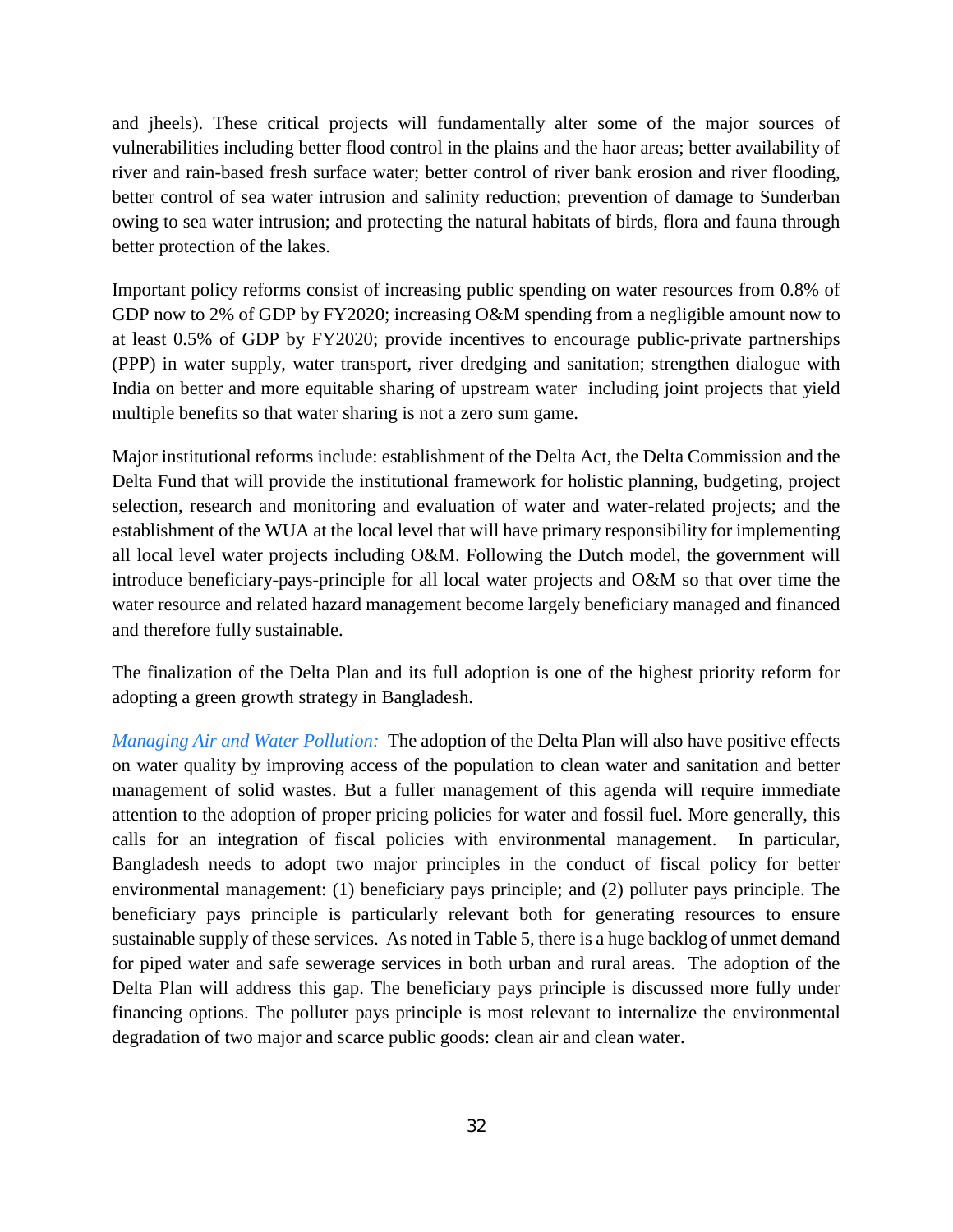The adoption of polluter pays principle is absolutely essential to improve air quality and water quality. Clean air and clean water are increasingly becoming scarce environmental services in Bangladesh partly because of limited supply but also because of continued degradation by users. Some of the major sources of air pollution are fossil fuel using vehicles, power plants and industrial units. As noted in Section B, fossil fuel is subsidized in Bangladesh. This is one major example of inconsistency of the government's growth strategy and environmental protection that needs urgent policy attention.

*Removal of Fuel Subsidies:* Fossil fuel subsidy reform can support climate change policy and goals *(*Merrill, L. et al, 2015*).* It can be recognized as part of a package of measures to implement 'Intended Nationally Determined Contributions' (INDCs), because reform can both reduce emissions and free up resources to invest in sustainable energy systems. The IEA (2015) points to fossil fuel subsidy reform as one of five key measures to help bridge the gap between current commitments and the emissions reductions needed from the energy sector to stay within the 2 °C degrees warming target. The IEA encourages the reform of consumer subsidies by 2030 (IEA, 2015). A recent study of 20 countries including Bangladesh finds that a phasing out of fossil fuel subsidy by 2020 leads to an average national carbon emissions reduction of between 6 and 11%. Additionally, if a part of fiscal savings is used to improve energy efficiency and invest in renewable energy, the reduction in CO2 emission could average about 18%. In the case of Bangladesh, the CO2 reduction estimates are 8.7% from removal of subsidies and 13.6% when gains from energy efficiency and renewable energy investments are taken into account (Merrill et.al. 2015).

Most GHG emission reduction policies cost government resources to implement (e.g., renewable and energy efficiency policies). Very few climate policies actually save government funds at the same time as effectively removing CO2 from the atmosphere. Fossil fuel subsidies can be thought of as a "negative" form of carbon pricing, and their removal is a necessary step toward policies that seek to correct carbon pricing, such as carbon taxes or emissions trading systems. Indeed, the IEA (2015) calculates that currently 13% of all energy-related CO2 emissions are linked to an average subsidy of US\$ 115 per tonne of CO2 emitted. On the other hand only 11% of global energy related CO2 emissions are subject to carbon pricing, with an average cost of only US\$ 7 per tonne of CO2.

*Adoption of Green Tax on the Consumption of Fossil Fuel:* The removal of subsidy on fossil fuel is a first step. A second step is to introduce a green tax on fossil fuel consumption. The green tax has been adopted by a large number of countries. India also introduced a green tax on fossil fuel in 2015 (PRI 2015). The green tax on fossil fuel is a tremendously useful policy for integrating environmental considerations in the growth strategy because it not only discourages the consumption of CO2 emitting fossil fuel but also provides a very attractive resource of revenue generation that can be used for investing in clean energy and other environmental programs. A green tax on fossil fuel is also a very good example of the application of the polluter pays principle.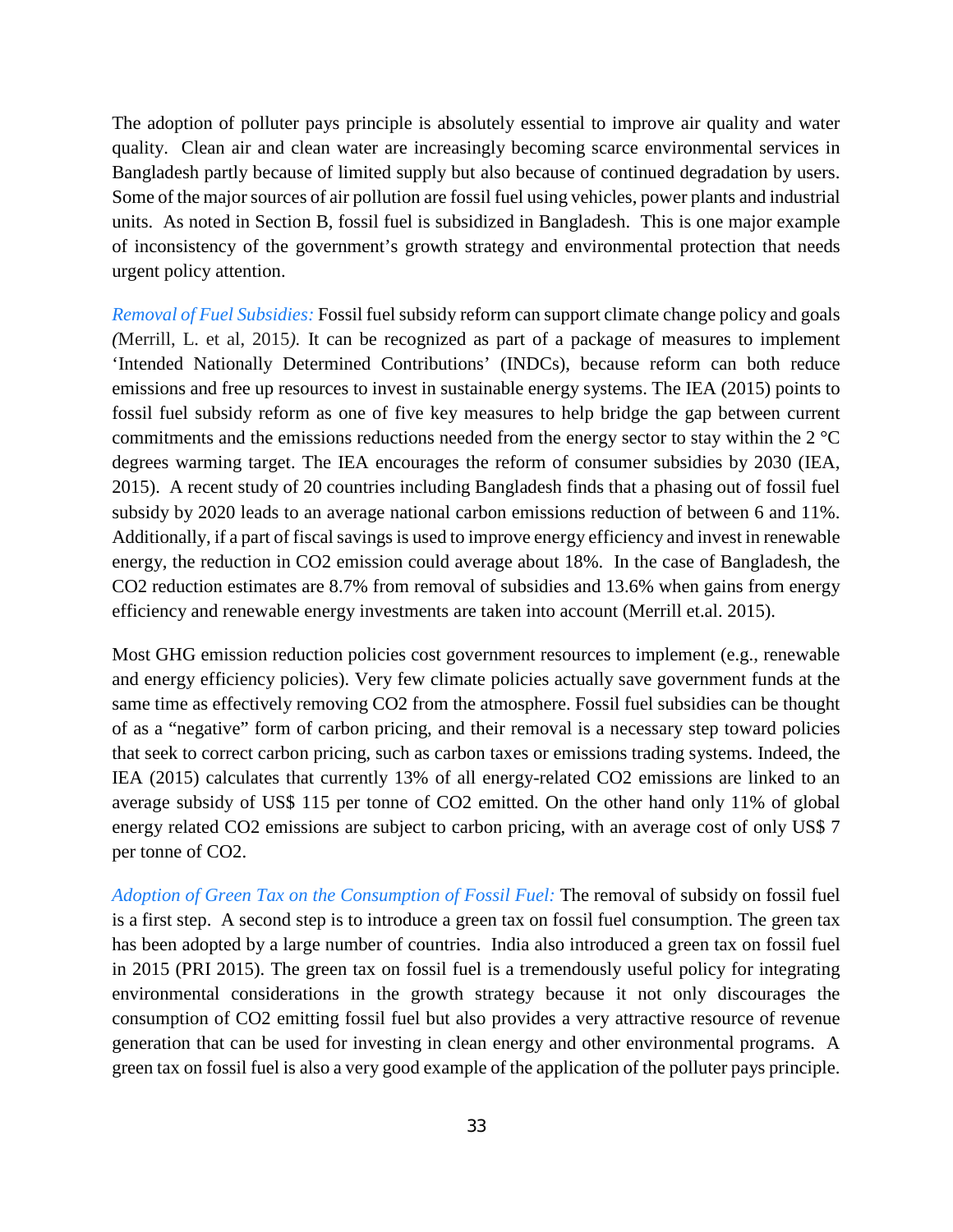*Taxation of Emission from Industrial Units:* This is the classic case for the application of the polluter pays principle. A huge amount of air and climate pollutants are emitted by industrial units, especially the brick manufacturing kilns. The usual practice in OECD countries to control industrial air pollution is to use a combination of laws, regulations, technology and taxation. Industrial air pollution control policies are just emerging in Bangladesh. The first policy initiative is regarding the control of air pollution from brick manufacturing kilns. The Brick Manufacturers and Kiln Establishment Control Act 2013 was enacted in July 2014 to prohibit the use of older heavily-polluting Kiln technology and replace it with new cleaner technologies. This is an important policy initiative. Policies are also needed to control emission from other polluting industries like cement, steel and rerolling, plastic, polyethylene, battery, foundry, etc. and sources from economic activities The adoption of clean technology requires consultation and cooperation with the industrial enterprises. Bangladesh has set air quality standards but monitoring by industrial units is difficult because of the absence of proper testing equipment and database. This problem will need to be addressed urgently with technical assistance from international donor agencies. Japan in particular has an excellent track record of reducing air pollution at the same time that its industrialization base has deepened. Once data and monitoring equipment are in place, a system of air pollution taxes could be levied to create incentives for industrialists to adopt clean technology. Bangladesh is way behind on this front. But since it aspires to reach high income status by FY2041, it cannot afford to lag behind too much on the monitoring and control of industrial air pollution.

*Prevention of Surface Water Pollution:* A major source of surface water pollution is the uncontrolled disposal of industrial and household liquid and solid wastes in adjacent rivers, lakes and ponds. As noted earlier, many of the industrial plants like textiles dyeing, washing and power plants are located near river or lake to take advantage of access to water. This advantage has unfortunately also resulted into heavy pollution of these sources of surface water owing to uncontrolled dumping of industrial wastes into these water bodies. Similarly, much of urban household wastes end up in adjacent lakes or ponds. Importantly, urban open drains and underground sewerage drains also end up in lakes and ponds untreated. The environmental clearance process for new business established under the Environmental Conservation Act 1995 and Environmental Conservation Rule 1997 requires new enterprises that are considered as heavy pollutants to establish Effluent Treatment Plant. The Government has also banned the use of polythene shopping bags that end up in water bodies. These are important first steps but not adequate. Furthermore, the application of ETP policy is uneven.

As an example, the leather tanning industry created huge water pollution problem for the Buriganga River at the Hazaribagh Tannery Area. After years of lobbying by NGOs and actions by the Court System, the government finally agreed to relocate the Tannery industry to Savar with its dedicated Central Effluent Treatment Plant. Yet, the evidence shows that the Central Effluent Treatment Facility does not work properly and there is a risk that the adjacent Turag River may feel the brunt of the tannery waste pollution.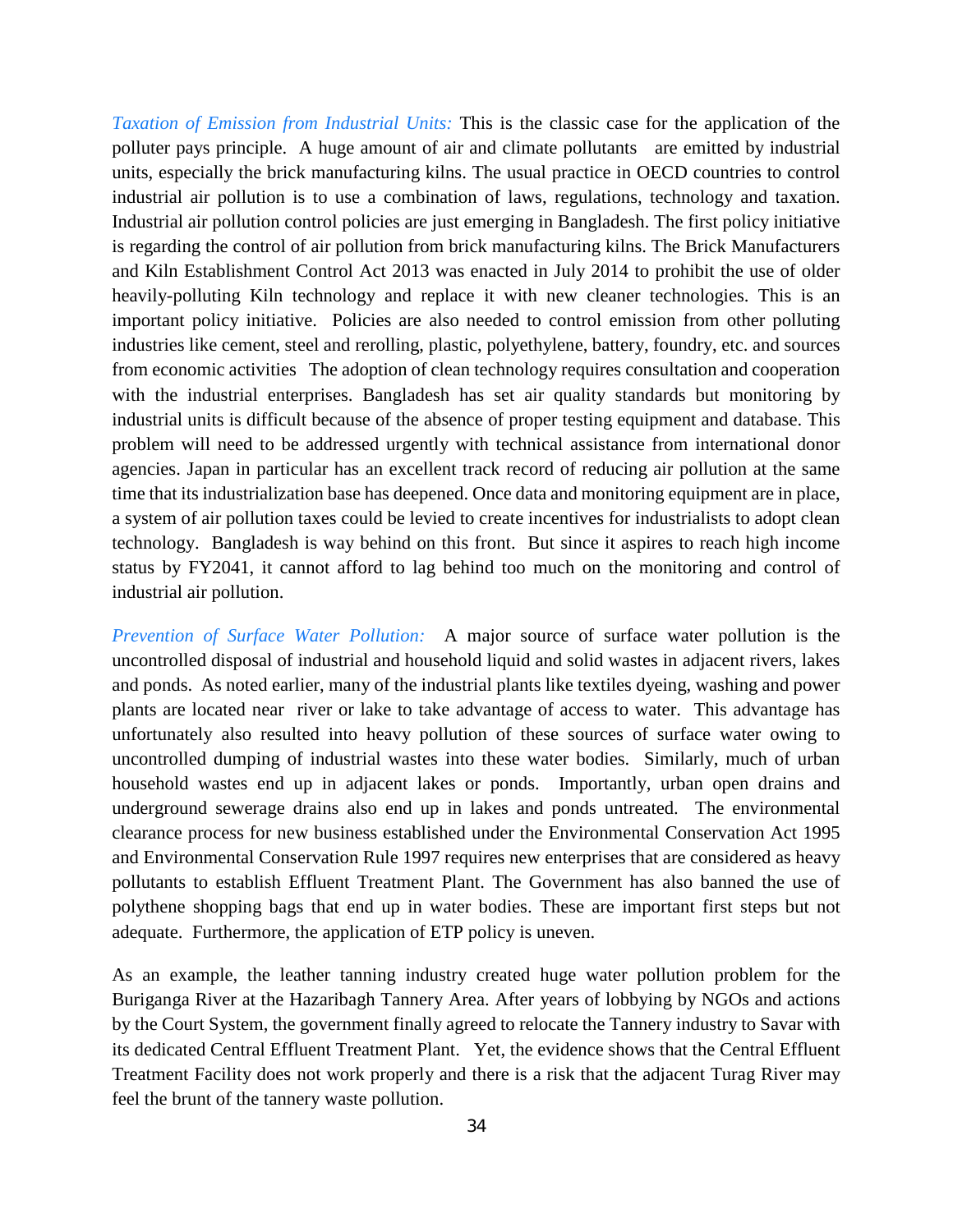Arguably, water pollution owing to inappropriate waste disposal is amongst the most pressing environmental challenge in Bangladesh. In addition to laws and regulations that set preventive measures, the polluter pays principle must be applied to create a strong disincentive against illegal disposal of industrial, commercial and household wastes in surface water bodies. At the same time, urgent actions are needed to launch surface water clean- up drive including arrangements to treat drainage / sewerage water before it reaches public water bodies. This effort should continue until the target for 100% compliance set in Table 5 is reached.

*Policies for Sustainable Management of Forestry Resources:* The adoption of the Delta Plan will have major positive implications for sustainable forestry management. A particularly important step is the restoration of the Gorai River that will restore the supply of fresh water to the Sunderban mangroves and clean out the intrusion of saline water. Another important step will be to manage oil spillovers from shipping and dumping of shipping scraps in the Bay of Bengal area. On the policy front, however, the biggest challenge is to control the illegal poaching of forest resources and to prevent the jhum cultivation. This is partly a challenge for ensuring alternative livelihood for the poor settlers in the forest areas, especially in the Sunderban locality and the Chittagong Hill Tracts. But it is also a major challenge for preventing corruption and ensuring good governance. It is well known that collusion between forest officers and the logging business is a huge factor behind illegal poaching. A related issue is the lack of adequate data on forest resources that prevents effective monitoring and evaluation. It not only makes it difficult to assess the adequacy of forest resources but also makes it difficult to control illegal poaching and hold forest officers accountable.

Once an adequate database is established that allows effective monitoring of forest resources, the planning of forest investments based on demand and supply forecasts and the consistency of these with needs for sustainable use can be done. In addition to public and private investments in new forest areas and reforestation of existing areas to increase forest density, the government might review the role of forest taxation to ensure its sustainable use. A combination of new investments and taxation of forest for logging as appropriate could be instrumental in securing the forestry targets of Table 5.

#### <span id="page-46-0"></span>**Implications for Institutional Reforms**

The proper implementation of the Delta plan and other sectoral policies will require substantial improvements in the institutional arrangements for sound environmental management. The main institutional reforms are highlighted below.

*Strengthening Environmental Coordination:* The disconnect between the growth strategy and environmental management is partly due to the sectoral policy weaknesses noted above, but it also reflects the absence of a coordinating body for integrating growth with environment. The NSDS 2010-21 recognized this gap and recommended the establishment of the Sustainable Development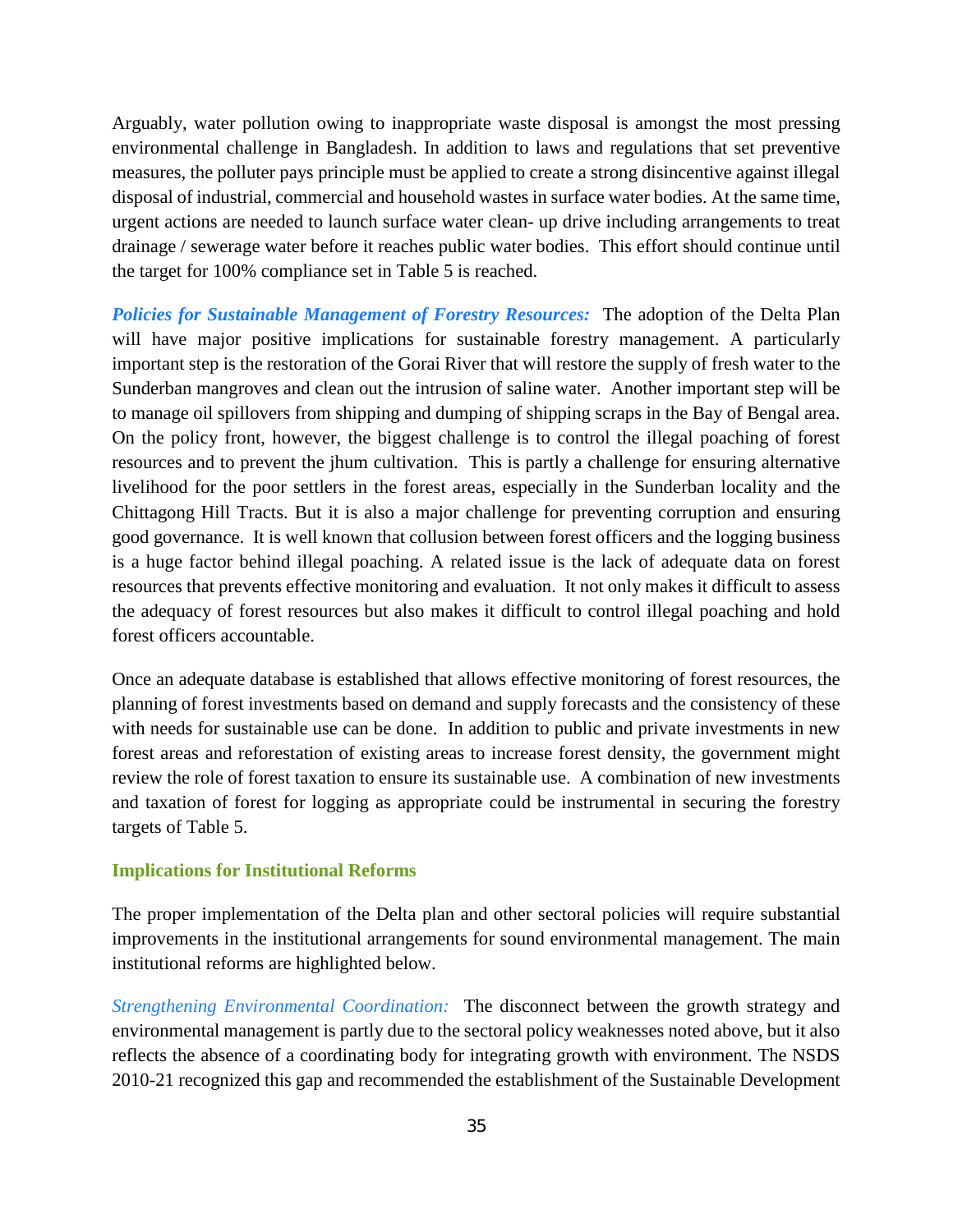Monitoring Council (SDMC) and the Sustainable Development Board (SDC) to serve as the technical secretariat to SDMC. This recommendation was approved by the government in principle based on the adoption of the NSDS 2010-21 but its implementation has lagged behind (Government of Bangladesh 2013). The government may want to consider the implementation of this recommendation.

*Strengthening MoEF:* In order for MoEF to play its role as the central body for environmental management, its capabilities must be sharply strengthened. As a first step, progressive increases in its budget must be provided to reach the target of 0.5% of GDP by FY2041. This is a modest target but essential to build up capacity through better staffing, including professional staff, establishing a strong digital management information system based on a data bank that gets regularly updated, and implementing a regular monitoring and evaluation of environmental compliance. MoEF needs to build strong partnerships with the private sector, the NGOs and the research community in the areas of compliance monitoring and knowledge management, including data gathering and policy research. A system of regular dialogue with stake-holders including public hearing and participatory policy development will be essential to improve policy implementation and compliance. The Department of Environment (DOE), which is a technical arm of the MOEF, needs to be restructured in line with the international experiences, to enable it to genuinely contribute cater to environmental management in a more effective manner.

*Strengthening the Delta Management Institutions:* Many of the institutions needed for implementing the Delta Plan are also important for implementing environmental programs. The Delta Plan calls for major institutional reforms that include: establishment of the Delta Act, the Delta Commission and the Delta Fund that will provide the institutional framework for holistic planning, budgeting, project selection, research and monitoring and evaluation of water and waterrelated projects; strengthening of all water and water-related institutions including the city corporations, the municipalities and the WASAs; and the establishment of the water user association (WUA) at the local level that will have primary responsibility for implementing all local level water projects including O&M. The strengthening of the City Corporations, municipalities and WASAs are particularly important to achieve the water and sewerage targets of Table 5.

*Decentralization of Environmental Management*: To ensure proper environmental management, the government also needs to decentralize implementation to local institutions for proper management of the environment. The local governments including in urban and rural areas are best placed to play this function. More generally, the decentralization of political, administrative and financial authorities is a cross-cutting and burning institutional agenda facing Bangladesh. Once there is a political buy-in for this critical cross-cutting reform, the appropriate assignment of environmental functions by different levels of government institutions can be decided. Bangladesh can learn from the good- practice international examples of what might be the appropriate division of responsibilities. Typically, community-level issues are best managed at the local level while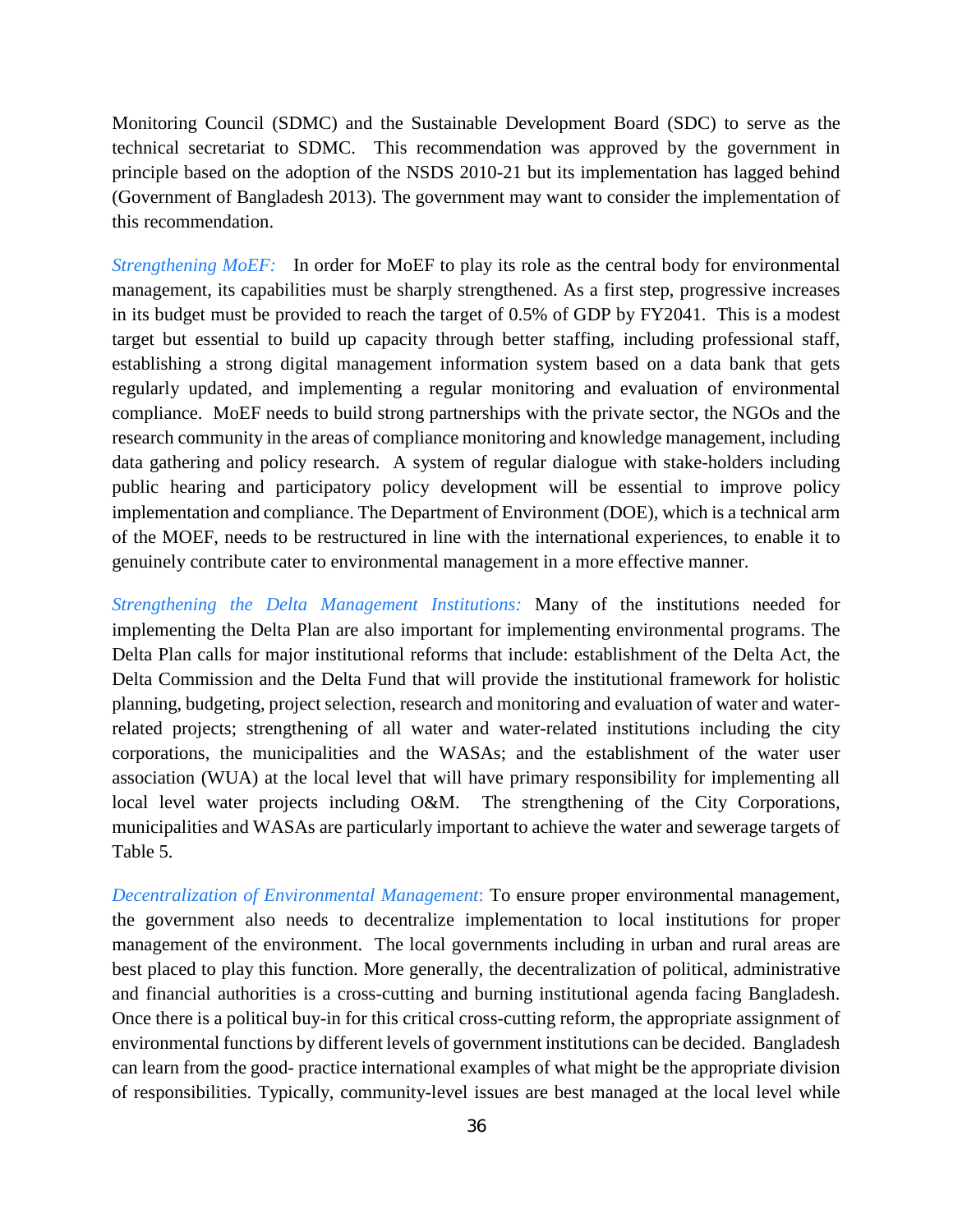cross-cutting national level issues are best handled at the national level. To ensure seamless implementation and avoid conflicting signals a formal coordinating mechanism between national and local government agencies responsible for environmental management must be established so that there continuous dialogue and exchange of information. The LGIs themselves will need to be participatory in their approach and adopt proper mechanisms for allowing citizen's participation in all local issues including environmental management. Strong dialogue and ownership of the environmental agenda at the community level can be instrumental in ensuring proper compliance and reduce the burden on public agencies.

*Strengthening Environmental Concerns in Planning and Budgeting:* Integration of environmental concerns in budgetary management is an essential element of a green growth strategy. Bangladesh has made progress recently. In 2014, the Finance Division of the Ministry of Finance and the General Economic Division of the Planning Commission came together under the Poverty Environment and Climate Mainstreaming project (UNDP) to produce the first Climate Fiscal Framework under UNDP supported Poverty, Environment and Climate Mainstreaming Project (Torrance and Khan 2017). Recommendations from this Framework are currently being implemented by the Inclusive Budgeting and Financing for Climate Resilience (IBFCR) project in the Ministry of Finance supported by UNDP. Much of the focus initially is in terms of ensuring higher resources for climate change management and environmental improvement. As noted earlier taxation and incentive policies for environmental management is almost non-existent. Progress on green public financial management (PFM) in terms of green accounting, procurement and auditing also remains to be made (Khan and Torrance 2017). The planning process does incorporate environmental concerns in public investment decisions. But owing to capacity constraints, full accounting of environmental degradation issues in investment projects does not happen except in the case of major donor-financed project.

The full incorporation of the green PFM agenda is a long-term endeavor and will require longterm commitment, resources and efforts. Institutional capacities in Ministries of Finance, Planning and concerned line ministries will have to be substantially strengthened. The Torrance and Khan paper on strengthening green PFM in Bangladesh contains some useful lessons of international experience and suggestions for initiating a green PFM strategy for Bangladesh that can be used to initiate a strategy for implementing green PFM in Bangladesh.

#### <span id="page-48-0"></span>**Financing Options**

Investments needed to secure the targets of Table 5 will be substantial. Although environment typically is a public good, the public sector alone cannot finance it. Innovative solutions must be found to ensure a good division of financing options between public and private sectors.

*Private Financing Options:* There are three main instruments for boosting private financing for environment. First, in a number of areas, such forestry for timber, fisheries, eco-tourism, water supply and waste management, private supply can be encouraged with proper regulatory and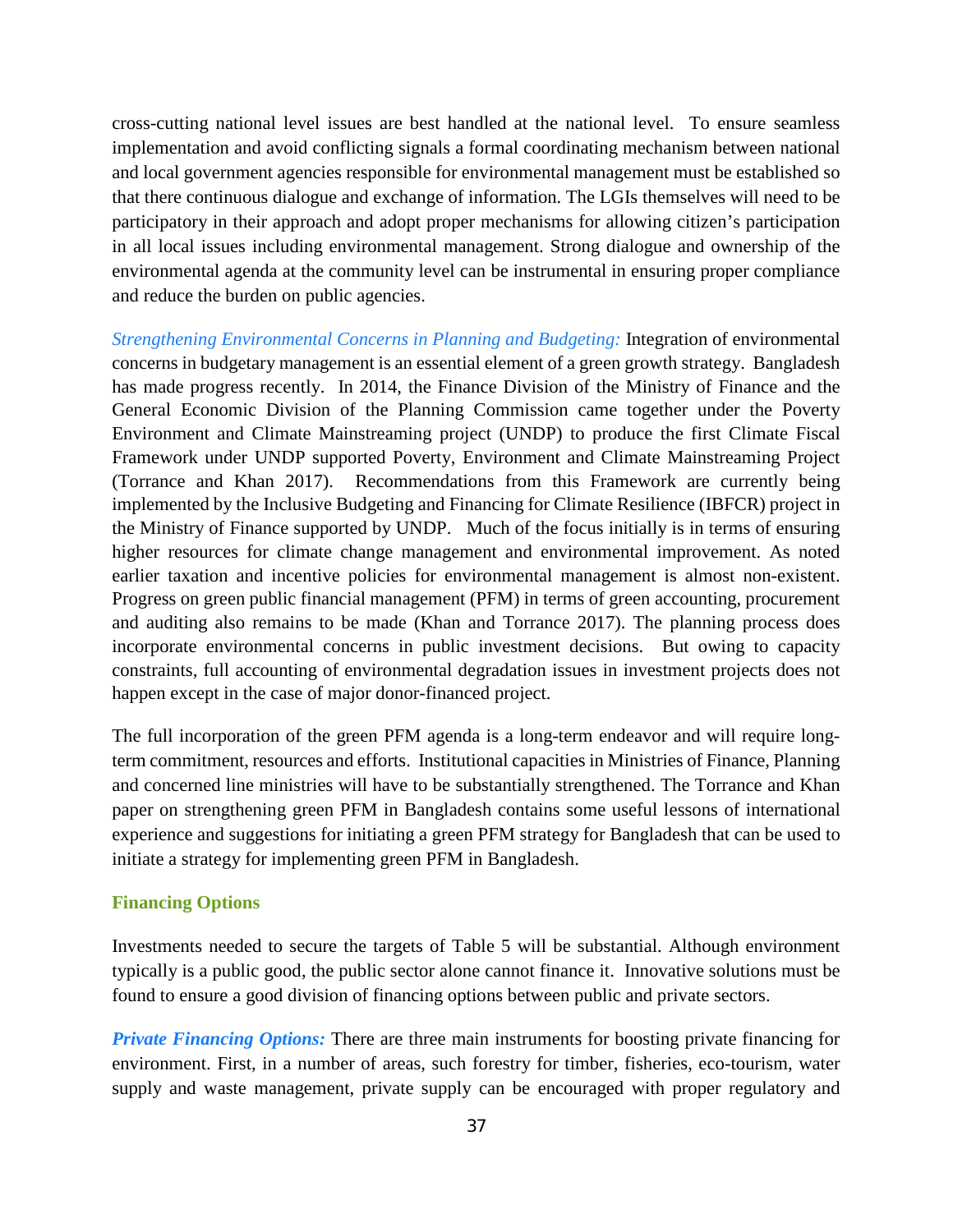pricing policies. These are commercial components of the environmental services and many goodpractice international experiences exist for boosting private supply in a framework that is consistent with environmental protection. Bangladesh can learn from these experiences and develop proper policies and institutions to attract private investment. Second legal and regulatory policies can be used to encourage proper adoption of measures that include private investment in protection of the environment. Important examples include adoption of clean air technology in industries, installation of ETPs in industries and private hospitals, and prevention of land degradation through proper farming practices including the banning of jhum cultivation while providing alternative livelihoods to the affected population. Third, the public sector can enter into co-financing arrangements of a range of environmental services through public-private partnerships including partnerships with communities. For example, programs for clean rural water supply and sanitation, cleanup of rural ponds used for bathing and household cleaning, public toilet and public bathing facilities can all be implemented through public subsidy to private suppliers as well as through cost-sharing arrangements with the community.

*Public Financing Policies:* The public finance constraint on the budget in Bangladesh is wellknown. Most public programs are under-funded. Large infrastructure and human development needs threaten to over-shadow financing requirements of other programmes. Table 5 calls for a sharp increase in public funding for environmental services from 1% of GDP now to 3.5% of GDP by FY2041. How can this level of public funding be mobilized? The options are illustrated in Table 6.

| Financing Options (% of GDP)                   | <b>FY2017</b> | <b>FY2031</b> | <b>FY2041</b> |
|------------------------------------------------|---------------|---------------|---------------|
|                                                | (Base Year)   |               |               |
| <b>Tax Resources</b>                           |               | 2.0           | 3.0           |
| Cost Recovery (Beneficiary pays principle)     | 0.0           | 0.3           | 0.3           |
| Green Taxes (Polluter pays principle)          | 0.0           | 0.2           | 0.2           |
| Foreign Financing including Green Climate Fund | 0.0           | 0.5           | 0.0           |
| <b>Total Financing</b>                         |               | 3.0           | 3.5           |

<span id="page-49-0"></span>**Table 6: Public Financing Options for Environmental Protection for the Perspective Plan**

*Source: Author Estimates*

Fortunately, the government has already shown keen interest to implement the Delta Plan, which calls for a sharp increase in the financing of the water management programme from 0.8% of GDP now to 2.0% of GDP by FY2020. This level of public funding for water management will then be maintained thereafter. Once this is achieved, the combined allocation of resources for other core environment-related ministries comprising of environment and forestry, land and fisheries and livestock needs to be increased from 0.2% of GDP now to 0.5% of GDP by FY2031 and to 1% of GDP by FY2041.

The proposed financing plan in Table 6 is feasible and consistent with the macroeconomic framework prepared for the Vision 2041 exercise that also allows for the implementation of the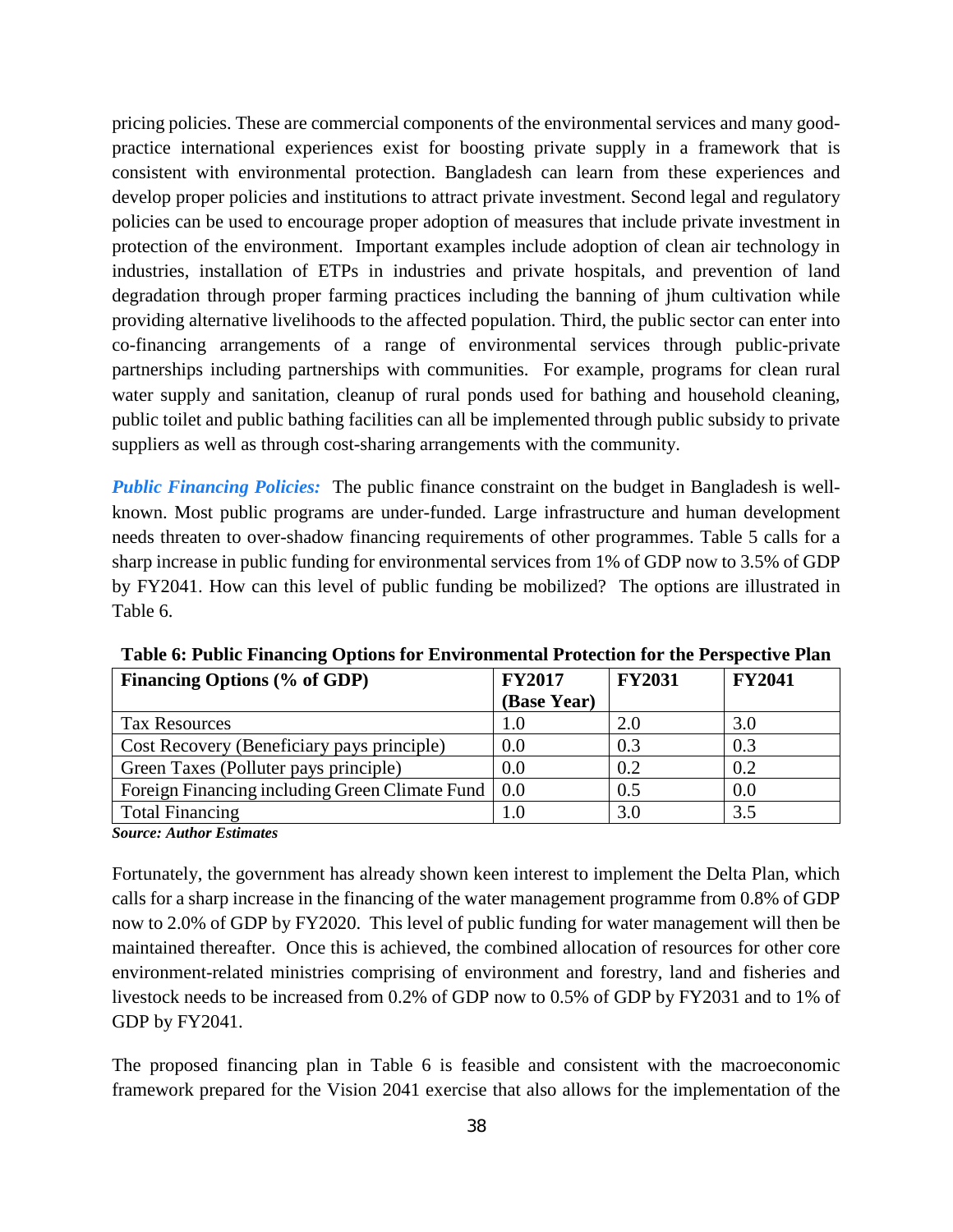Delta Plan (PRI 2017). Overall, some 2% of GDP of additional financing will need to come from tax resource mobilization. Bangladesh has one of the lowest tax to GDP ratio in the world and the Perspective Plan Macroeconomic Framework allows for an additional tax/GDP ratio increase of 5% that can accommodate this additional financing. The remaining 0.5% of GDP domestic financing can be mobilized through the application of the beneficiary pays principle (cost recovery) and the polluter pays principle (green taxes). Prospects for cost recovery from the supply of water, sanitation and solid waste management are large. Presently, there is minimal cost recovery from water and sewerage services provided by WASAs and Municipalities. Cost recovery is based on partial recovery of operation cost only. This imposes a serious financing constraint on the public agencies that in turn limits the quality and quantity of supply. This pricing policy must change, both to mobilize funding for new investments as well as to ensure efficient use of water. The water and sewerage pricing policy must move to full operating cost recovery by FY2020 and 100% capital cost recovery by FY2031.

Regarding green taxes, the combination of fossil fuel tax and pollution tax on industries polluting air and water and households polluting water should generate adequate revenues to finance environmental protection and other important transport sector programmes. Emission taxes may be imposed, if legal limits are exceeded, on: fired bricks and brick materials, steel and rerolling mills, all types of motor vehicles, steamers, engine boats, tractors, stone crushers, cement factories, earth moving, excavation and construction equipment, etc.

Indirect tax could be levied on production inputs or consumer goods whose use can damage the environment. They are plastic, polythene bags, plastic packaging materials, paints, all types of agrochemicals including pesticides, tires, kerosene, diesel, furnace oil, batteries, glass.

In the same vein some materials or consumer goods may incentivized in the form of reduced tax. They are non-fired bricks, ultra-low sulfur petrol (ULSP) and ultra-low sulfur diesel (ULSD), solar panel, electric and hybrid motor vehicles, organic fertilizers etc.

*Harnessing The Green Climate Fund (GCF):* The Delta Plan assumes foreign financing of the Delta Plan in an amount of 0.5% of GDP. This is again a very modest target compared with possible options. The most important possibility is the effective use of resources from the Green Climate Fund (GCF). From the perspective of eligibility, Bangladesh is ideally placed to do so. The main challenge is to gear up capacity to mobilize these resources by following the guidelines of the GCF.

The GCF was established in 2009 with the objective to mobilize climate finance to support scaledup mitigation and adaptation actions in developing countries. The Fund identified 5 investment priorities: Transforming energy generation and access; creating climate-compatible cities; encouraging low-emission and climate-resilient agriculture; scaling up finance for forests and climate change; and enhancing resilience in Small Island Developing States (SIDS). An amount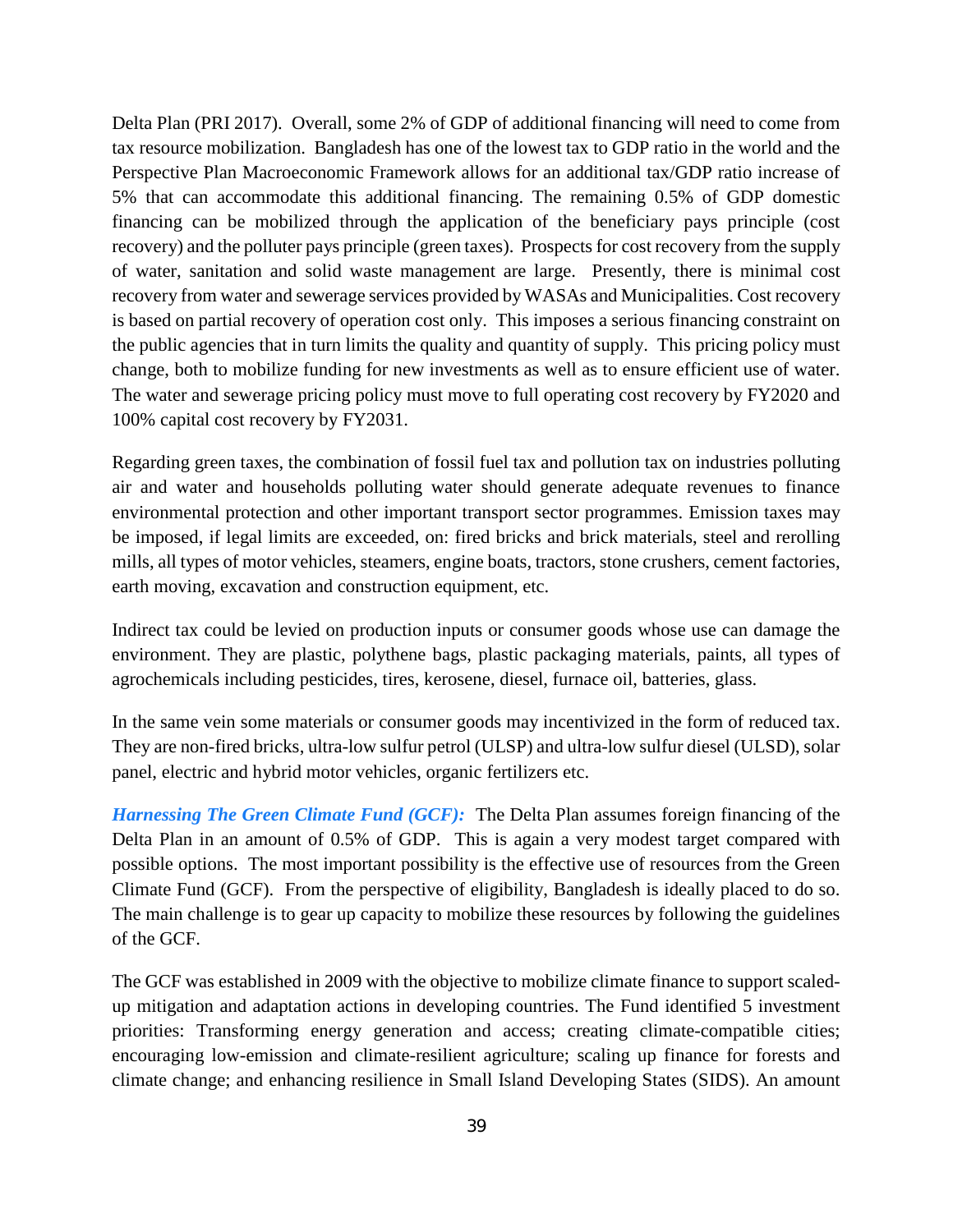of \$10.2 billion of climate finance was initially pledged to the GCF; as of January 2016, some \$5.9 billion was confirmed. The Paris Agreement of 2014 defines the framework for the functioning of the GCF (Box 2).

#### **Box 2: Green Climate Fund for Climate Change Adaptation in Developing Countries**

#### <span id="page-51-0"></span>**Green Climate Fund and the Paris Agreement**

- The Paris Agreement and the supporting Decision include provisions on finance that both directly and indirectly relate to the role and operation of the Green Climate Fund (GCF).
- The Agreement emphasizes the GCF's role as a key provider of predictable financial resources in the post-2020 framework.
- The introduction of a floor of USD 100 billion annually on the level of climate finance going forward post-2025 acknowledges that climate finance needs to be further scaled-up.
- A roadmap to achieve this funding level is expected to introduce clarity on Parties' pledges, supporting the GCF in making future funding decisions.
- Development of modalities for the accounting of financial resources and the requirement to provide biannual reporting will introduce further transparency to the funding and operating of the GCF.
- Developed countries are to continue taking a leading role in mobilizing climate finance, which is already reflected in the contributions made into the GCF to date.
- Funding is to be balanced between mitigation and adaptation initiatives, acknowledging the importance of sustainable development co-benefits and prioritizing action in least developed countries and Small Island Developing States.

#### **Funding ambitions**

The Paris Agreement does not explicitly refer to the GCF and the amount of funding that it is to mobilize. The text recognizes however that 'the Financial Mechanism of the Convention, including its operating entities, shall serve as the financial mechanism of this Agreement' (Art. 9.8). The Financial Mechanism was established under the Convention (Art. 11) to formalize and streamline efforts to provide concessional financial resources to developing country Parties. Designated bodies – the operating entities – are entrusted to realize the goals of the Mechanism. The GCF, together with the GEF, are the two operating entities of the Financial Mechanism of the Convention and the Paris Agreement and as such represent the main channels through which future sources of international climate finance are expected to flow in the years to come.

The Paris Decision, serving as guidance for the implementation of the Paris Agreement and pre-2020 action, 'strongly urges developed country Parties to scale up their level of financial support, with a concrete roadmap to achieve the goal of jointly providing USD 100 billion annually by 2020 for mitigation and adaptation' (para 115). The Decision furthermore mentions that prior to 2025 the COP shall set a new 'collective quantified goal from a floor of USD 100 billion per year' (para 54). The reason both quantitative targets are missing from the actual Agreement is a pragmatic one – in doing so the COP has enabled the US President to adopt the Agreement as a 'sole-executive agreement' under the US law, without the requirement for the US Senate to approve.

From the perspective of the GCF, while the annual target of USD 100 billion is in itself not new, the introduction of a floor on the level of climate finance going forward post-2025 presents an acknowledgment that climate finance needs to be further scaled-up in order for the Agreement's objectives to be realized . The GCF is explicitly recognized in the Decision as a key multilateral funding source that is to support the flow of 'adequate and predictable financial resources' (para 55). The urge to develop a roadmap for reaching the stated financing target by 2020 and beyond is also a significant development given the current ambiguity revolving around the magnitude and origin of future finance flows. More certainly and clarity on Parties' future funding pledges and its underlying terms and conditions will support the GCF in making funding decisions going forward.

*Source: Adapted from the Bangladesh Delta Plan (Government of Bangladesh 2017)* 

The GCF is split between two pots of funding: mitigation and adaptation. Half of the adaptation funding will go to Least Developed Countries (LDCs). Upon request, governments can access grants or concessional loans for both adaptation and mitigation, and to finance the cost of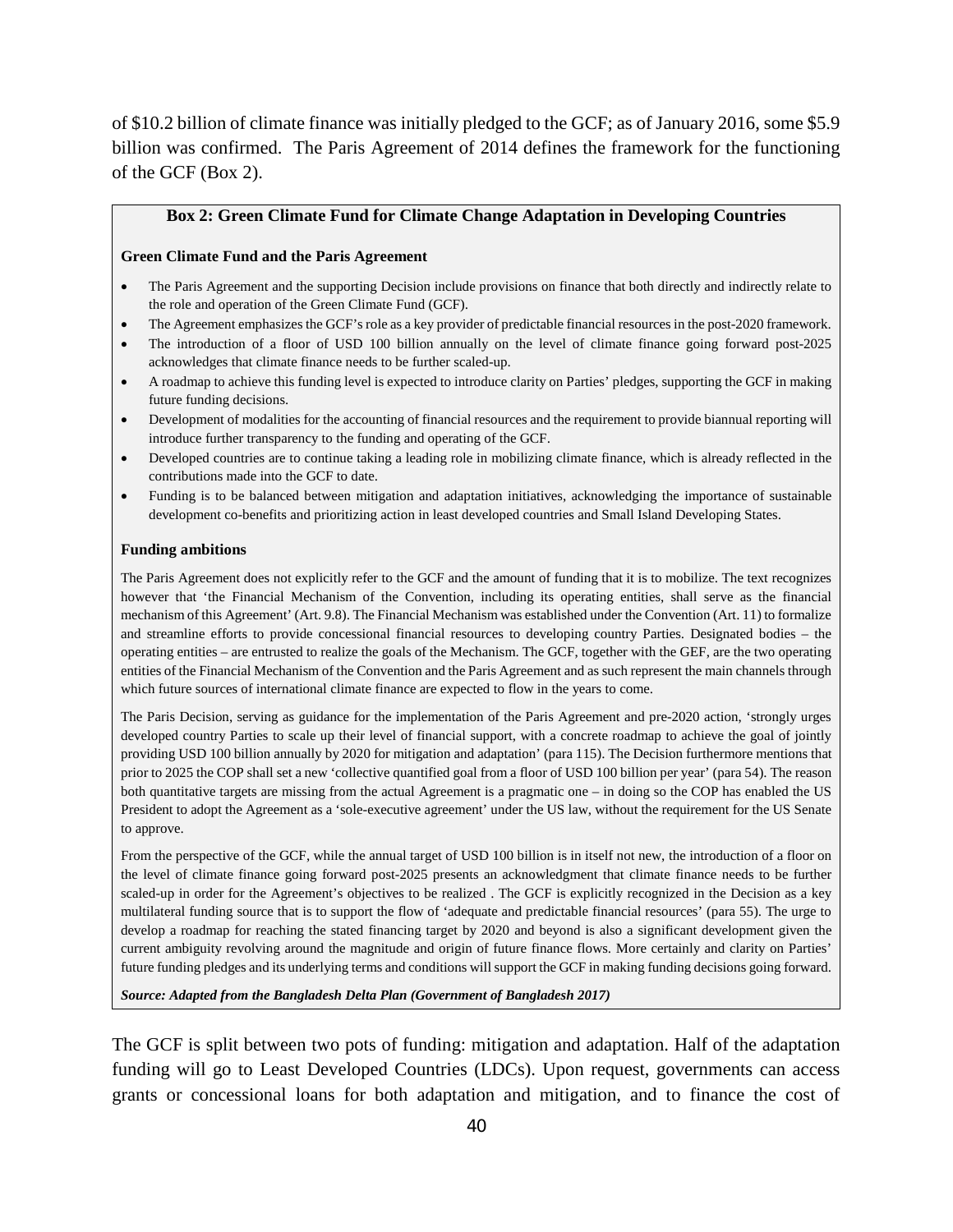overcoming policy barriers, address information gaps, and capacity constraints that impede local private sector activity. The fund also seeks to minimise the transaction costs of working with SMEs by having accredited entities originate, approve, administer, and manage financing on behalf of the GCF through a programmatic approach. The accredited entities can be national, regional or international intermediaries that are accredited by the GCF for project management purposes and for the purpose of approving grants and loans.

Bangladesh has had significant success in using its public sector intermediaries to incentivize the private sector, particularly in the renewable energy industry. The Bangladesh Bank launched an initiative that gives incentives to the financial sector to lend to SMEs and micro finance institutions (MFIs) aiming to invest in green technologies such as solar home systems, irrigation pumps, etc. The "policy guidelines for green banking," introduced by the central bank in 2011, requires every bank to allocate a specific budget to finance green projects. This includes direct or wholesale lending for renewable energy projects. Banks are expected to set achievable targets and strategies and disclose these in their annual reports. Banks are also required to establish a green branch in the second phase.

More recently, Bangladesh Bank has also established a USD 200 million Green Transformation Fund (GTF) to help textile and leather sector firms to adopt environmentally friendly green technologies. The GTF established in January 2016 following extensive consultations with relevant stakeholders will provide fund at very subsidized rates to the textile and leather industries in order to increase water efficiency and reduce chemical pollution by these firms through adoption of better technologies and green practices. Under these initiatives, compliant participating banks receive preferential treatment through a refinancing model that provides access to low-cost finance.

The Infrastructure Development Company Limited (IDCOL) is another example of a governmentowned financial intermediary that channels donor and government finance to decentralized climate-friendly energy projects. IDCOL has supported the setup of more than 3 million solar home systems in Bangladesh, and its business model is now being replicated in several countries in Africa. The success of IDCOL lies in its one stop shop model. The model includes supporting the delivery of energy access projects, offering an end-to-end package that incentivizes market creation, delivery networks, access to capital, quality assurance, after sales service, training, and institutional strengthening support for partnering organizations and SMEs, etc.

These existing institutions and policies provide evidence of tested models of how local financial intermediaries can be instrumental in promoting the participation of private sector actors in Bangladesh. Such entities can also become accredited GCF intermediaries, fitting with the fund's ambition to ensure country ownership and direct access. Accessing GCF funds directly through Bangladeshi organizations is an opportunity for more SMEs to access finance. However, a lot more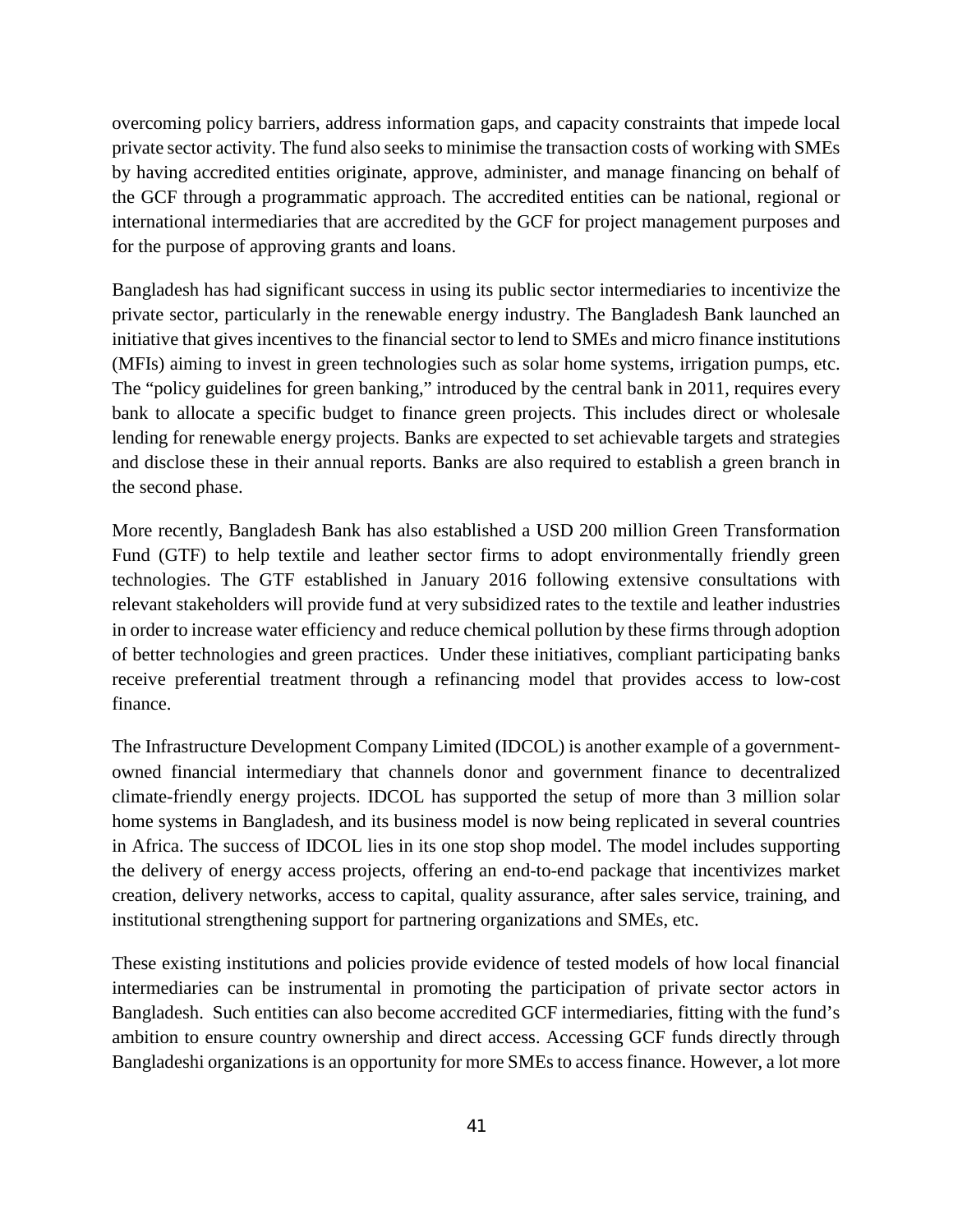needs to be done to ensure private enterprises fulfill their crucial role in the fight against climate change.

To access to the GCF the recipient countries have to ready themselves by meeting certain criteria and standards. Necessarily countries have to appoint a National Designated Authority (NDA) to operate the Fund and criteria based National Implementation Entity (NIE)/Multilateral Implementation Entity (MIE) to access to the Fund. As of 6th February 2015, the GCF has received 96 initial NDAs or Focal Point Designations (GCF 2015), where Bangladesh has nominated its Economic Relations Division (ERD) of the Ministry of Finance as NDA or Focal Point, the apex body to facilitate access to the Fund.

Meantime, the NDA in Bangladesh launched an inclusive consultation process and short-listed 14 national institutions considering them potential of being NIE/NIEs while meeting basic and specialized standards set by the GCF. The NDA also completed a 'self-assessment' process to identify strengths, gaps of the prioritized institutions. To help out the selection process Bangladesh Government, in close partnership with GIZ, appointed an international consultant who meantime completed 'one to one' meeting sessions with the potential institutions.

Following the self-assessment process, during 28-29 January 2015, country's NDA focal point, (Senior Secretary of Economic Relations Division of the Ministry of Finance) organized a consultation workshop titled "NIE Accreditation Process: Getting Bangladesh Ready for the Green Climate Fund". The workshop discussed the outcomes of the self-assessment process; discussed capacity/eligibility gaps of the positional institutions and explored required technical assistance to make Bangladesh ready for gaining access to GCF. So far, two national entities, IDCOL and PKSF, have been accredited as NIE to partner with GCF. Bangladesh should take all possible steps to accelerate the accreditation of more NIEs to enable a faster access to GCF funds.

#### *Harnessing Other International Climate Funds*

Bangladesh doesn't have an effective institutional mechanism to access other international climate fund windows like Adaptation Fund, LDCF, CIF, FIP, GEF, REDD, NAMA etc. In a global resource-scarce regime securing climate finance from multilateral and bilateral sources is becoming highly competitive. Owing to the lack of a robust mechanism Bangladesh fares badly in accessing these funds. It is now imperative to set up a dedicated wing in the Economic Relations Division (ERD) to effectively coordinate and access other international climate funds as indicated above. It is expected that the wing will represent the government in international negotiations on climate finance matters and mobilize resources for financing of climate proofing and mitigation programmes of the government.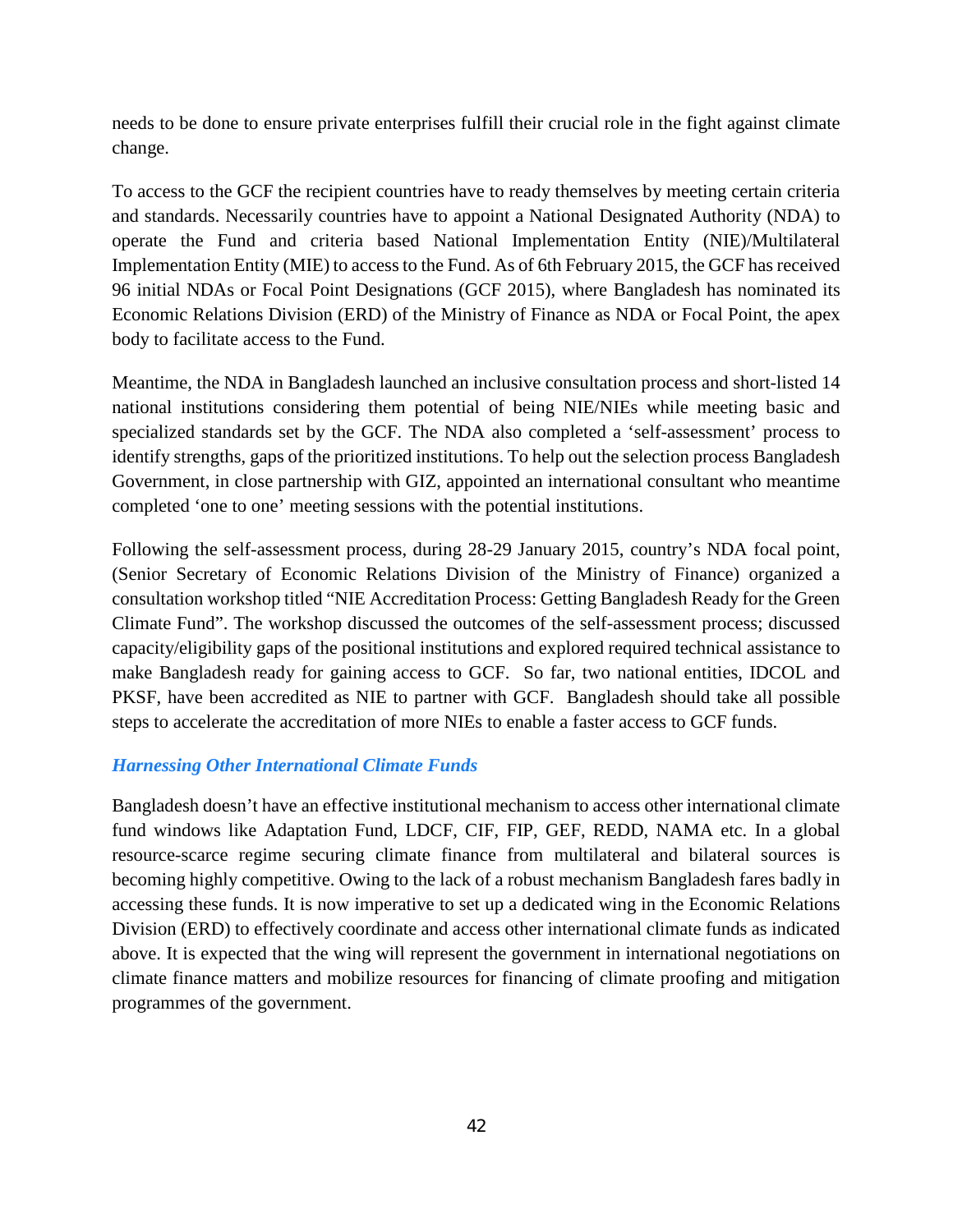#### <span id="page-54-0"></span>**F. Concluding Remarks**

Bangladesh has made important progress in a number of areas relating to environmental management but this has not matched the progress with the growth and poverty reduction agenda. Importantly Bangladesh is yet to adopt formally a "green growth strategy" that fully reconciles the development agenda with the protection of the environment. In the absence of the green growth strategy and associated regulations, policies and institutions, the costs of environmental degradation have grown over time. Additionally, the adverse effects of climate change are mounting and creating substantial downside risks and vulnerabilities. Against the backdrop of this, the government's preparation of Vision 2041 under which Bangladesh is envisaged to reach World Bank-defined high income threshold provides an important opportunity to take a fresh look at the environmental degradation and climate change risks. Unless required regulations, policies and institutional reforms are undertaken to fully reconcile the growth and poverty-reduction agenda with the environmental protection needs, there is a substantial risk that the income and poverty targets of Vision 2041 will not be achieved. The  $8^{Th}$  Five Year Plan may be the starting point to align sectoral activities in line with the green growth strategy as enunciated in the vision 2041.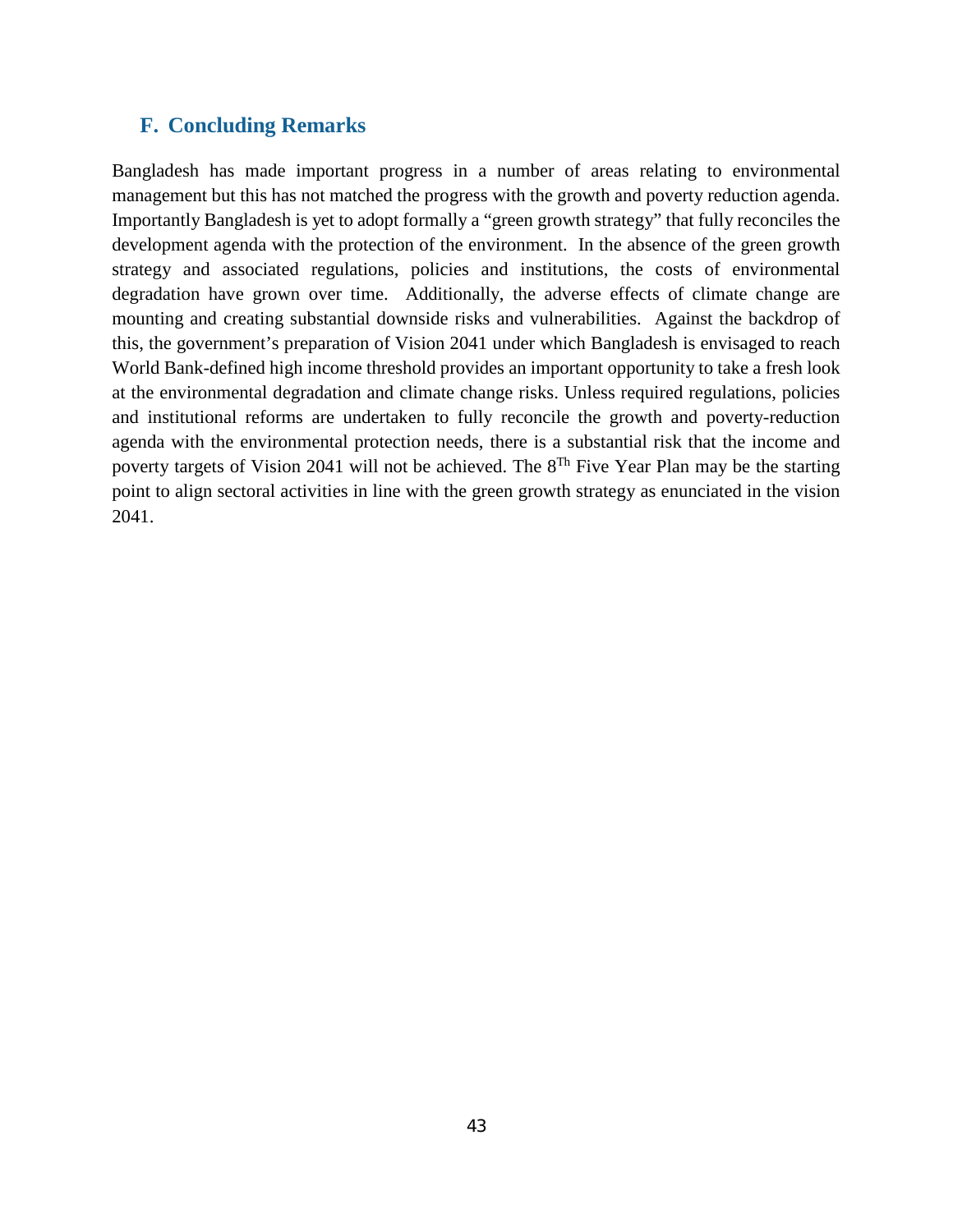#### **References**

- <span id="page-55-0"></span>Ahmed, Sadiq. 2017. *Evidence Based Policy Making in Bangladesh: Selected Case Studies.* Policy Research Institute of Bangladesh, Dhaka.
	- \_\_\_\_\_\_. 2015. *Growth with Equity: Contemporary Development Challenges of Bangladesh*. Bangladesh Institute of Bank Management, Dhaka
		- \_\_\_\_\_\_\_. 2012. *Leading Issues in Bangladesh Development.* University Press Limited, Dhaka
- Ahmed, Sadiq. Zaidi Sattar and Khurshid Alam. 2016*. Fuel Subsidy Reforms and Oil Market Deregulation in Bangladesh.* Policy Research Institute of Bangladesh (PRI), Dhaka.
- Ahmed, Sadiq, Mohiuddin Alamgir, Mustafa Kamal Mujeri and Atiur Rahman (ed). 2015. *Bangladesh Vision 2030: A framework for economic policy making and strategy formulation in a pluralistic democracy.* Bangladesh Institute of Bank Management, Dhaka,
- Asian Development Bank (ADB). 2004. *Country Environmental Analysis for Bangladesh*. Third Draft, Manila.
- Bündnis Entwicklung Hilft (BEH) and UNU-EHS. 2016. *World Risk Report 2016*. BEH and UNU-EHS, Berlin.
- CIESIN-YCELP. 2014. "The 2014 Environmental Performance Index". Yale Center for Environmental Law and Policy (YCELP) and the Center for International Earth Science Information Network (CIESIN). *www.ciesin.org/documents/2014\_epi\_report.pdf*
- Coase, Ronald. 1960. "The Problem of Social Cost". *The Journal of Law and Economics* Volume 3 (1): 1–44.*Growth in Bangladesh: Policies, Institutions, and Political Economy,*
- Ferdous, B.F. (2017). Governance for Green Growth in Bangladesh: Policies, Institutions and Political Economy. Economic Dialogue on Green Growth (EDGG), October 2017, Dhaka.
- Food and Agricultural Organization (FAO). 2000. *Forest Resources of Bangladesh Country Report***.** FRA 2000, Rome.
- Government of Bangladesh. 2017. *Bangladesh Delta Plan 2100. Draft.* General Economics Division, Planning Commission, Dhaka.
	- \_\_\_\_\_\_\_\_. 2013. *National Sustainable Development Strategy (NSDS) 2010-21*. General Economics Division, Planning Commission, Dhaka.
	- \_\_\_\_\_\_\_\_. 2012. *Rio + 20: National Report on Sustainable Development.* Ministry of Environment and Forests, Dhaka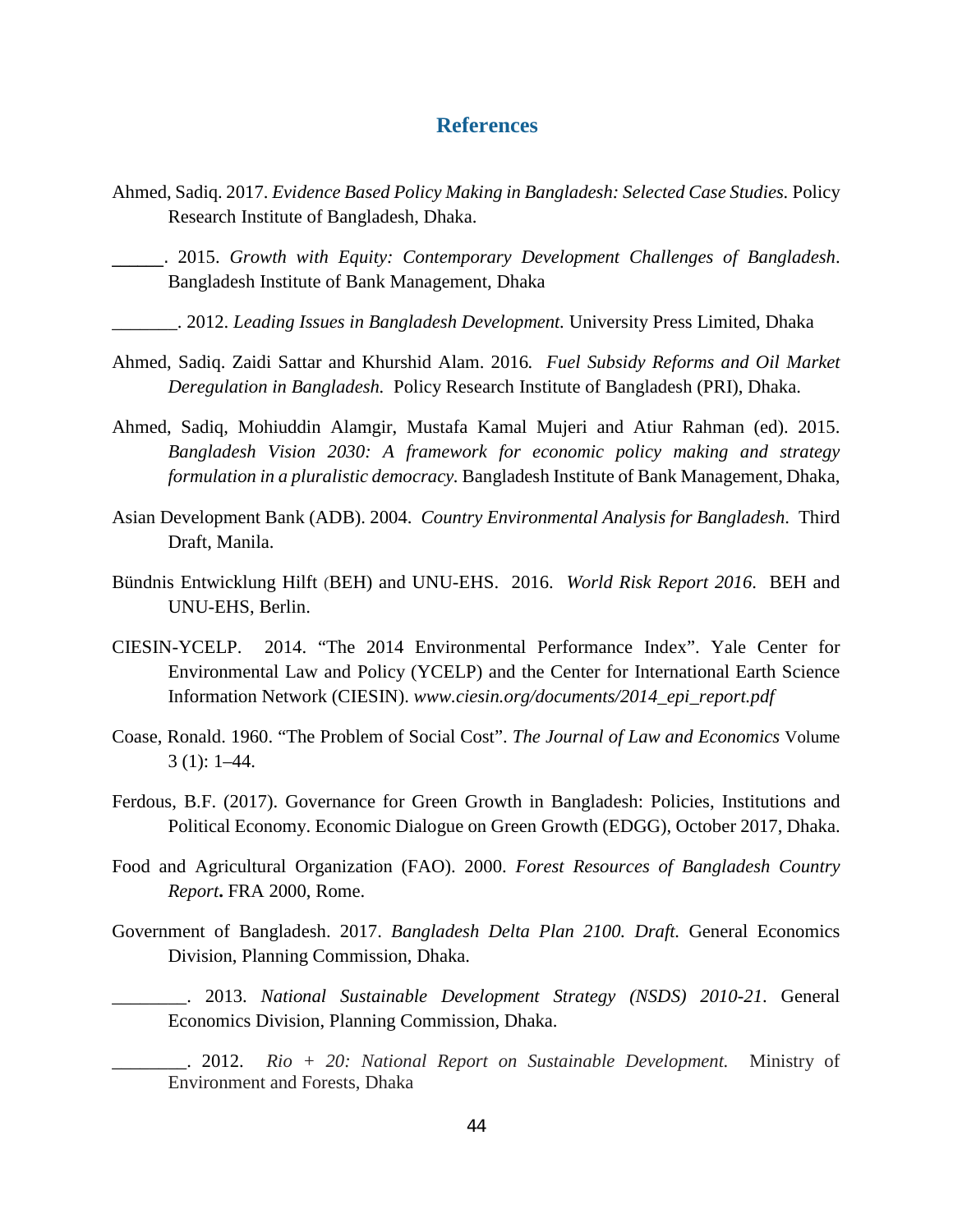\_\_\_\_\_\_\_\_. 2009. *Bangladesh Climate Change Strategy and Action Plan (BCCSAP).* Ministry of Environment and Forests, Dhaka.

\_\_\_\_\_\_\_\_ . 2009. Vision 2021

\_\_\_\_\_\_\_. 2005. *National Adaptation Programme of Action (NAPA).* Ministry of Environment and Forests, Dhaka.

- Hasan, M.K. and A.K.M. Ashraful Alam. 2006. "Land Degradation Situation in Bangladesh and Role of Agroforestry". *Journal of Agricultural and Rural Development* 4 (1&2), pp 19- 25, June.
- International Energy Association (IEA). 2015. *World Energy Outlook 2015: Special Report on Energy and Climate Change.* IEA, Paris*.*
- IPCC. 2014. "Climate Change: Impacts, Adaptation, and Vulnerability. Part A: Global and Sectoral Aspects". In *Working Group II to the Fifth Assessment Report of the Intergovernmental Panel on Climate Change*. Cambridge University Press, UK and New York.

\_\_\_\_\_\_\_. 2013 Climate Change 2013: The Physical Science Basis. In *Working Group I to the Fifth Assessment Report of the Intergovernmental Panel on Climate Change*. Cambridge.

\_\_\_\_\_\_\_. 2001. *Climate Change 2001 – Third Assessment Report*. 2001. Intergovernmental Panel on Climate Change, Geneva.

- Merrill, L. et al. 2015. *Tackling Fossil Fuel Subsidies and Climate Change: Leveling the Energy Playing Field*, Nordic Council of Ministers.
- Policy Research Institute (PRI). 2017. "Policy Note on Macroeconomic Framework for the Perspective Plan of Bangladesh (2021-2041): Growth Outlook up to 2041", PRI, Dhaka. July 26.
- Rahman, Hasibur. 2002. "Agricultural Land Use and Land Susceptibility in Bangladesh: An Overview". Department of Soil Science, Dhaka University.
- Rahman, Redwanur Md. 2015. **"**Causes of Biodiversity Depletion in Bangladesh and Their Consequences on Ecosystem Services*". American Journal of Environmental Protection*, Volume 4, Issue 5, pp. 214-236, October.
- Savage, M. and Uddin, N. (2016). International Green Growth Best Practices: A Review and Application to Bangladesh. Economic Dialogue on Green Growth (EDGG), November 2016, Dhaka. [Online] Available at: